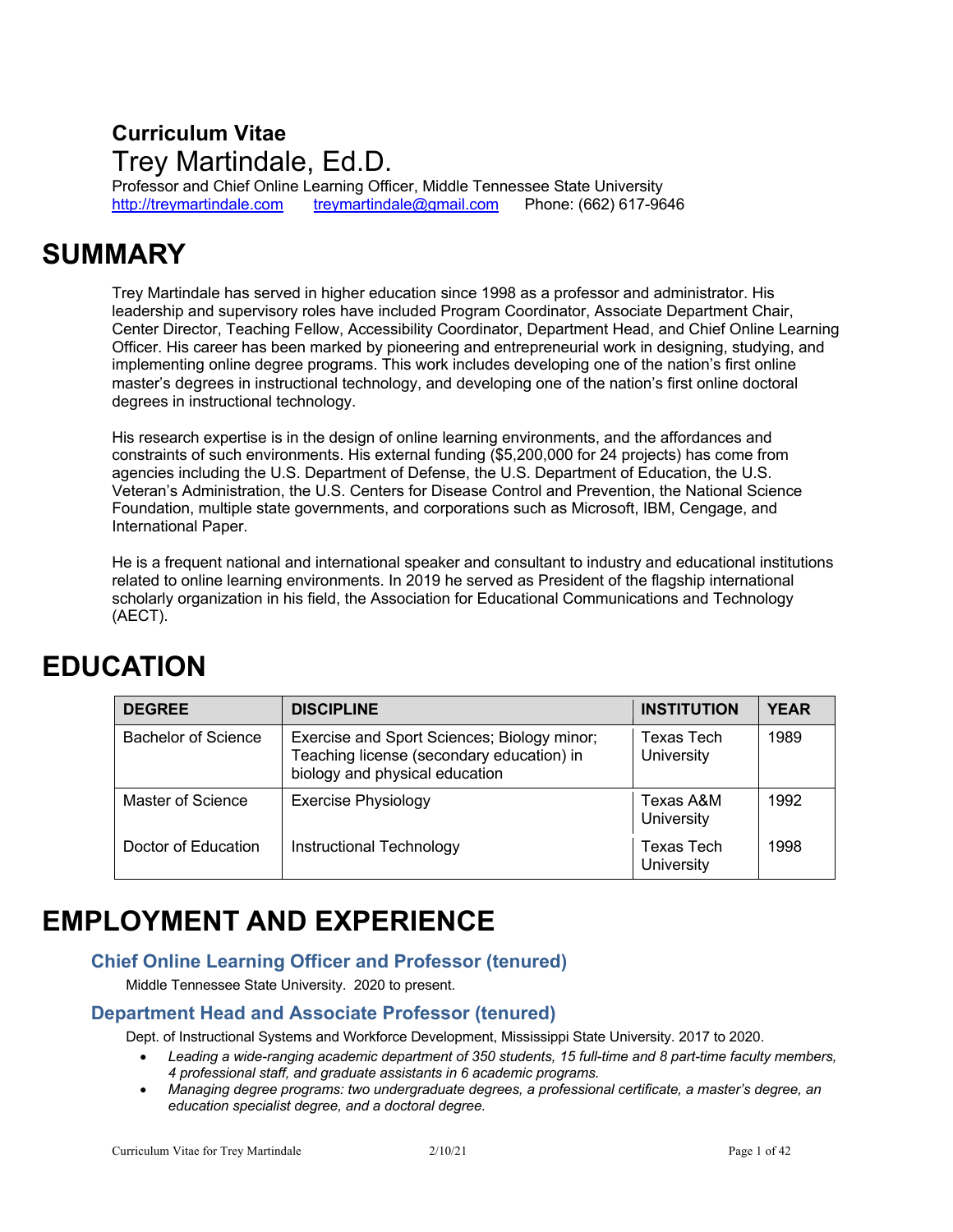- *Developing and executing the department mission, vision, and strategic planning.*
- *Hiring, supporting, and evaluating faculty and staff, including annual, tenure, and promotion review.*
- *Managing an annual budget of \$1,100,000.*
- *Managing accreditation standards and reporting of institutional effectiveness.*
- *Recruiting students, marketing academic programs, and fundraising for new initiatives.*
- *Equipping and supporting multiple computing and specialized department labs.*
- *Developing and supporting fully online master's and doctoral programs.*
- *Advising the Center for Distance Education (MSU Online).*

#### **Co-Director, Virtual Reality Academy**

Mississippi State University, 2018 to 2020.

• *Directing and supporting an interdisciplinary virtual reality research, teaching, and development center for the College of Education, housed in my department.*

#### **President**

Association for Educational Communications and Technology. 2018 to 2020.

- *Led the flagship international organization in instructional technology, including over 2400 researchers and practitioners from 26 countries. (http://aect.org)*
- *Planned and executed the 2018 International AECT Convention, with over 1000 scholars from 18 countries participating.*
- *Chaired the Board of Directors and led the Executive Committee in strategic planning and execution.*
- *Overseeing annual budget of \$950,000.*

#### **Coordinator for Online Accessibility Initiatives**

Office of the Provost, University of Memphis. 2016 to 2017.

- *Supervising and advising educational technology staff as they trained university faculty on how to create ADA-compliant accessible documents and instructional content.*
- *Leading the promotion of accessible web content across all university online communication channels.*

#### **Fellow, Center for Innovative Teaching and Learning**

University of Memphis. 2014 to 2017.

- *Advised the Director of Online Learning and staff instructional designers on best practices in online learning.*
- *Prepared and led professional development events for faculty learning to teach online.*

#### **Director, Instructional Design and Technology Studio**

University of Memphis. 2009 to 2014.

- *Established and led an entrepreneurial e-learning development center.*
- *Supervised and mentored graduate assistants as e-learning and online content developers.*
- *Solicited and managed contracts for e-learning projects with clients in business and industry.*
- *Organized and led a monthly seminar for regional professionals in instructional design and e-learning.*

#### **Associate Department Chair**

Department of Instruction and Curriculum Leadership, University of Memphis. 2009-2010.

• *Administrative duties in a large department of 26 faculty, including annual reviews, accreditation support, curricular review, strategic planning, and budget management.*

#### **Program Coordinator**

Dept. of Instructional Design and Technology, University of Memphis. 2006 to 2008, and 2010 to 2012.

- *Led and supported five full-time faculty and several graduate assistants.*
- *Managed and allocated annual program budget of \$120,000.*
- *Developed academic course schedules and strategic plan*

#### **Associate Director**

Corporate Advanced Distributed Learning (ADL) Co-Lab, University of Memphis. 2006-2009.

- *Co-Lab was one of four ADL specialized labs funded by the U.S. Department of Defense.*
- *Developed standards for e-learning projects with national industry representatives.*

#### **Associate Professor (tenured)**

Dept. of Instructional Design and Technology, University of Memphis, 2006 to 2017.

• *Developed completely online master's program, and doctoral program.*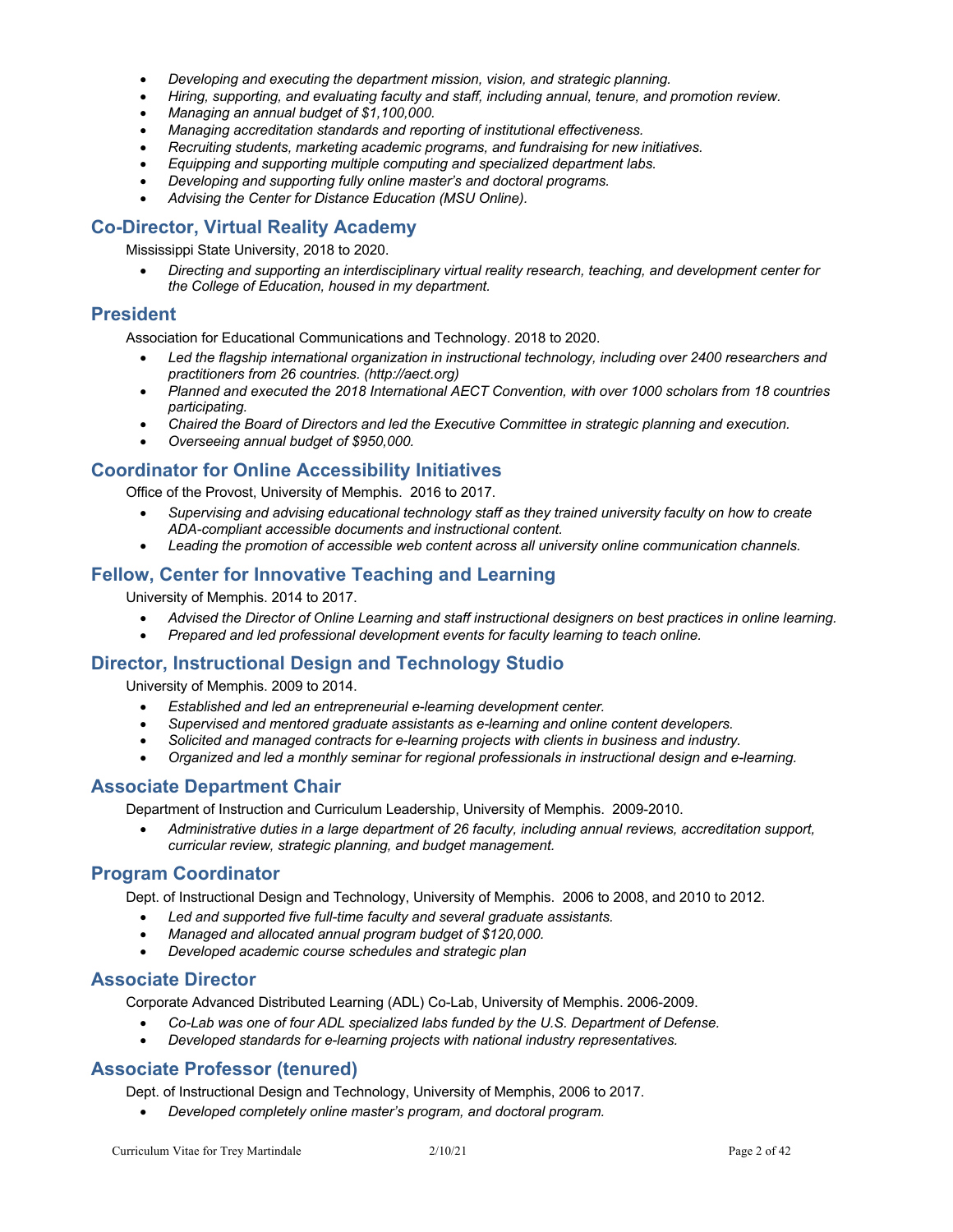- *Taught over 40 online undergraduate and graduate courses.*
- *Extensive research presentations and publications, and 22 grants and contracts.*

#### **Assistant Professor**

Dept. of Library Science and Instructional Technology, East Carolina University. 2002 to 2005.

- *Developed fully online master's program in instructional technology.*
- *Taught in-person and online graduate and undergraduate courses.*
- *Conducted funded research projects, and published and presented research.*

#### **Assistant Professor**

Department of Technology, Research, and Development, University of West Florida. 1998 to 2002.

- *Developed fully online master's program in instructional technology.*
- *Taught graduate courses online, at branch campuses, on military bases, and via interactive video.*

#### **Instructor**

Department of Instructional Technology, Texas Tech University. 1997 to 1998.

• *Taught undergraduate courses in computer literacy and software applications.*

#### **Instructional Designer**

Department of Special Education, Texas Tech University. 1995 to 1998.

• *Developed e-learning software and video instruction for special education teachers.*

#### **Patient Education and Rehabilitation**

Department of Exercise Physiology, University of Texas Health Sciences Center at Tyler. 1992 to 1994.

#### **Instructor**

Department of Kinesiology, Texas A&M University. 1990 to 1992.

# **HONORS AND AWARDS**

| <b>NAME</b>                                                   | <b>ORGANIZATION</b>                                                                           | <b>YEAR</b> |
|---------------------------------------------------------------|-----------------------------------------------------------------------------------------------|-------------|
| <b>Presidential Award for</b><br><b>Distinguished Service</b> | Association for Educational Communications and<br>Technology                                  | 2019        |
| <b>Best in Strand Research</b><br>Award                       | Online Learning Consortium                                                                    | 2017        |
| Fellow, Center for Innovative<br>Teaching and Learning        | University of Memphis                                                                         | 2014-2017   |
| <b>Presidential Award</b>                                     | Association for Educational Communications and<br>Technology                                  | 2010        |
| Academic Excellence Award                                     | Tennessee Board of Regents, awarded to the<br>Institute for Intelligent Systems               | 2007        |
| Fellow, Dean's Leadership<br>Institute                        | University of Memphis College of Education                                                    | 2007        |
| <b>Outstanding Service Award</b>                              | Association for Educational Communications and<br>Technology, Design and Development Division | 2005        |
| <b>Presidential Award for</b><br><b>Distinguished Service</b> | Association for Educational Communications and<br>Technology, Design and Development Division | 2004        |
| Distance Education<br>Innovation Award                        | University of West Florida                                                                    | 1999        |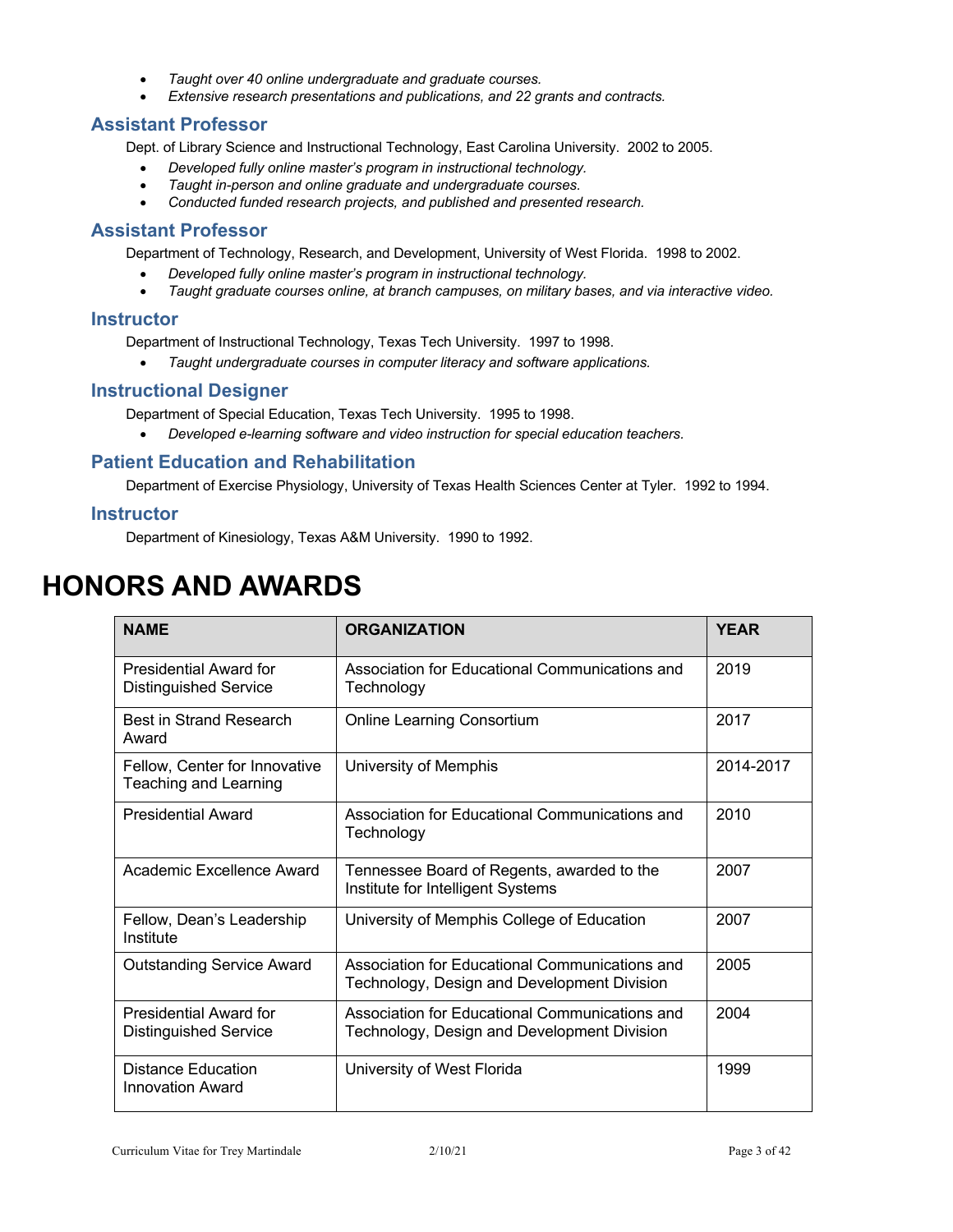# **RESEARCH AND SCHOLARSHIP**

## **Publications**

### **National/International Book Chapters**

(**Bold** indicates student co-author)

- 1. Martindale, T. & **Dowdy, M.** (2016). Issues in research, design, and development of personal learning environments. In G. Veletsianos (Ed.) *Emerging Technologies in Distance Education* (2nd edition). Athabasca Press. **(**Link**)**
- 2. Martindale, T. & **Russell, R.** (2011). Connecting, collaborating, and learning online. In S. Blake, D. Winsor, & L. Allen (Eds.) *Child Development and the Use of Technology: Perspectives, Applications, and Experiences* (pp. 47-58). IGI Global Publishing.
- 3. Martindale, T. & **Dowdy, M.** (2010). Personal learning environments. In G. Veletsianos (Ed.) *Emerging Technologies in Distance Education* (pp. 152-164). Athabasca Press.

### **Articles in National/International Journals**

(**Bold** indicates student co-author)

- 1. Martindale, T., Lim, C., Ryu, J., and Kim, N. (2019). Learning, Design, and Technology in South Korea: a Report on the AECT-Korean Society for Educational Technology Panel Discussion. *Tech Trends: The Journal of the Association for Educational Communications and Technology,* 63, 503- 505.
- 2. Sugar, W., Martindale, T., & Crawley, F. (2007). One professor's face-to-face teaching strategies while becoming an online instructor. *Quarterly Review of Distance Education 8*(4), 365–385.
- 3. Martindale, T., Pearson, L.C., Curda, L.K., & Pilcher, J. (2005). Effects of an online instructional application on reading and mathematics standardized test scores. *Journal of Research on Technology in Education, 37*(4), 349–360.
- 4. Martindale, T., & Wiley, D.A. (2005). Using weblogs in scholarship and teaching. *Tech Trends: The Journal of the Association for Educational Communications and Technology*, 49(2), 55–61.
- 5. Martindale, T., Cates, W.M., & Qian, Y. (2005). Analysis of recognized web-based educational resources. *Computers in the Schools, 21*(3/4), 101–117.
- 6. Martindale, T. (2005). Design and development annual activities report. *Tech Trends: The Journal of the Association for Educational Communications and Technology, 49*(1), 23–25.
- 7. Sugar, W., Martindale, T., Kester, D., & Sheerer, M. (2004). Perspectives on the role of an instructional design and technology program within a college of education: Professor, Department Chair, Dean. *Educational Technology, (44)*4, 50–54*.*
- 8. **Bolliger, D.U**., & Martindale, T. (2004). Key factors for determining student satisfaction in online courses. *International Journal on E-Learning, 3*(1), 61–67.
- 9. Martindale, T., & Cates, W.M. (2003). Educational Web sites: a classification system for educators and learners. *Educational Technology, 43*(6), 47–50.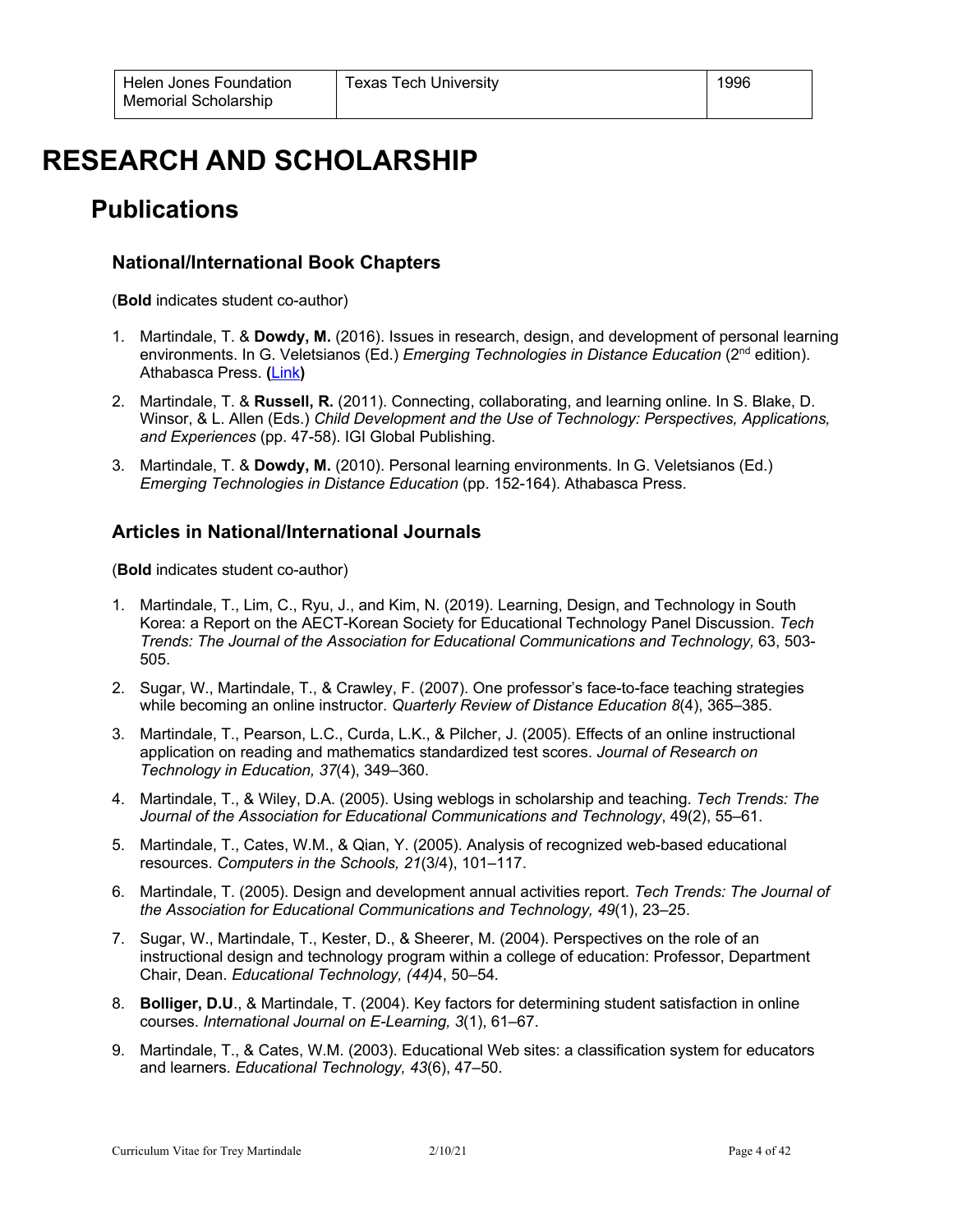- 10. Ahern, T.C., Van Cleave, N., Martindale, T., & Smorgun, J. (2003). Curator: learning object construction matrix. *Frontiers in Education: Journal of the American Society for Engineering Education*, *33*, 19–24. Invited refereed paper.
- 11. Martindale, T., & Ahern, T.C. (2002). Designing reusable learning objects: Matching delivery models to content. *Systemics, Cybernetics, and Informatics*, 20, 325–329.
- 12. Martindale, T. (2002). Understanding computer-based digital video. Tech Trends: The Journal of the Association for Educational Communications and Technology, 46(4), 19–22.
- 13. Martindale, T., & Ahern, T.C. (2001). The effects of three web-based delivery models on undergraduate college student achievement. *International Journal of Educational Telecommunications, 7*(4), 379–392.
- 14. Ryan, S., Marzilli, S., & Martindale, T. (2001). Using digital cameras for motor learning assessment. *Journal of Physical Education, Recreation, and Dance, 72*(8), 7–10.

#### **National/International Articles in Refereed Conference Proceedings**

(**Bold** indicates student co-author)

- 1. **Gregory, R.,** & Martindale, T. (2016). Faculty development for online instruction in higher education. Proceedings of Selected Research and Development Papers of the Annual Convention of the Association of Educational Communications and Technology. Vol.2, (pp. 213-223). http://www.aect.org/pdf/proceedings16/2016i/16\_08.pdf
- 2. **Khan, H.,** Hossain, G., and Martindale, T. (2016). Assessing adaptive learning gain and its relation to task difficulty. In Workshop on Computational Models for Learning Systems and Educational Assessment (CMLA 2016), IEEE Conference on Computer Vision and Pattern Recognition (CVPR). (PDF).
- 3. **Zammit, J.,** Elliot, S., Kelly, C., & Martindale, T. (2014). Engaging the online language learner: theory and practice. Proceedings of Selected Research and Development Papers of the Annual Convention of the Association of Educational Communications and Technology.
- 4. **Khan, H.** & Martindale, T. (2014). A review of research on collaboration via blogs in online learning. Proceedings of Selected Research and Development Papers of the Annual Convention of the Association of Educational Communications and Technology.
- 5. Alderson, L., Lowther, D. & Martindale, T. (2013). Laying the groundwork for an International online collaboration project between Indonesian and American students in higher education. Proceedings of Selected Research and Development Papers of the Annual Convention of the Association of Educational Communications and Technology.
- 6. **Zammit, J.** & Martindale, T. (2013). Strategies for Increasing Engagement and Information Seeking in a Multi-Section Online Course: Scaffolding Student Success through the ARCS-V Model. Proceedings of Selected Research and Development Papers of the Annual Convention of the Association of Educational Communications and Technology.
- 7. Alderson, L., Lowther, D. & Martindale, T. (2012). Engaging employees in continuous learning and development with mobile devices: current research and practice. Proceedings of Selected Research and Development Papers of the Annual Convention of the Association of Educational Communications and Technology.
- 8. Brown, D. & Martindale, T. (2012). A Review of Intercultural Training in the Workplace. Proceedings of Selected Research and Development Papers at the Annual Convention of the Association of Educational Communications and Technology.
- 9. **Jain S.** & Martindale, T. (2012). Facilitating Continuous Learning: A Review of Research and Practice on Individual Learning Capabilities and Organizational Learning Environments. Proceedings of Selected Research and Development Papers at the Annual Convention of the Association of Educational Communications and Technology.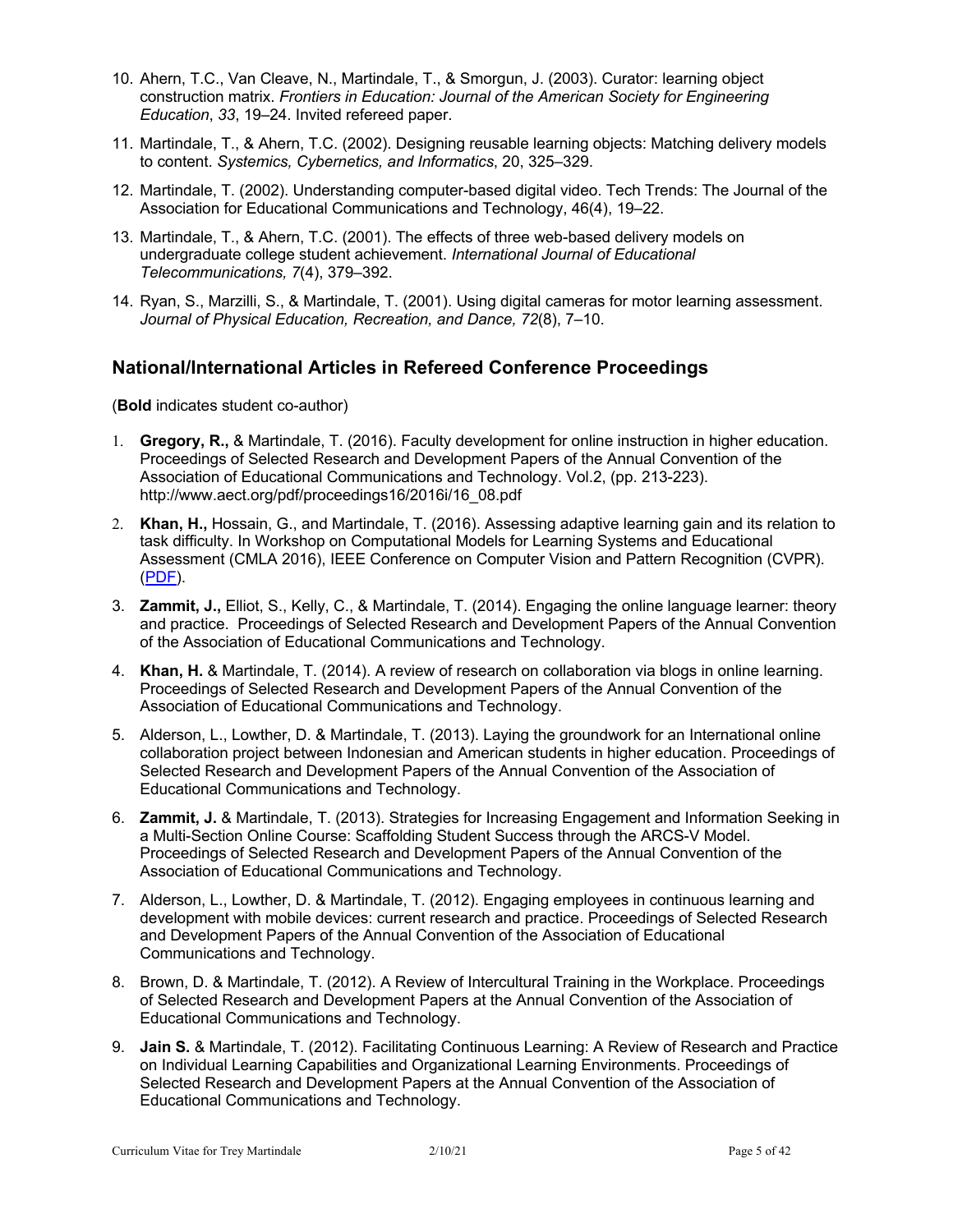- 10. McCraw, M. & Martindale, T. (2012). Teaching College Courses with Students from Multiple Generations. Proceedings of Selected Research and Development Papers at the Annual Convention of the Association of Educational Communications and Technology.
- 11. **Sweeney, J.** & Martindale, T. (2012). Increasing Employee Participation in Voluntary Training: Issues and Solutions. Proceedings of Selected Research and Development Papers at the Annual Convention of the Association of Educational Communications and Technology.
- 12. **Zammit, J.** & Martindale, T. (2012). Social Media Networks in the Workplace. Proceedings of Selected Research and Development Papers at the Annual Convention of the Association of Educational Communications and Technology.
- 13. Weaver, C. & Martindale, T. (2009) Mentoring student teachers as they form communities of practice: An analysis of online discussion groups. Proceedings of Research and Development Papers Presented at the Annual Convention of the Association of Educational Communications and Technology.
- 14. Craig, S. D., Graesser, A., Brittingham J., Williams J., Martindale, T., Williams, G., Gray R., Darby, A., & Gholson, B. (2008). An implementation of vicarious learning environments in middle school classrooms. In K. McFerrin, R. Weber, R. Weber, R. Carlsen, & D. A. Willis (Eds.), The Proceedings of the 19<sup>th</sup> International Conference for the Society for Information Technology & Teacher Education (pp. 1060–1064). Chesapeake, VA: AACE.
- 15. Hu, X., & Martindale, T. (2008). Enhancing learning with ITS-style interactions between learner and content. *Interservice/Industry Training, Simulation & Education* (*2008*)8218, 1-11.
- 16. Martindale, T., Qian, Y., & Cates, W.M. (2001). Categorizing exemplary educational websites. Annual Proceedings of Research and Development Papers Presented at the Annual Convention of the Association of Educational Communications and Technology, 323–329.
- 17. **Bolliger, D.U.,** & Martindale, T. (2001). Student satisfaction in an online master's degree program in instructional technology. Annual Proceedings of Research and Development Papers Presented at the Annual Convention of the Association of Educational Communications and Technology, 23–38.
- 18. Martindale, T. (2000). Lessons from delivering instruction in an interactive video-based classroom. Annual Proceedings of Research and Development Papers Presented at the Annual Convention of the Association of Educational Communications and Technology, 181–185.
- 19. Martindale, T. (1999). Alternate teaching models for non-classroom-based instruction. World Conference on Educational Multimedia, Hypermedia and Telecommunications, 1999(1), 610–615.
- 20. Martindale, T., & Ahern, T. (1998). Using the concept attainment model for web-based interventions in self-paced classes. *Technology and Teacher Education Annual*, Society for Information Technology and Teacher Education, 157–159.
- 21. Ahern, T.C., Martindale, T., & Burleson, C. (1997). Authoring lessons for the Internet: Factors in design. *Technology and Teacher Education Annual*, Society for Information Technology and Teacher Education, 463–466.

### **National Research Reports and Reviews**

- 1. Martindale, T., Lowther, D.L., Strahl, J.D., & Ross, S.M. (2007). VaNTH: Module development at the University of Memphis. Prepared for the Center for Research in Educational Policy, The University of Memphis: Memphis, TN.
- 2. Lowther, D.L., Ross, S.M., Martindale, T., Strahl, J.D., Weems, G., & Nunnery, J. (2005). 2004–2005 evaluation report of CompassLearning. Prepared for the Little Rock School District by the Center for Research in Educational Policy, The University of Memphis: Memphis, TN.
- 3. Pearson, L.C., & Martindale, T. (2003). [Review of Attitudes Toward Industrialization.] From B. S. Plake, J. C. Impara, & R. A. Spies (Eds.). *The Fifteenth Mental Measurements Yearbook,* (pp. 78– 79). Lincoln, NE: Buros Institute of Mental Measurements.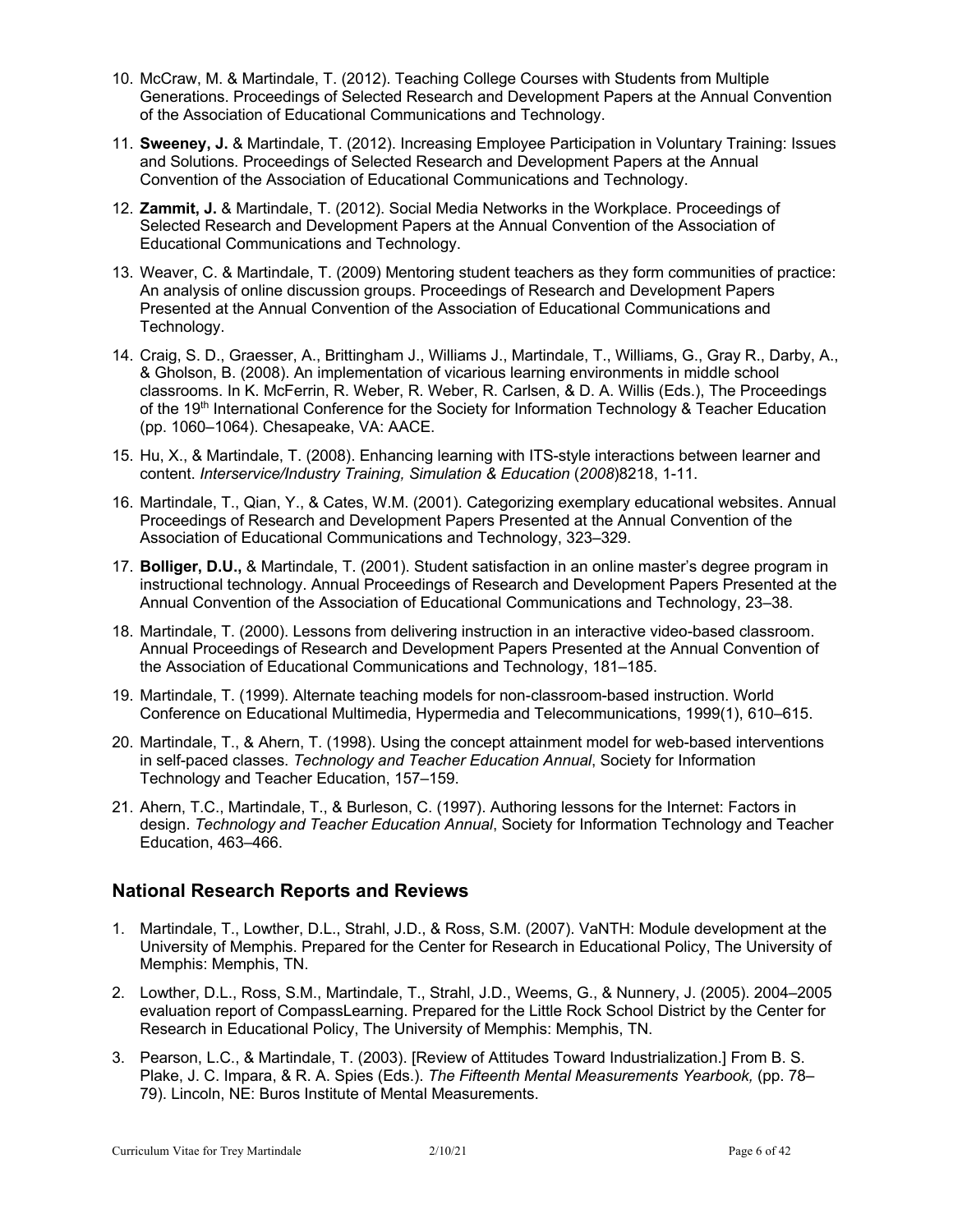4. Pearson, L.C., & Martindale, T. (2003). [Review of Principles of Adult Mentoring Inventory.] From B. S. Plake, J. C. Impara, & R. A. Spies (Eds.). *The Fifteenth Mental Measurements Yearbook,* (p. 696). Lincoln, NE: Buros Institute of Mental Measurements.

#### **National Media and Curricula**

- 1. Martindale, T., Nichols, L., & Martindale, J. (2020). Support for Families of Deployed Armed Services Personnel. Veteran's Administration. [13 e-learning modules]. Memphis, TN.
- 2. Martindale, T. (2014). Project FitWizard: Online database and resource for teacher-contributed activities aligned with elementary and secondary curricular standards. [Website]. Funded by State of Tennessee Department of Health.
- 3. Koenig, A.J., Holbrook, M.C., Edmonds, A.R., White, D., Wang, Q., & Martindale, T. (2005). *Project SLATE: Quality literacy instruction for students with visual impairments* [DVD, 4-volume set]. Lubbock, TX: Texas Tech University.
- 4. Koenig, A.J., Holbrook, M.C., Edmonds, A.R., White, D., Wang, Q., & Martindale, T. (2005). *Project SLATE: Learning media assessment for students with visual impairments—Additional case studies* [CD-ROM, 6-volume set]. Lubbock, TX: Texas Tech University.
- 5. Ryan, S., & Martindale, T. (2002). Fitness Fun Forever. [Curriculum Resource]. Bureau of Instructional Support and Community Services, Division of Public Schools and Community Education, Florida Department of Education, Tallahassee, FL.
- 6. Ryan, S., & Martindale, T. (2002). Fitness Fun Forever. [Videotape]. Bureau of Instructional Support and Community Services, Division of Public Schools and Community Education, Florida Department of Education, Tallahassee, FL.
- 7. Ryan, S., & Martindale, T. (2002). Fitness Fun Forever. [CD-ROM]. Bureau of Instructional Support and Community Services, Division of Public Schools and Community Education, Florida Department of Education, Tallahassee, FL.
- 8. Ryan, S., & Martindale, T. (2002). Fitness Fun Forever. [Website]. Bureau of Instructional Support and Community Services, Division of Public Schools and Community Education, Florida Department of Education, Tallahassee, FL.
- 9. Koenig, A.J., Holbrook, M. C., Price, R., Nes, S., Martindale, T., & White, D. (1998). Introduction to learning media assessment [Videotape]. (All videotapes in this series are available from Texas Tech University, Programs in Visual Impairment, Box 41071, Lubbock, TX 79409-1071)
- 10. Koenig, A.J., Holbrook, M.C., Price, R., Nes, S., Martindale, T., & White, D. (1998). Initial selection of the literacy medium [Videotape].
- 11. Koenig, A.J., Holbrook, M.C., Price, R., Nes, S., Martindale, T., & White, D. (1998). Continuing assessment of literacy media [Videotape].
- 12. Holbrook, M.C., Koenig, A.J., Price, R., Nes, S., Martindale, T., & White, D. (1998). Learning media assessment for students with additional disabilities [Videotape].
- 13. Koenig, A.J., Holbrook, M.C., Price, R., Martindale, T., White, D., Nes, S., & McFarland, M. (1998). Identifying sensory channels [CD-ROM]. Lubbock, TX: Texas Tech University.
- 14. Koenig, A.J., Holbrook, M.C., Price, R., Martindale, T., White, D., Nes, S., & McFarland, M. (1998). Selecting the initial literacy medium [CD-ROM]. Lubbock, TX: Texas Tech University.
- 15. Koenig, A.J., Holbrook, M.C., Price, R., Martindale, T., White, D., Nes, S., & McFarland, M. (1998). Exploring continuing needs for literacy media [CD-ROM]. Lubbock, TX: Texas Tech University.
- 16. Holbrook, M.C., Koenig, A.J., Price, R., Martindale, T., White, D., Nes, S., & McFarland, M. (1998). Conducting learning media assessment for students with additional disabilities [CD-ROM]. Lubbock, TX: Texas Tech University.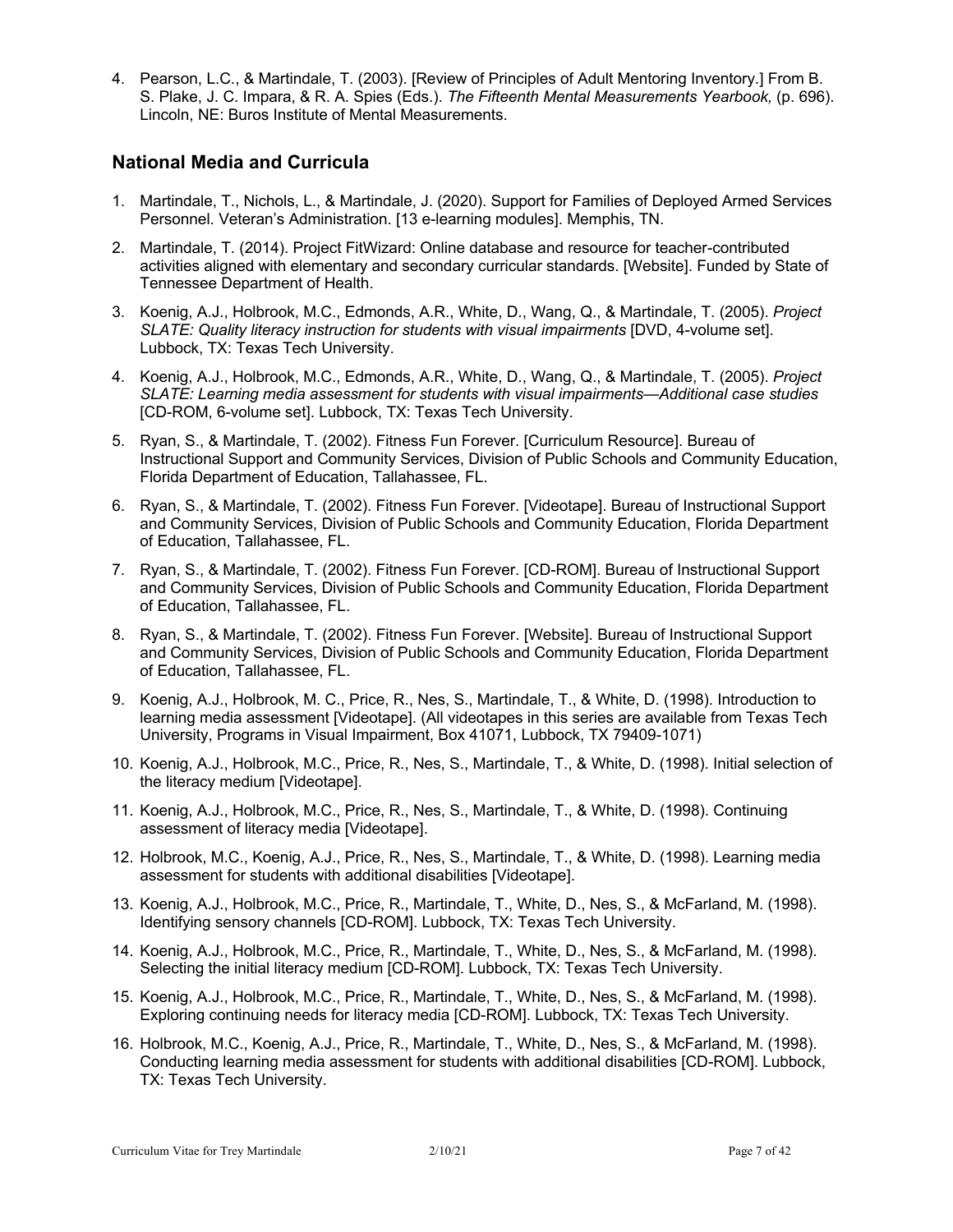### **Regional and Local Publications**

1. Martindale, T. (2013). Good reading for learning professionals. ASTD Memphis Chapter Newsletter, September/October 2013. http://www.astdmemphis.org/resources/Documents/Newsletters/2013/09- 10%20September-October/2013\_September-October\_FlipChart.pdf

## **Presentations**

### **National and International Keynotes and Invited Featured Presentations**

- 1. Martindale, T. (2020). Online learning and the next few years in higher education: follow the money. Invited featured presentation at the 35<sup>th</sup> annual Distance Teaching and Learning Conference. Madison, Wisconsin. August 4<sup>th</sup>, 2020.
- 2. Martindale, T. (2019). Near-term and long-term challenges for online higher education. Invited featured presentation for the Japanese Society for Educational Technology. Nagoya, Japan. September 7<sup>th</sup>, 2019.
- 3. Martindale, T. (2019). Models for the design and implementation for online learning environments in higher education. Keynote address at the Malaysian Educational Technology Conference. Penang, Malaysia. August 27th, 2019.
- 4. Martindale, T. (2019). The complex and distributed nature of future online learning environments in higher education. Keynote address at the Hong Kong Association for Educational Communications and Technology Convention. Hong Kong, China. June 18, 2019.
- 5. Martindale, T., Kowch, E., Grant, M., Lin, L., & Hokansen, B. (2019). A new model for understanding human learning. Invited panel at the U.S.-China Smart Education Conference, hosted by the University of Beijing and the University of North Texas. Denton, Texas. March 20<sup>th</sup>, 2019.
- 6. Martindale, T. (2019). Accreditation and the future of online learning. Keynote speaker for faculty convocation. Arabian Gulf University, Manamas, Bahrain. January 15th, 2019.
- 7. Martindale, T., Lim, C., & Ryu, J. (2018). Current trends in learning, design, and technology in South Korea: The KSET community's perspective. Invited panel at the annual meeting of the Association for Educational Communications and Technology, Kansas City, MO. October 25<sup>th</sup>, 2018.
- 8. Martindale, T. (2018). Microlearning in industry and education. Invited presentation at the International Council for Educational Media conference, Tallinn, Estonia. September  $7<sup>th</sup>$ , 2018.
- 9. Martindale, T., Berger, H., & Lampere, M. (2018). Future innovation versus actual practice in higher education and educational technology. Invited panel presentation at the International Council for Educational Media conference, Tallinn, Estonia. September 7<sup>th</sup>, 2018.
- 10. Martindale, T. Ralston-Berg, P., Koszalka, T. & Paulson, K. (2018). The professionalism of instructional design. Invited panel at the 34<sup>th</sup> annual Distance Teaching and Learning Conference. Madison, Wisconsin. August 9<sup>th</sup>, 2018.
- 11. Martindale, T. (2018). Challenges to innovation in online learning in higher education. Invited panel at the Innovation Management Forum of the Gulf Cooperative Council. Arabian Gulf University, Manamas, Bahrain. April 10<sup>th</sup>, 2018.
- 12. Kowch, E., Martindale, T., Perkins, R., & York, C. (2014). Online conferences and the future of inperson conventions. Invited panel at the annual meeting of the Association for Educational Communications and Technology, Jacksonville, FL. November 3, 2014.
- 13. Martindale, T. (2012). The changes coming to higher education: badges, alternative certifications, open teaching, decentralization, and personal learning environments. Keynote speech for the annual University of Mississippi iLearn Online Learning Conference. Oxford, MS. November 15th, 2012.
- 14. Martindale, T. (2012) Ready or not—change is happening in education. Featured invited speaker for the Idaho Library Association Annual Conference, Pocatello, ID. October 5th, 2012.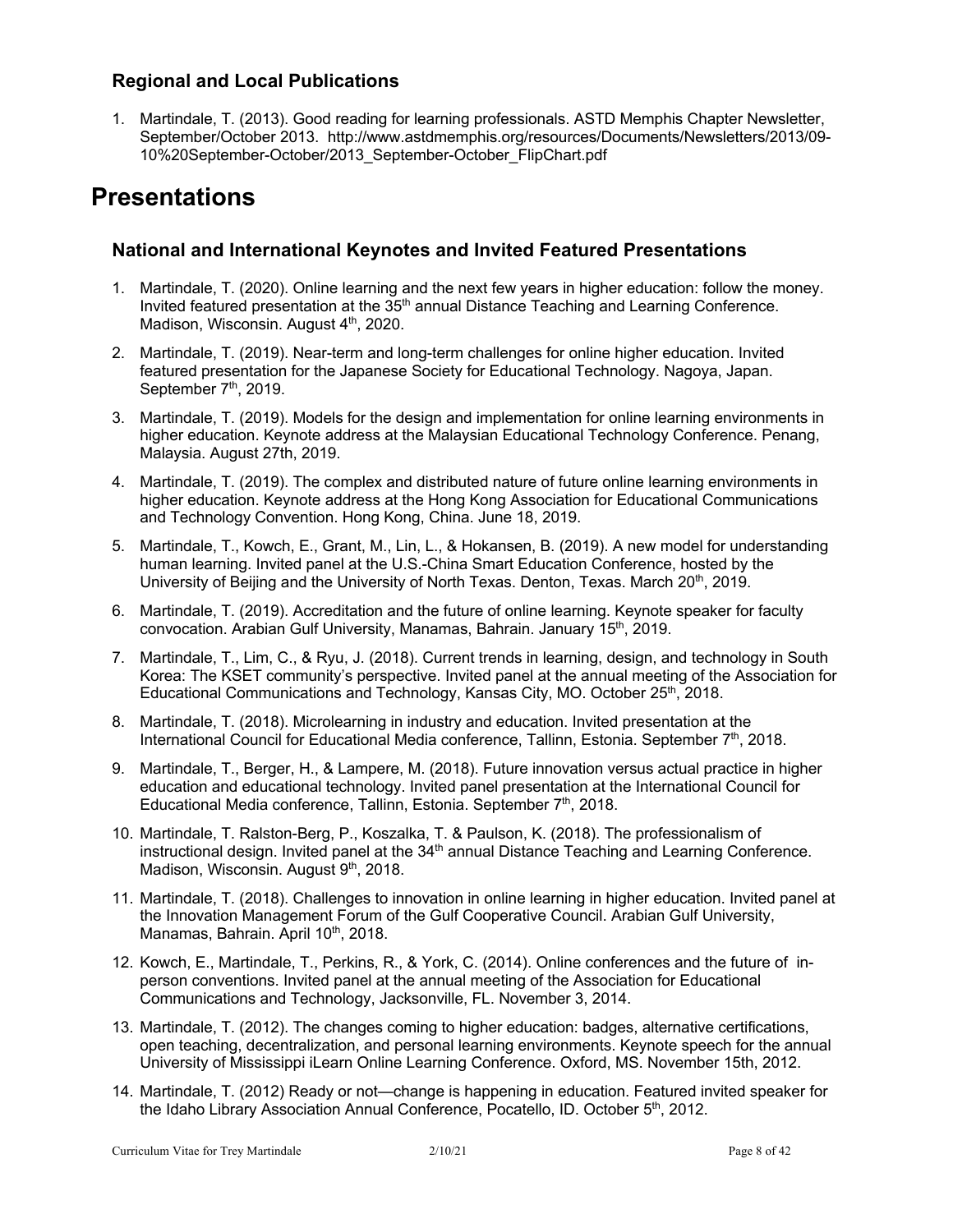- 15. Martindale, T. (2012) Educational change and my library. Featured invited presentation and discussion for the Idaho Library Association Annual Conference, Pocatello, ID. October 5th, 2012.
- 16. Martindale, T. (2012). The future is here--it just isn't evenly distributed. Keynote speech for The Fifteenth Distance Library Services Conference, Memphis, TN. April 18-20th, 2012.
- 17. Martindale, T., Schuh, D., Kaminski, K., & Miller, W. (2011). Invited panel: Selecting the right path: faculty, administration, support, corporate, K-12...how to choose? Presented at the annual meeting of the Association for Educational Communications and Technology, Jacksonville, FL. November  $6<sup>th</sup>$ , 2011.
- 18. Martindale, T., Bolliger, D., Swan, K., & Rubin, B. (2011). Invited panel: Evaluating teaching quality online: It is not just course design. Presented at the annual meeting of the Association for Educational Communications and Technology, Jacksonville, FL. November 6<sup>th</sup>, 2011.
- 19. Martindale, T., Boling, E., Reiber, L., Kinzie, M., & Hooper, S. (2011). Invited panel: Comparing instructional design studio programs. Presented at the annual meeting of the Association for Educational Communications and Technology, Jacksonville, FL. November  $6<sup>th</sup>$ , 2011.
- 20. Martindale, T. (2011). Best Practices for Designing Online Learning Environments. Invited presentation at the Cure4Kids Global Summit, St Jude Children's Research Hospital, Memphis, TN. Jun 11th, 2011.
- 21. Martindale, T., Grant, M., & Quintana, Y. (2011). Invited panel: The Future of Learning. Presented at the Cure4Kids Global Summit, St Jude Children's Research Hospital, Memphis, TN. Jun 11<sup>th</sup>, 2011.
- 22. Neilsen, M., Spector, M., & Martindale, T. (2010). New Media Consortium accreditation issues. Invited presentation at the annual meeting of the Association for Educational Communications and Technology, Anaheim, CA. October 26, 2010.
- 23. Martindale, T. & Tillberg, H. (2008). Identity management in the online world. Invited presentation at the annual meeting of the Association for Educational Communications and Technology, Orlando, FL. November 7, 2008.
- 24. Martindale, T., Marquez, R., Seel, N., Blair, K., Aydin, H., & Mazur, J. (2008). A comparison of international university educational technology curricula. Invited presentation at the annual meeting of the Association for Educational Communications and Technology, Orlando, FL. November 8, 2008.
- 25. Martindale, T. (2008). The academic job search in instructional design and technology. Invited presentation at the Professors of Instructional Design and Technology annual meeting, Memphis, TN. May 18, 2008.
- 26. Moore, J.A., Kepp, L., Martindale, T., Clift, R.T., & Hebert, L. (2008). Using emerging online technologies and strategies to support teacher induction. Invited presentation at the 19th International Conference for the Society for Information Technology & Teacher Education, Las Vegas, NV. March 7, 2008.
- 27. Martindale, T. (2007). Social software for personal and corporate knowledge management. Keynote presentation for the AECT Management and Training Division. Presented at the annual meeting of the Association for Educational Communications and Technology, Anaheim, CA. October 24, 2007.
- 28. Martindale, T., Luttrell-Montes, S, & Young, D. (2007). Teachers learning in networked communities. Invited presentation at the National Commission on Teaching and America's Future Annual Symposium: Schools Organized for Success: The Future of Teaching. Philadelphia, PA. July 8–10, 2007.
- 29. Martindale, T. (2007). Planning and growing your career in instructional design and technology. Invited presentation at the annual meeting of the Professors of Instructional Design and Technology, Estes Park, CO. May 11–14, 2007.
- 30. Reigeluth, C., Martindale, T., & Kemp, J. (2005). Recommendations and presidents' perspectives on a direct role for AECT to improve American education. Invited featured presentation (Presidential session) at the annual meeting of the Association for Educational Communications and Technology, Orlando, FL. October 2005.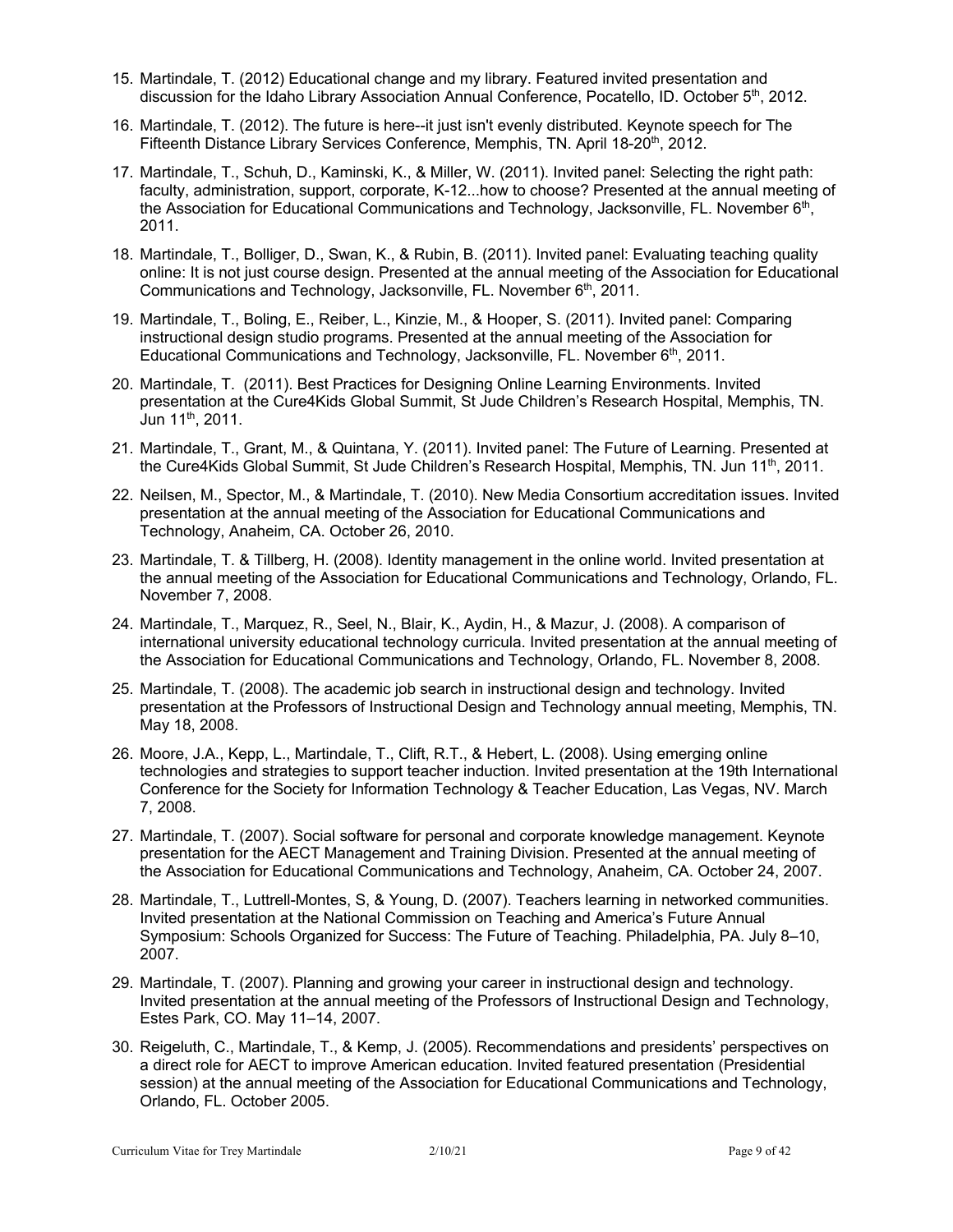- 31. Martindale, T. (2004). Obstacles in the path of a blogging initiative. Invited presentation at the  $16<sup>th</sup>$ annual Instructional Technology Institute, Logan, UT. September 1–3, 2004.
- 32. Martindale, T. (2004). Categorizing online educational resources. Invited presentation at the  $16<sup>th</sup>$ annual Instructional Technology Institute, Logan, UT. September 1–3, 2004.
- 33. Wiley, D., & Martindale, T. (2003). Weblogs and wikis: facilitating learning via collaboration and community. Invited presentation at the Professors of Instructional Design and Technology annual meeting, Estes Park, CO. May 14–18, 2003.
- 34. Martindale, T., Smith, A., & Reeves, T. (2003). Best foot forward: the first three years after your doctorate. Invited presentation at the Professors of Instructional Design and Technology annual meeting, Estes Park, CO. May 14–18, 2003.

#### **Refereed Presentations at National and International Conferences**

(**Bold** indicates student co-author)

- 1. Childress, M., Martindale, T., Stansbury, S., Murphy, C., Carr-Chellman, A., & Ormsbee, C. (2020). The right stuff: AECT members in higher education administration. Panel presented at the annual meeting of the Association for Educational Communications and Technology. Online event. October 23rd, 2020.
- 2. Reiser, R., Martindale, T., Weinan, Z., Fornara, F., Arrington, L. (2018). Keeping current: data sources and tools you can use to monitor innovations in our field. Presented at the annual meeting of the Association for Educational Communications and Technology, Kansas City, MO. October 23rd, 2018.
- 3. Martindale, T. (2018). Creating a web portal and tutorials to support spouses of deployed military personnel. Presented at the annual meeting of the Association for Educational Communications and Technology, Kansas City, MO. October 23rd, 2018.
- 4. Bowery, R., Martindale, T., & Houston, L. (2017). Reaching all learners through universal design For learning (UDL). Presented at Online Learning Consortium Accelerate, Orlando, FL. November 16th, 2017.
- 5. Bowery, R., & Martindale, T. (2017). Enhancing online program quality assurance. Presented at Online Learning Consortium Accelerate, Orlando, FL. November 16th, 2017. (Best of Strand Award winner).
- 6. Bowery, R., Berg, F., Martindale, T., & Houston, L. (2017). Executive decision-making with visualized data. Presented at the Educause Learning Initiative, Houston, TX. February 14, 2017.
- 7. Berg, F., Martindale, T., Bowery, R., & Houston, L. (2017). Reaching all learners: universal design for learning in the online classroom. Presented at the Educause Learning Initiative, Houston, TX. February 14, 2017.
- 8. **Jain, S.** & Martindale, T. (2016). A review of the effects of supplemental instructional videos on student learning and motivation. Presented at the annual meeting of the Association for Educational Communications and Technology, Las Vegas, NV. October 19th, 2016.
- 9. **Chowdhury, R**., Weaver, C., & Martindale, T. (2016). Inquiry based learning as an instructional strategy to increase student achievement in math and science. Presented at the annual meeting of the Association for Educational Communications and Technology, Las Vegas, NV. October 19th, 2016.
- 10. **Gregory, R**., & Martindale, T. (2016). A literature review of the state of professional development for online instructors in higher education. Presented at the annual meeting of the Association for Educational Communications and Technology, Las Vegas, NV. October 19th, 2016.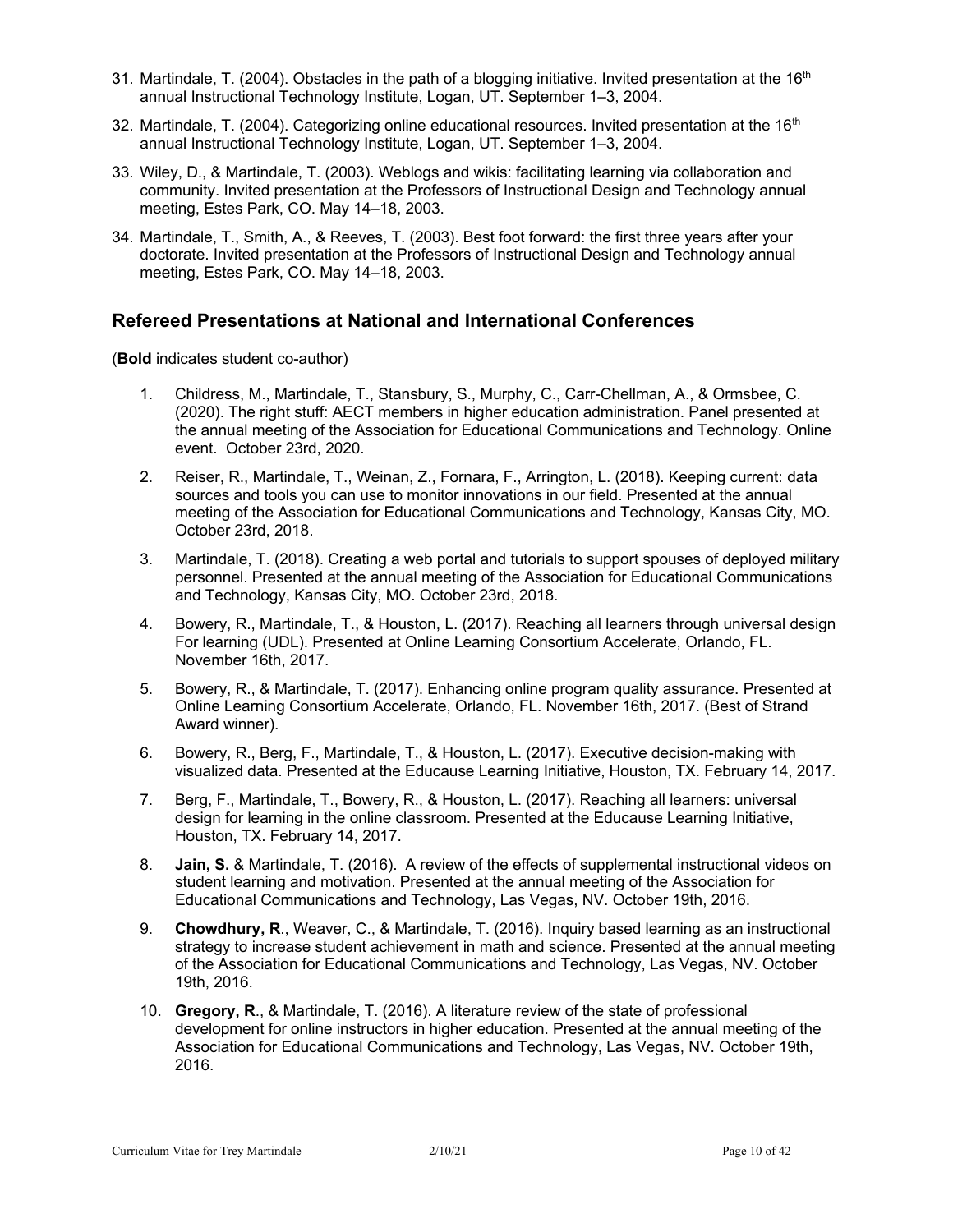- 11. **Maasho, A.** & Martindale, T. (2016). The effects of applying learning analytics via decision trees to students' performance in a physical science course. Presented at the annual meeting of the Association for Educational Communications and Technology, Las Vegas, NV. October 19th, 2016.
- 12. **Bradford, J**., Martindale, T., Hughes, S., & Likens, C. (2016). A Review of Instructional Innovation in Physical Therapy and Related Healthcare Education Programs. Presented at the annual meeting of the Association for Educational Communications and Technology, Las Vegas, NV. October 19th, 2016.
- 13. **Taylor, D**. & Martindale, T. (2016). Designing Health Professions Education to Engender Critical Thinking: A Review of the Literature. Presented at the annual meeting of the Association for Educational Communications and Technology, Las Vegas, NV. October 19th, 2016.
- 14. Martindale, T., Ullmann, G., Krull, L., Stockton, M. B., Yli-Piipari, S., & Ward, K. D. (2016). Designing and managing an instructional, user-contributed web resource for preventing childhood obesity. Presented at the annual meeting of the Association for Educational Communications and Technology, Las Vegas, NV. October 19th, 2016.
- 15. **Khan, H**., Hossain, G., and Martindale, T. (2016). Assessing adaptive learning gain and its relation to task difficulty. Presented at the IEEE Conference on Computer Vision and Pattern Recognition (CVPR), Las Vegas, June 26, 2016.
- 16. Yli-Piipari, S., Ullmann, G., Krull, L., Martindale, T., Stockton, M. B., & Ward, K. D. (2016). Teachers' attitudes toward in-class physical activity: FitWizard web-based professional development. 2016 National Convention of the Society of Health and Physical Educators (SHAPE). Minneapolis, US.
- 17. **Zammit, J**. Elliot, S., Kelly, C., & Martindale, T. (2014). Engaging the online language learner: theory and practice. Presented at the annual meeting of the Association for Educational Communications and Technology, Jacksonville, FL. November 3, 2014.
- 18. **Zammit, J**., Meiners-Lovel, L., Martindale, T., & Irwin, D. (2014). Learning analytics and the instructional design process: ADDIE's new frontier. Presented at the annual meeting of the Association for Educational Communications and Technology, Jacksonville, FL. November 3, 2014.
- 19. **Khan, H.** & Martindale, T. (2014). A review of research on collaboration via blogs in online learning. Presented at the annual meeting of the Association for Educational Communications and Technology, Jacksonville, FL. November 3, 2014.
- 20. **Jain, S**. & Martindale, T. (2013). A Review of Factors that Influence an Instructor's Selection of Tools in a Course Management System. Presented at the annual meeting of the Association for Educational Communications and Technology, Anaheim, CA. October 30, 2013.
- 21. **Zammit, J.** & Martindale, T. (2013). How Infusing Interactive Elements Increased Successful Completion Rates in a Multi-Section Undergraduate Online Course. Presented at the annual meeting of the Association for Educational Communications and Technology, Anaheim, CA. October 30, 2013.
- 22. **Alderson, L**., Lowther, D., & Martindale, T. (2013). Laying the Groundwork for An International Online Collaboration Project Between Indonesian and American Students in Higher Education. Presented at the annual meeting of the Association for Educational Communications and Technology, Anaheim, CA. October 30, 2013.
- 23. **Josey, F**. & Martindale, T. (2013). A Review of Open Educational Resources (OER) Directories for Use by K-12 Teachers. Presented at the annual meeting of the Association for Educational Communications and Technology, Anaheim, CA. October 30, 2013.
- 24. **King, T.** & Martindale, T. (2013). Current Practices in K-12 Virtual School Teacher Preparation. Presented at the annual meeting of the Association for Educational Communications and Technology, Anaheim, CA. October 30, 2013.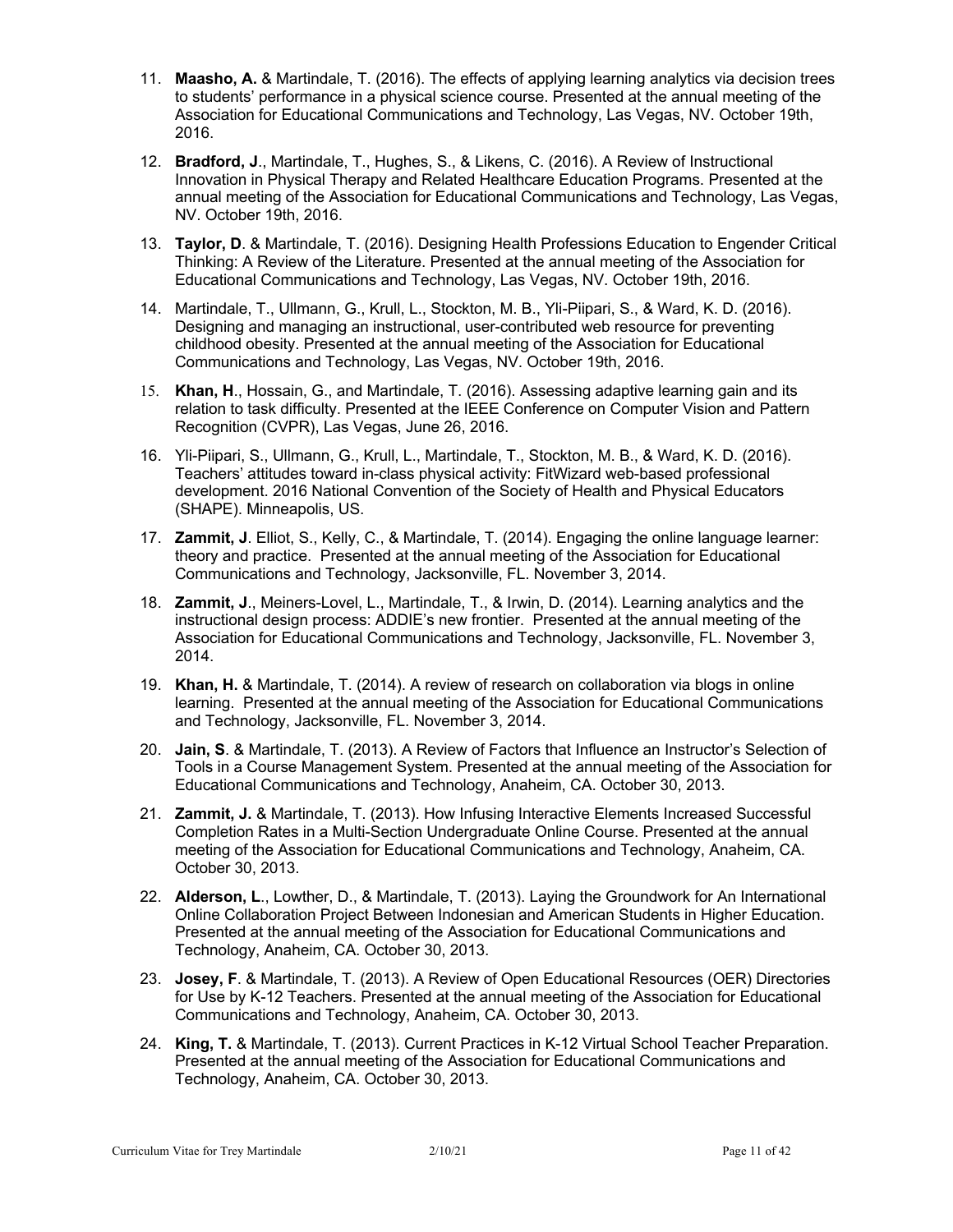- 25. Martindale, T., **McCraw, M**., **Jain, S., King, K., & Sweeney, J**. (2012). Trial by fire: Four graduate students as instructional design coaches for thirteen professors developing their first online courses. Presented at the annual meeting of the Association for Educational Communications and Technology, Louisville, KY. October 28, 2012.
- 26. Martindale, T. (2012). Directing an entrepreneurial student-staffed instructional design consultancy within a university. Presented at the annual meeting of the Association for Educational Communications and Technology, Louisville, KY. October 28, 2012.
- 27. Clinton, G., Kopcha, T. J., Martindale, T., & Reiber, L. (2012). Invited panel: Issues with online masters cohorts in instructional design. Presented at the annual meeting of the Association for Educational Communications and Technology, Louisville, KY. October 28, 2012.
- 28. Weaver, C. & Martindale, T. (2012). Online mentoring and professional development for preservice and early-career teachers to increase teacher retention. Presented at the annual meeting of the Association for Educational Communications and Technology, Louisville, KY. October 28, 2012.
- 29. Brown, D. & Martindale, T. (2012). Intercultural training for employees online and on-ground: A review of current research and practice. Presented at the annual meeting of the Association for Educational Communications and Technology, Louisville, KY. October 28, 2012.
- 30. **McCraw, M**. & Martindale, T. (2012). A review of creating learning environments for multigenerational learners. Presented at the annual meeting of the Association for Educational Communications and Technology, Louisville, KY. October 28, 2012.
- 31. **Alderson, L**. & Martindale, T. (2012). Research on and practice of engaging employees in continuous learning and development with mobile devices. Presented at the annual meeting of the Association for Educational Communications and Technology, Louisville, KY. October 28, 2012.
- 32. **King, K**. & Martindale, T. (2012). The effects of employee learning and development on job satisfaction, organizational commitment, and retention. Presented at the annual meeting of the Association for Educational Communications and Technology, Louisville, KY. October 28, 2012.
- 33. **Zammit, J.** & Martindale, T. (2012). Beyond the Water Cooler: Corporate Social Media Networks and Employee Continuous Learning and Development. Presented at the annual meeting of the Association for Educational Communications and Technology, Louisville, KY. October 28, 2012.
- 34. **Jain S**. & Martindale, T. (2012). Facilitating continuous learning: a review of research and practice on individual learning capabilities and organizational learning environments. Presented at the annual meeting of the Association for Educational Communications and Technology, Louisville, KY. October 28, 2012.
- 35. **Sweeney, J.** & Martindale, T. (2012). Increasing Employee Participation in Voluntary Training: A Discussion of the Issues and Solutions. Presented at the annual meeting of the Association for Educational Communications and Technology, Louisville, KY. October 28, 2012.
- 36. Martindale, T. (2011). Supporting student teachers before they get there: online support and mentoring for teachers-in-training. Presented at the annual meeting of the Association for Educational Communications and Technology, Jacksonville, FL. November 6<sup>th</sup>, 2011.
- 37. Martindale, T. & **Russell, R**. (2011). Perspectives on gaining real-world, entrepreneurial instructional design experience while training to be an instructional designer. Presented at the annual meeting of the Association for Educational Communications and Technology, Jacksonville, FL. November 6<sup>th</sup>, 2011.
- 38. Martindale, T. (2010). Designing and building the IDT Studio. Presented at the annual meeting of the Association for Educational Communications and Technology, Anaheim, CA. October 26, 2010.
- 39. **Ayers, P**. & Martindale, T. (2010). Determining the relationship between safety managers' perceptions of asynchronous e-learning and site safety performance. Presented at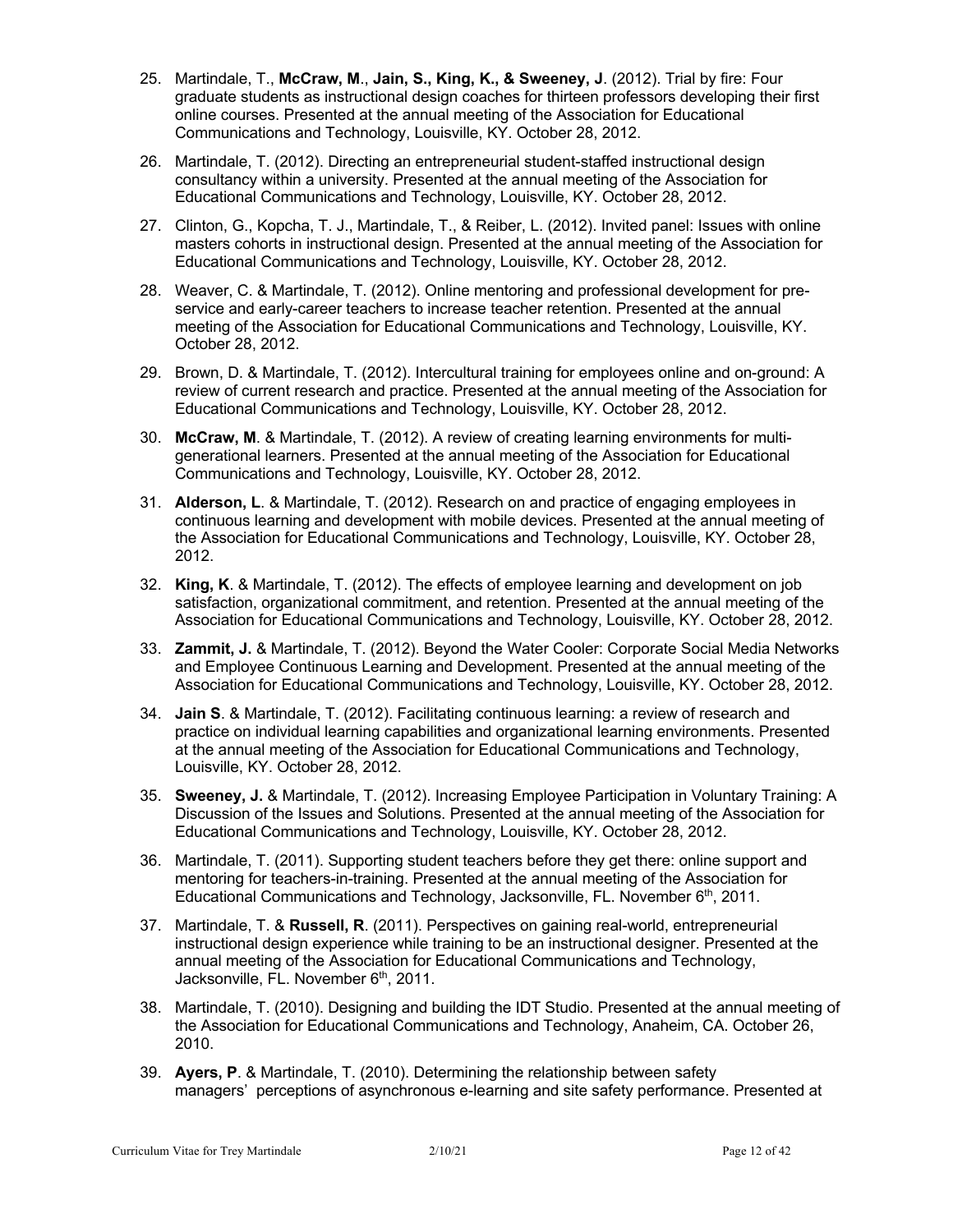the annual meeting of the Association for Educational Communications and Technology, Anaheim, CA. October 26, 2010.

- 40. Nelson, J., Martindale, T., & **Weaver, C**. (2010). Teachers learning in networked communities. Presented at the annual meeting of the Association for Educational Communications and Technology, Anaheim, CA. October 26, 2010.
- 41. Martindale, T. & Wiley, D.A. (2009) Open courseware and personal learning environments trump the learning management system. Presented at the annual meeting of the Association for Educational Communications and Technology, Louisville, KY. October 30, 2009.
- 42. Martindale, T., Craig, S. D., Morgan, B., Hu, X., & Graesser, A. (2009) AutoTutor Lite: A customizable intelligent tutoring system for e-learning environments. Presented at the annual meeting of the Association for Educational Communications and Technology, Louisville, KY. October 29, 2009.
- 43. Weaver, C., Nelson, J. & Martindale, T. (2009) Online mentoring to retain early career teachers. Presented at the annual meeting of the Association for Educational Communications and Technology, Louisville, KY. October 30, 2009.
- 44. Williams, D., **Allred, J**. & Martindale, T. (2009) Distance education: godsend or evil?. Presented at the annual meeting of the Association for Educational Communications and Technology, Louisville, KY. October 30, 2009.
- 45. Gikas, J. & Martindale, T. (2009) How and why professors use wikis, blogs and podcasting. Presented at the annual meeting of the Association for Educational Communications and Technology, Louisville, KY. October 29, 2009.
- 46. Doerr, H., Martindale, T. et al. (2009). Online mentoring for early career teachers. National Educational Computing Conference, Washington, D.C., June 28, 2009.
- 47. Doerr, H., Martindale, T., & **Weaver, C**. (2009). Teachers learning In networked communities: online teacher induction, support, and collaboration. Society for Information Technology and Teacher Education. Charleston, S.C., March 5, 2009.
- 48. **Craig, S. D., Brittingham, J., Williams, J**., Martindale, T., Graesser, A., & Gholson, B. (2009). *Moving computer-based vicarious learning from the laboratory into the classroom*. Paper presented at American Educational Research Association. San Diego, CA. April 13-17, 2009.
- 49. **Craig, S. D., Brittingham, J., Williams, J**., Martindale, T., Graesser, A., & Gholson, B. (2009). *The impact of domain knowledge on the portability of vicarious learning to the classroom*. Paper presented at National Association for Research in Science Teaching. Garden Grove, CA. April 9th, 2009.
- 50. **Brittingham, J. K., Williams, J. L., Craig, S. D**., Martindale T., Graesser A. C., & Gholson, B. (2008). *A comparison of vicarious environments with deep-level reasoning questions and standard pedagogy in middle school classrooms*. Presented at the 18th Annual Meeting of the Society for Text and Discourse. Memphis, TN. June 13, 2008.
- 51. Hu, X., & Martindale, T. (2008). Enhanced learning with ITS-style interactions between learner and content. I/ITSEC Annual Convention, Orlando, FL. November 2008.
- 52. **Weaver, C**. & Martindale, T. (2008) Online mentoring and social networking as a means of retaining new teachers. Presented at the annual meeting of the Association for Educational Communications and Technology, Orlando, FL. November 6<sup>th</sup> 2008.
- 53. Martindale, T., Sugar, W., & Crawley, F. (2008). Analyzing what happens in a face-to-face college course to determine which strategies could be enhanced online. Presented at the annual meeting of the Association for Educational Communications and Technology, Orlando, FL. October 2008.
- 54. **Brittingham, J**., Martindale, T., **Williams, J., Craig, S**., Graesser, A., & Gholson, B. (2008). Comparing teacher-led group instruction with a vicarious computer-based tutoring environment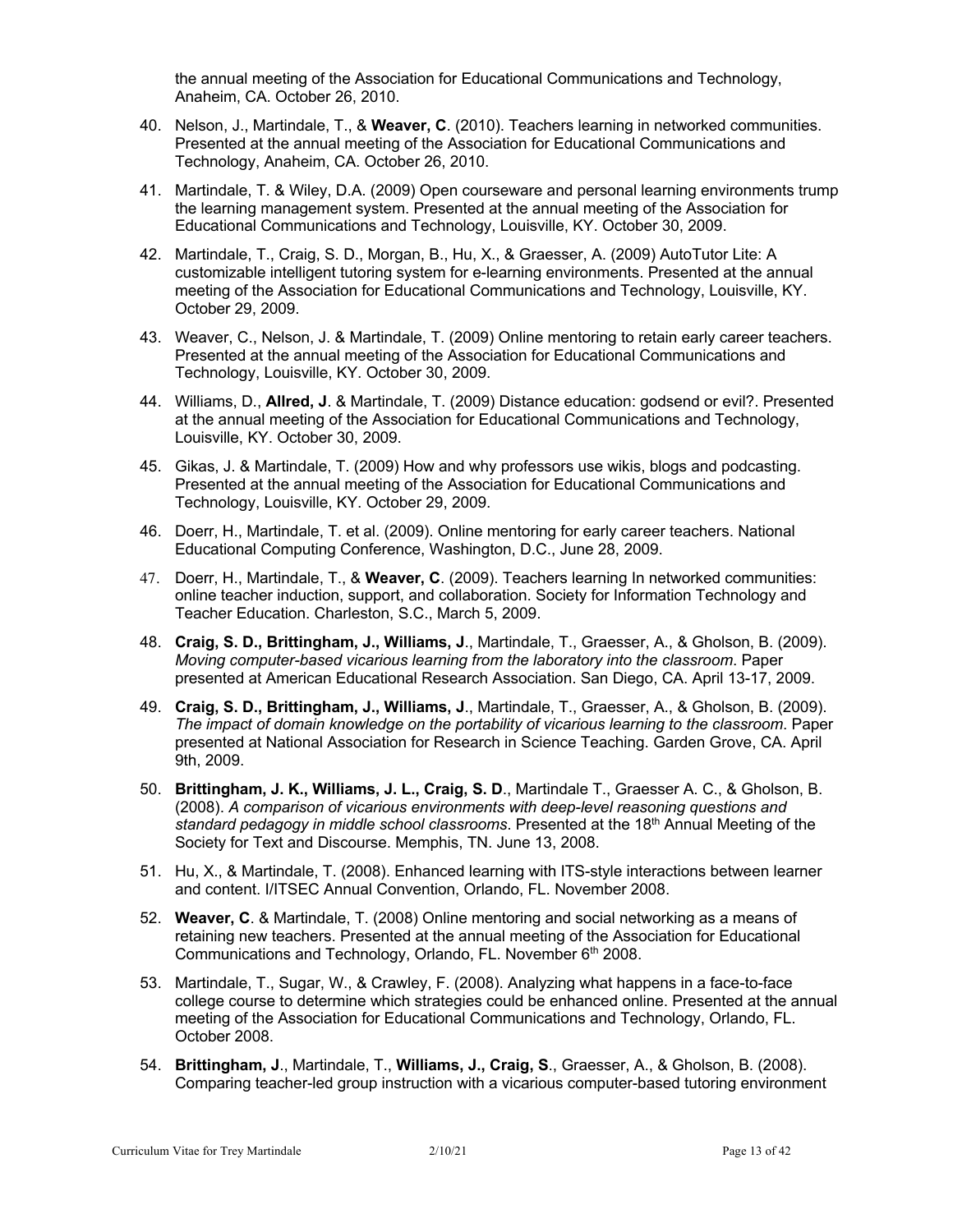with deep-level reasoning questions. Presented at the 2008 Association for Educational Communication and Technology International Convention. Orlando, FL. November 6, 2008.

- 55. **Craig, S.D**., Graesser, A., **Brittingham, J., Williams, J**., Martindale, T., Williams, G., Gray, R., Darby, A., & Gholson, B. (2008). An implementation of vicarious learning environments in middle school classrooms. Presented at the 19th International Conference for the Society for Information Technology & Teacher Education, Las Vegas, NV. March 7, 2008.
- 56. **Niemann, K**., & Martindale, T. (2007). Analysis of presence in online learning environments. Presented at the annual meeting of the Association for Educational Communications and Technology, Anaheim, CA. October 25, 2007.
- 57. Silberstein, E., Martindale, T., & Young, D. (2007). Online learning communities: supportive and challenging professional development for teachers. Presented at the National Educational Computing Conference, Atlanta, GA. June 26, 2007.
- 58. Lowther, D.L., Nunnery, J.A., Ross, S.M., Strahl, J.D., Wohlleb, C., Martindale, T. (2007). Bridging the gap: An investigation of CompassLearning in an urban setting. Presented at the annual meeting of the American Educational Research Association, Chicago, IL. April 14, 2007.
- 59. Martindale, T., & Wiley, D.A. (2005). Blogs and RSS for instruction and professional development. Presented at the annual meeting of the Association for Educational Communications and Technology, Orlando, FL. October 20<sup>th</sup>, 2005.
- 60. Martindale, T., & Wiley, D.A. (2005). The wiki way: more social software for teaching and learning. Presented at the annual meeting of the Association for Educational Communications and Technology, Orlando, FL. October 2005.
- 61. Martindale, T., & Wiley, D.A. (2004). The current state of weblogs for teaching and learning. Presented at the annual meeting of the Association for Educational Communications and Technology, Chicago, IL. October 21, 2004.
- 62. Ahern, T. C., Van Cleave, N., Martindale, T., & Smorgun, J. (2003). Curator: learning object construction matrix. Presented at the 33rd annual ASEE/IEEE Frontiers in Education Conference. Boulder, CO. November 5–8, 2003.
- 63. Wiley, D.A., & Martindale, T. (2003). Weblogs and wikis as learning tools. Presented at the annual meeting of the Association for Educational Communications and Technology, Anaheim, CA. October 22–26, 2003.
- 64. Sugar, W., Martindale, T., Sheerer, M., & Kester, D. (2003). Perceptions of an instructional design and technology program in a college of education. Presented at the annual meeting of the Association for Educational Communications and Technology, Anaheim, CA. October 22–26, 2003.
- 65. Sugar, W., Martindale, T., & Godwin, L. (2003). Creating the IDT village: from a graduate program to a learning community. Presented at the annual meeting of the Association for Educational Communications and Technology, Anaheim, CA. October 22–26, 2003.
- 66. Martindale, T., & Cates, W.M. (2002). What makes a site "exemplary"?: An analysis of the properties of 200 exemplary educational websites. Presented at the annual meeting of the Association for Educational Communications and Technology, Dallas, TX. November 4–11, 2002.
- 67. Martindale, T., & Ahern, T.C. (2002). Designing reusable learning objects: Matching delivery models to content. Presented at the 6<sup>th</sup> World Multiconference on Systemics, Cybernetics, and Informatics. International Institute of Informatics and Systemics, Orlando, FL. July 14–18, 2002.
- 68. Martindale, T. (2001). Is anyone out there: Strategies for supporting and enhancing the learning experience for graduate students in a Web-based course. Presented at the annual meeting of the Association for Educational Communications and Technology, Atlanta, GA. November 4–7, 2001.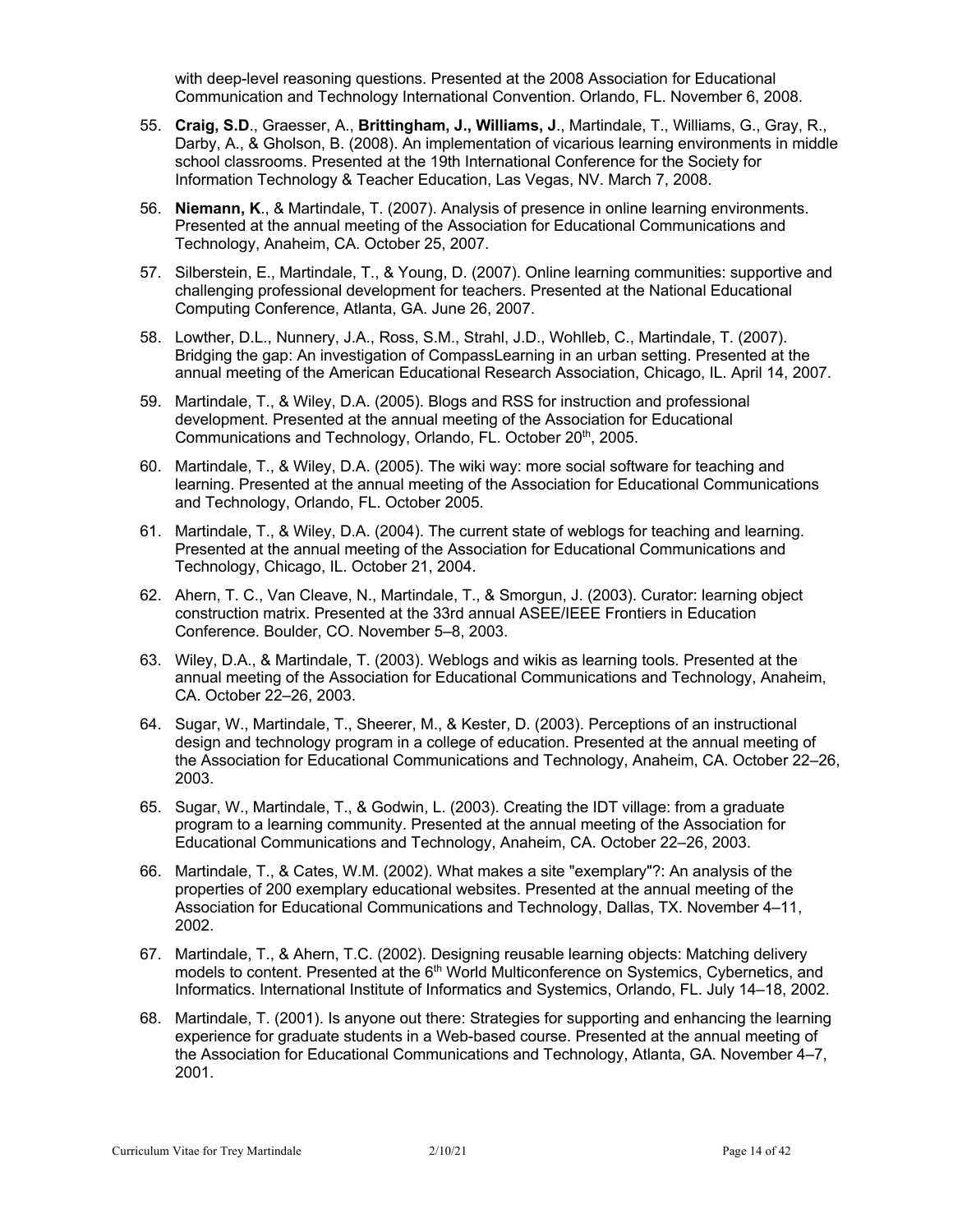- 69. Martindale, T. (2001). Lessons from concurrently preparing and delivering face-to-face and Webbased sections of a graduate course on multimedia. Presented at the annual meeting of the Association for Educational Communications and Technology, Atlanta, GA. November 4–7, 2001.
- 70. Martindale, T., Qian, Y., & Cates, W.M. (2001). Exemplary instructional Web sites: a study of instructional design. Presented at the annual meeting of the Association for Educational Communications and Technology, Atlanta, GA. November 4–7, 2001.
- 71. Hart, L., & Martindale, T. (2001). Using video technology to improve teacher education. Presented at the annual meeting of the Association for Educational Communications and Technology, Atlanta, GA. November 4–7, 2001.
- 72. **Bolliger, D**., & Martindale, T. (2001). Student satisfaction in an online master's degree program in instructional technology. Presented at the annual meeting of the Association for Educational Communications and Technology, Atlanta, GA. November 4–7, 2001.
- 73. **Brown, V**., Curda, S.K., Martindale, T., Curda, L.K., Burgess, V., & Crane, J. (2001). Faculty and student perceptions of the quality of an online master's program in instructional technology. Presented at the annual meeting of the Society for Information Technology and Teacher Education, Orlando, FL. March 2–5, 2001.
- 74. Martindale, T. (2000). Lessons from teaching in an interactive video-based classroom. Presented at the annual meeting of the Association for Educational Communication and Technology, Denver, CO. October 19–23, 2000.
- 75. Curda, S.K., **Brown, V**., Hinson, M., Curda, L.K., Martindale, T., Burgess, V., Goodwin, P., & Crane, J. (2000). Are we sacrificing quality to keep up with the Jones'? Presented at the annual meeting of the Association for Educational Communication and Technology, Denver, CO. October 19–23, 2000.
- 76. Martindale, T., & Ahern, T.C. (2000). Teaching models for self-paced instruction. Presented at the annual meeting of the Association for Educational Computing and Technology, Long Beach, CA. February 4–8, 2000.
- 77. Martindale, T., & Ahern, T.C. (2000). Effects of three web-based teaching methods on undergraduate student achievement in a self-paced class. Presented at the annual meeting of the American Educational Research Association, New Orleans, LA. June 11–14, 2000.
- 78. Martindale, T. (1999). Alternate teaching models for non-classroom-based instruction. Presented at Ed-Media '99, Seattle, WA. June 18–22, 1999.
- 79. Martindale, T. (1998). Concept attainment in a self-paced online course. Presented at the National Educational Computing Conference, San Diego, CA. June 10–14, 1998.
- 80. Price, R.V., & Martindale, T. (1998). Design and production of multimedia teacher training materials. Presented at the National Educational Computing Conference, San Diego, CA. June 10–14, 1998.
- 81. Price, R.V., & Martindale, T. (1998). Design and production of an interactive multimedia training program. Presented at the annual meeting of the Association for Educational Computing and Technology National Convention, St. Louis, MO. February 9–13, 1998.
- 82. Martindale, T., & Ahern, T.C. (1998). Using the concept attainment model for web-based interventions in self-paced classes. Presented at the Association of the Advancement of Computing in Education, Society for Information Technology and Teacher Education International Conference, Washington, DC. March 1–4, 1998.
- 83. Ahern, T.C., Martindale, T., & Burleson, C. (1997). Authoring lessons for the Internet: factors in design. Presented at the Association of the Advancement of Computing in Education, Society for Information Technology and Teacher Education International Conference, Orlando, FL. April 8– 11, 1997.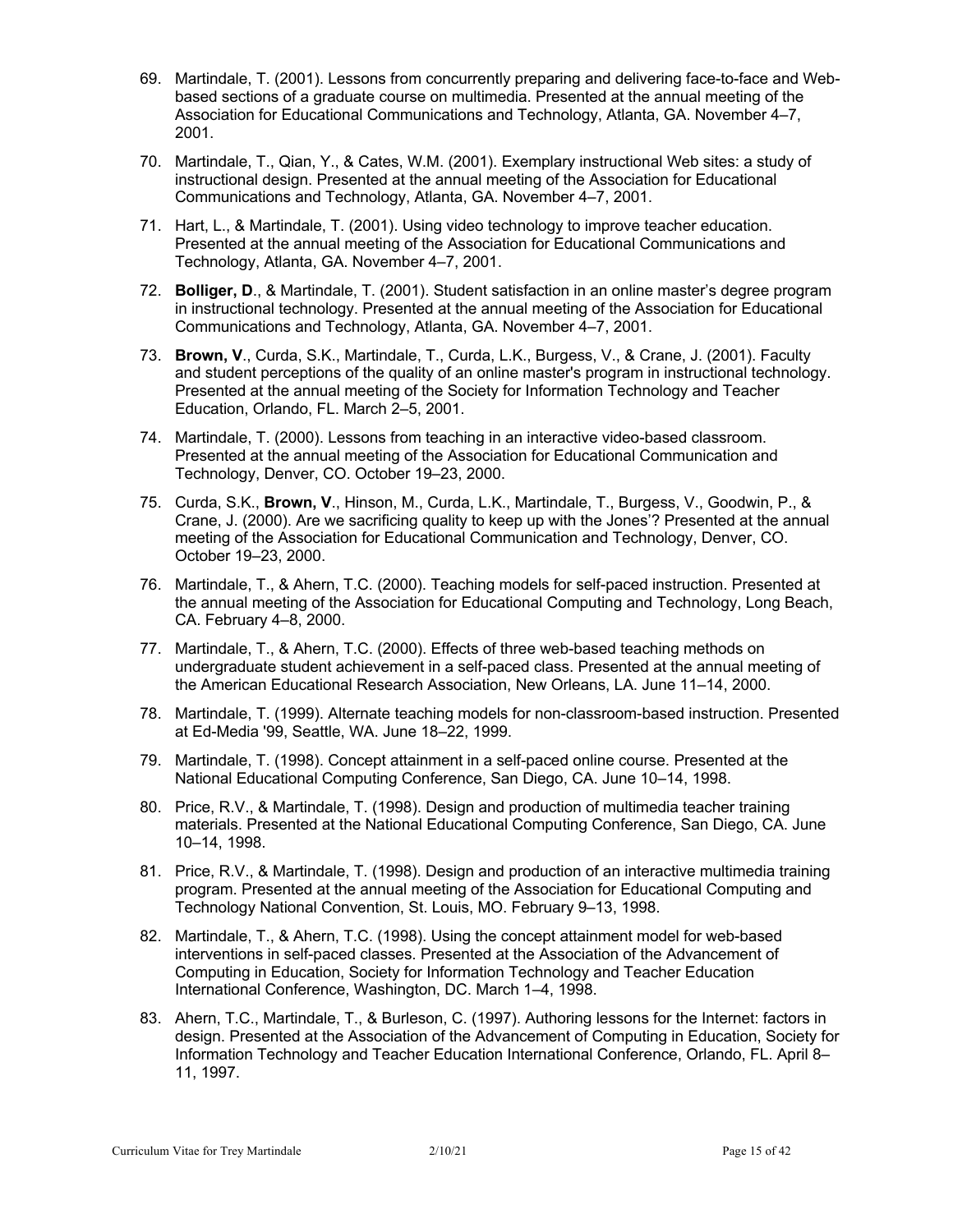### **Regional and Local Presentations**

(**Bold** indicates student co-author)

- 1. Martindale, T. (2020). Building and managing a simple department intranet using Google Drive and Google Docs. Presented at the Mississippi Educational Computing Association Conference. Jackson, Mississippi. February 19<sup>th</sup>, 2020.
- 2. Wyatt, J., Walker, R., King, S., & Martindale, T. (2020). Getting teachers to communicate with students on the student's preferred platform. Presented at the Mississippi Educational Computing Association Conference. Jackson, Mississippi. February 19<sup>th</sup>, 2020.
- 3. Martindale, T. & Berg, F. (2017). Teaming up for accessible technology. Presented at the 48<sup>th</sup> Annual Tennessee Convention of the National Federation of the Blind. Memphis, TN. April 1, 2017.
- 4. Martindale, T. (2016). Effective online teaching practices. Presented at New Faculty Orientation, University of Memphis. September 6, 2016.
- 5. **Josey, F**., Houston, L., Bowery, R., & Martindale, T. (2016). Reaching all Learners: Universal Design for Learning in the Online Classroom*.* Presented at Tennessee eCampus Summer Academy. Nashville, Tennessee. July 15, 2016.
- 6. Houston, L., **Josey, F**., Bowery, R., & Martindale, T. (2016). Leveling the Playing Field: Online Student Success Initiative*.* Presented at Tennessee eCampus Summer Academy. Nashville, Tennessee. July 15, 2016.
- 7. Houston, L., **Josey, F**., Martindale, T., & Bowery, R. (2016, July). C*reating a Faculty Community of Practice.* Presented at Tennessee eCampus Summer Academy. Nashville, Tennessee.
- 8. Martindale, T., Thorn, K., Taylor, B., & Ganci, J. (2015). E-Learning Experts Roundtable. Association for Talent Development, Memphis, TN. May 4<sup>th</sup>, 2015.
- 9. Martindale, T. (2014). Let's have better instruction. Presented to the Center for Research and Innovation in STEM Teaching and Learning (CRISTAL), Memphis, TN. November 21, 2014.
- 10. Martindale, T. (2014). Personal learning environments for teaching and learning. Presented to the Institute for Intelligent Systems, Memphis, TN. November 14, 2014.
- 11. Martindale, T. (2014). Innovation in Instructional Design and E-Learning. Two-day seminar presented at FedEx World Headquarters, Memphis, TN. November 10 and 12, 2014.
- 12. Martindale, T. (2013). Improve your teaching by effectively incorporating Google tools. Presented at Teachers and Technology Thursdays. University of Memphis. November 21, 2013.
- 13. Martindale, T. (2013). Instructional design for e-learning developers. Two-day seminar presented at FedEx World Headquarters, Memphis, TN. September 19-20, 2013.
- 14. Martindale, T. (2013). Instructional design resources you can use now. Presented to the American Society for Training and Development, Memphis Chapter, Memphis, TN, April 9, 2013.
- 15. Martindale, T. (2011). Instructional Design and Technology programs and services. Presented to the American Society for Training and Development, Memphis Chapter, Memphis, TN, May 10, 2011.
- 16. Martindale, T. (2010) Introducing the IDT Studio. Presented at the E-Learning Network, Memphis, TN. September 24<sup>th</sup>, 2010.
- 17. **Weaver, C**., Nelson, J. & Martindale, T. (2009) Teachers learning in networked communities. Presented at the Mid-South Technology Conference, Memphis, TN. December 10, 2009.
- 18. Martindale, T. & Mims, C. (2008). Collaboration in a Web 2.0 World. Presented for the Advanced Learning Center Faculty Development Seminar, FedEx Institute of Technology, Memphis, TN. November 18th, 2008.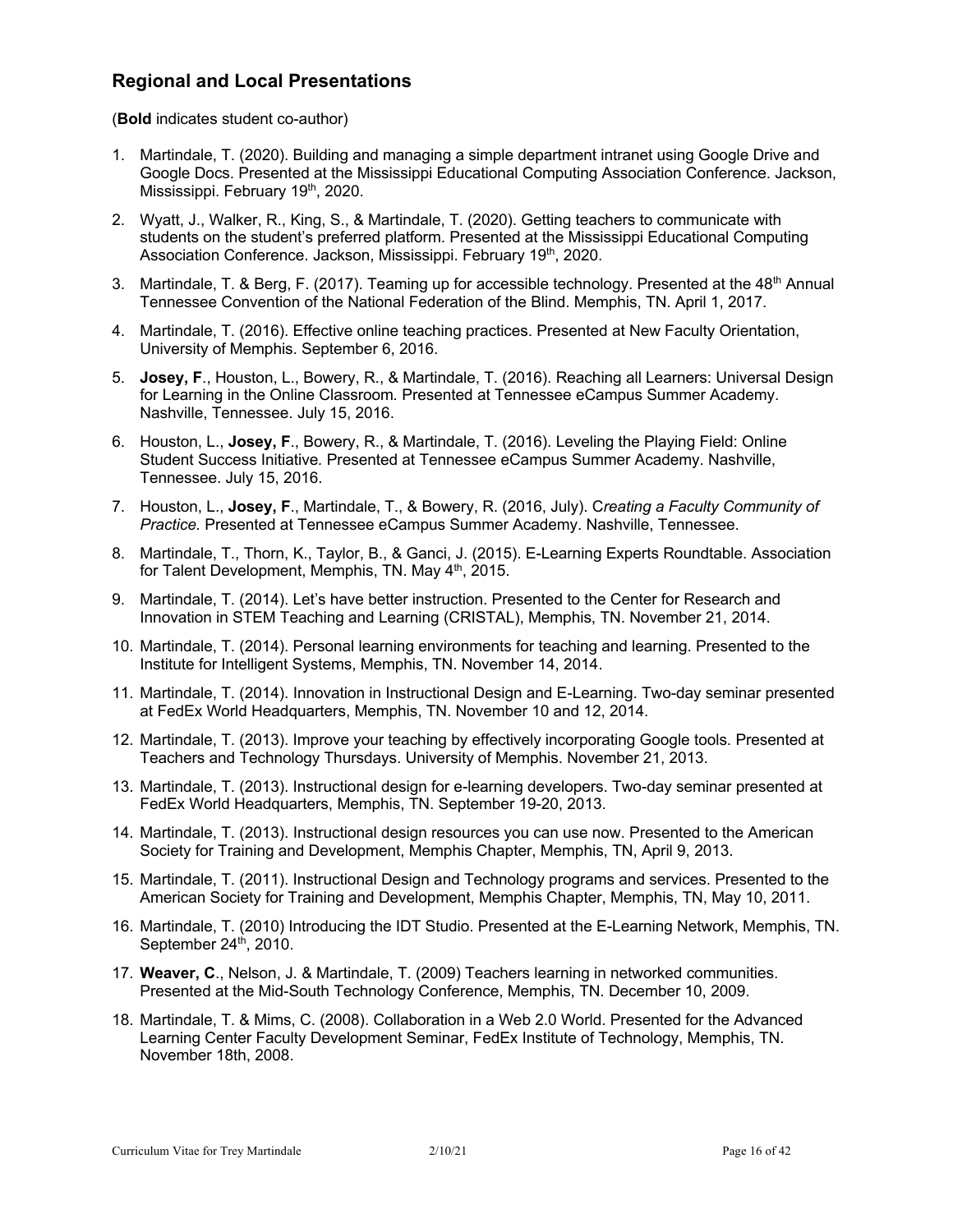- 19. Martindale, T. (2008). The business case for wikis and other collaborative tools in e-learning. Presented for the E-Learning Network, FedEx Institute of Technology, Memphis, TN. September 25, 2008.
- 20. Martindale, T. & Janz, B. (2008). Web 2.0 and the Learning Environment. Presented for the Advanced Learning Center Faculty Development Seminar, FedEx Institute of Technology, Memphis, TN. February 12th, 2008.
- 21. Martindale, T. (2007). Open source and low cost tools and processes for e-learning and knowledge management. Presented for the E-Learning Network, FedEx Institute of Technology, Memphis, TN. September 27, 2007.
- 22. Martindale, T. (2006). Assembling your own personal learning environment. Presented for the Institute for Intelligent Systems Cognitive Science Seminar, University of Memphis. January 24, 2007.
- 23. Martindale, T. (2006). Personal publishing and aggregation in learning environments. Presented for ICL doctoral student seminar, University of Memphis. February 17, 2006.
- 24. Martindale, T. (2006). Emergent learning environments, resource aggregation, and self-organizing communities. Presented for the Learning Technologies Seminar. February 8, 2006.
- 25. Martindale, T. (2006). RSS in support of e-learning. Presented for the E-Learning Network, FedEx Institute of Technology. January 18, 2006.
- 26. Martindale, T. (2003). Research on developing high quality online courses. Presented for the Professional Development Seminar, College of Education, East Carolina University. September 26, 2003.
- 27. Martindale, T. (2003). Best practices in online instruction. Presented for the Professional Development Seminar, College of Education, East Carolina University. June 2–5, 2003.
- 28. Martindale, T. (2003). Video production on a shoestring budget. Presented at the Southeastern Regional Technology in Teaching Conference, Greenville, NC. April 10, 2003.
- 29. Martindale, T. (2003). Designing online courses. Presented for the Professional Development Seminar, College of Education, East Carolina University. June 2–5, 2003.
- 30. Martindale, T. (2002). Designing an instructional website. Presented to the Emerald Coast Chapter of the American Society for Training and Development, Niceville, FL. March 12, 2002.
- 31. Martindale, T. (2002). Digital video in the classroom. Presented as a six-hour professional development workshop for Brown-Barge Middle School, Pensacola, FL. January 8, 2002.
- 32. Martindale, T. (2002). Planning, shooting, and editing video for instructional use. Presented at the Technology and All That Jazz Annual Conference, University of West Florida, Pensacola, FL. February 10, 2002.
- 33. Martindale, T. (2001). Digital video production. Eight hour workshop presented for Escambia County teacher in-service, Pensacola, FL. April 2, 2001.
- 34. Martindale, T. (2001). Digital video in instruction. Presented at the Florida League of Middle Schools Annual Conference, University of West Florida, Pensacola, FL. February 17, 2001.
- 35. Martindale, T. (2001). Digital video camera formats. Presented at the Technology and All That Jazz Annual Conference, University of West Florida, Pensacola, FL. February 16, 2001.
- 36. Martindale, T. (2001). Creating and editing digital video. Presented at the Florida League of Middle Schools Annual Conference, University of West Florida, Pensacola, FL. February 17, 2001.
- 37. Martindale, T. (2001). Making instructional movies with low-cost software. Presented at the Technology and All That Jazz Annual Conference, University of West Florida, Pensacola, FL. February 16, 2001.
- 38. Martindale, T. (1999). Introduction to HyperStudio. Presented at Technology and All That Jazz regional instructional technology conference, University of West Florida, Pensacola, FL. February 10, 1999.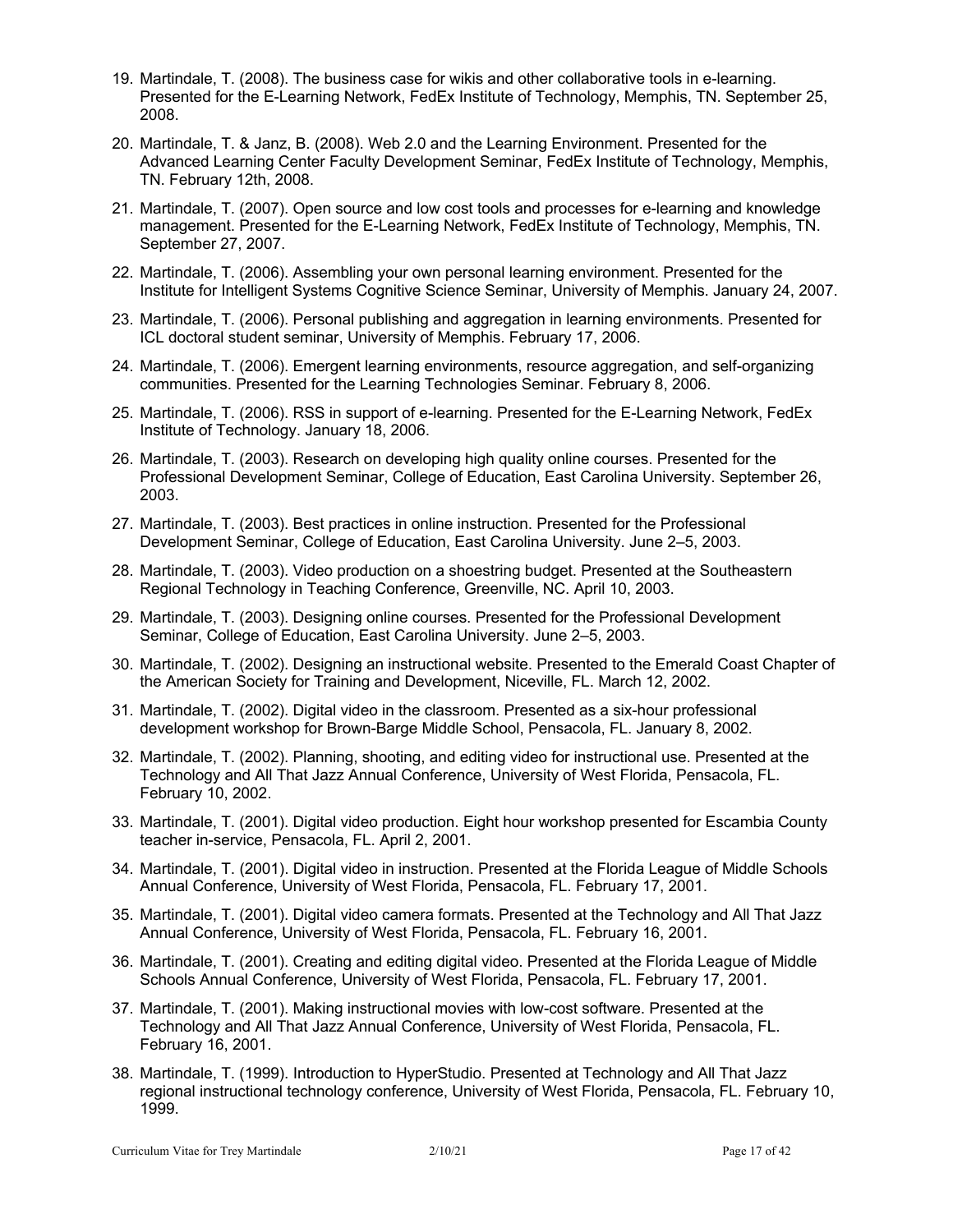- 39. Martindale, T., Northrup, P., & Dawson, D. (1999). Northwest Florida Distance Learning Consortium. [Videotape] Presented at "Connecting to the Future" regional conference, University of West Florida, Pensacola, FL. November 22, 1999.
- 40. Dawson, D., Martindale, T., Norman, S., & Burgess, V. (1999). Using the interactive distance learning studio [Videotape], University of West Florida, Pensacola, FL. October 2, 1999.
- 41. Martindale, T. (1999). Digital video production for instruction. Eight-hour workshop presented to the faculty of the University of West Florida, Pensacola, FL. May 1, 1999.
- 42. Koenig, A.J., & Martindale, T. (1997). Interactive multimedia for learning media assessment for teachers of the visually impaired. Presented to Visual Impairments Specialists, Region X Education Service Center, Grand Prairie, TX. May 19, 1997.
- 43. Koenig, A.J., & Martindale, T. (1997). Interactive multimedia for learning media assessment for teachers of the visually impaired. Presented to the faculty, Arkansas School for the Blind, Little Rock, AR. April 4, 1997.
- 44. Koenig, A.J., & Martindale, T. (1997). Interactive multimedia for learning media assessment for teachers of the visually impaired. Presented to Visual Impairments Specialists, Region XVII Education Service Center, Lubbock, TX. January 10, 1997.
- 45. Martindale, T. (1996). Introduction to software and multimedia authoring for instruction (presentation and instructional video). Presented to the College of Education Faculty, Texas Tech University, December 4, 1996.

# **FUNDED PROJECTS**

## **Externally Funded Research Grants and Contracts**

**Total external funding: \$5,189,015**

|    | Project                                                                                                    | <b>Funding</b><br><b>Source</b>                               | <b>Collaborators</b>                                       | Role and<br><b>Percent</b><br><b>Effort</b> | Amount    | <b>Period</b> |
|----|------------------------------------------------------------------------------------------------------------|---------------------------------------------------------------|------------------------------------------------------------|---------------------------------------------|-----------|---------------|
| 1. | Virtual Reality Training for<br><b>Nursing Skills</b>                                                      | State of<br>Mississippi<br>Workforce<br>Innovation            | Junfeng Ma, Adam<br>Pervez, Hiafeng<br>Wang, Carlton Young | Co-Principal<br>Investigator<br>(20%)       | \$250,000 | 2020-<br>2022 |
| 2. | Support for Spouses and<br><b>Families of Deployed</b><br>Personnel                                        | U.S. Veteran's<br>Administration                              | Linda Nichols,<br>Jennifer Martindale                      | Designer and<br>Developer<br>(20%)          | \$690,000 | 2015-<br>2019 |
| 3. | EdX Massive Open<br><b>Online Course Pilot</b><br>Course Development<br>(Health and Wellness<br>Promotion) | Tennessee<br>Board of<br>Regents                              | Roy Bowery                                                 | Co-Principal<br>Investigator<br>(20%)       | \$40,000  | 2014          |
| 4. | PULSAR E-Learning<br>Evaluation                                                                            | U.S. Department<br>of Defense:<br>Army Research<br>Laboratory | Xiangen Hu                                                 | Senior<br>Researcher<br>(10%)               | \$10,000  | 2014          |
| 5. | Coursera Massive Open<br><b>Online Course Pilot</b><br><b>Course Development</b><br>(World Politics)       | Tennessee<br>Board of<br>Regents                              | <b>Roy Bowery</b>                                          | Co-Principal<br>Investigator<br>$(30\%)$    | \$40,000  | 2013-<br>2014 |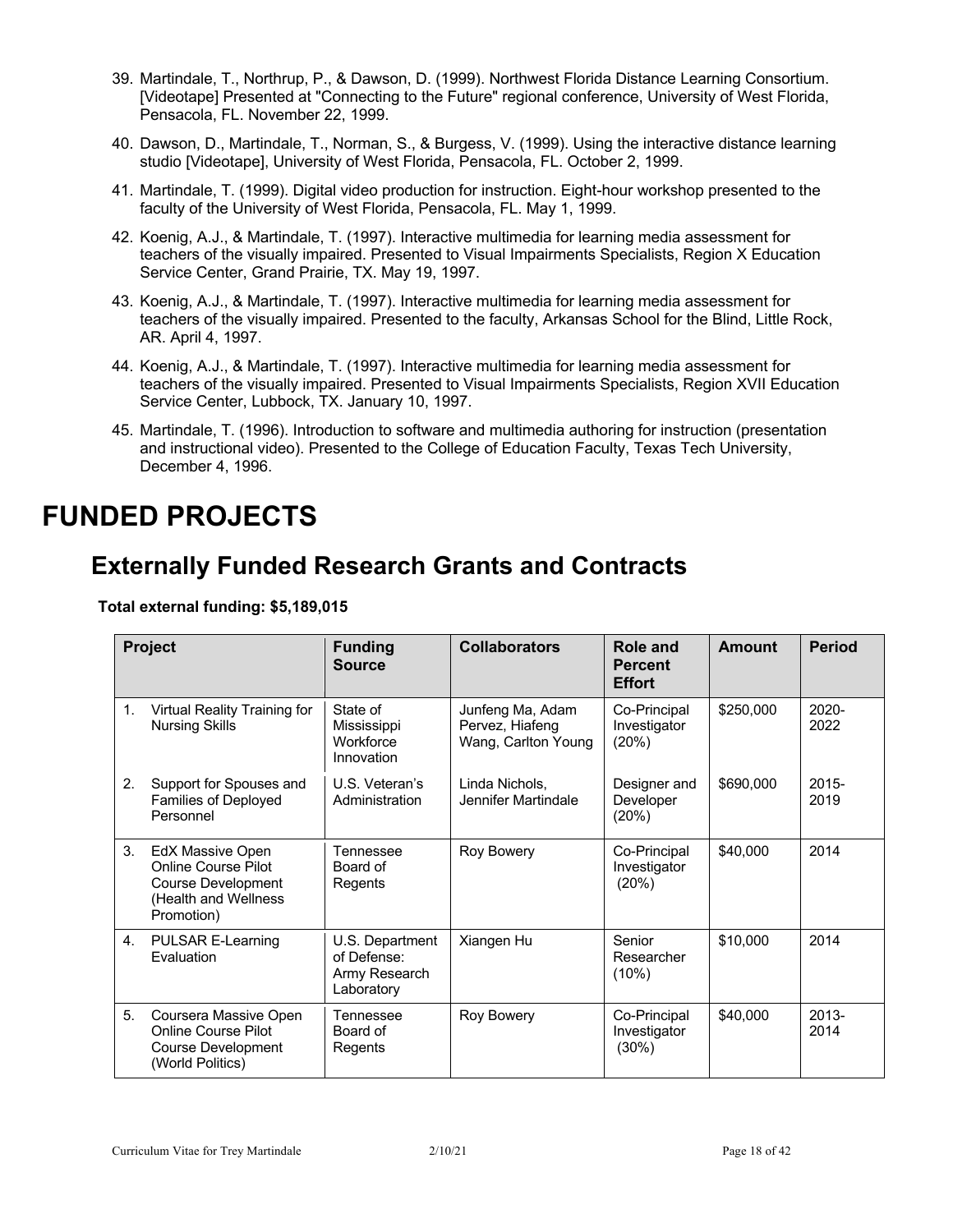| 6. | <b>Project FitWizard</b>                                                                                                            | State of<br>Tennessee<br>Department of<br>Health                                                                    | Gerhild Ullmann                            | Co-Principal<br>Investigator<br>(20%) | \$489,287 | 2013-<br>2016    |
|----|-------------------------------------------------------------------------------------------------------------------------------------|---------------------------------------------------------------------------------------------------------------------|--------------------------------------------|---------------------------------------|-----------|------------------|
| 7. | GIFT: Generalized<br>Intelligent Framework of<br>Tutoring                                                                           | U.S. Department<br>of Defense:<br>Army Research<br>Laboratory                                                       | Xiangen Hu                                 | Senior<br>Researcher<br>(10%)         | \$500,000 | 2012-<br>2014    |
| 8. | Design Institute                                                                                                                    | <b>Baptist College</b><br>of Health                                                                                 | Luther Bradfute                            | Principal<br>Investigator<br>(40%)    | \$1,000   | 2013             |
| 9. | <b>Safety Procedures</b><br><b>Orientation Course</b><br>Development                                                                | <b>Baptist College</b><br>of Health                                                                                 | Luther Bradfute                            | Principal<br>Investigator<br>(10%)    | \$3,500   | 2012             |
|    | 10. Liberal Arts Summer<br>School Online (LASSO)<br><b>Instructional Design</b><br>Coaching                                         | University of<br>Mississippi                                                                                        | Kris King                                  | Principal<br>Investigator<br>(20%)    | \$32,500  | $2011 -$<br>2012 |
|    | 11. Integrating Web 2.0 Tools<br>in Secondary Instruction                                                                           | IBM, Inc.                                                                                                           | Luther Bradfute, Jay<br>Brooksby           | Principal<br>Investigator<br>(15%)    | \$10,000  | $2011 -$<br>2012 |
|    | 12. Martin Institute Summer<br><b>Meeting Promotion</b>                                                                             | <b>Martin Institute</b><br>for Professional<br>Development                                                          | Luther Bradfute, Jay<br>Brooksby           | Principal<br>Investigator<br>(10%)    | \$750     | 2010             |
|    | 13. Instructional Video<br><b>Scenarios for Crisis</b><br>Intervention Counseling                                                   | Cengage<br>Wadsworth Inc.                                                                                           | <b>Richard James</b>                       | Principal<br>Investigator<br>(20%)    | \$10,200  | 2010-<br>2011    |
|    | 14. Teachers Learning in<br><b>Networked Communities</b><br>Ш                                                                       | <b>United States</b><br>Department of<br>Education, Fund<br>for the<br>Improvement of<br>Postsecondary<br>Education | Kathleen Fulton,<br><b>Cindy Gutierrez</b> | Principal<br>Investigator<br>(15%)    | \$32,000  | 2010-<br>2012    |
|    | 15. Corporate Partnership<br>with Corporate ADL Co-<br>lab                                                                          | International<br>Paper                                                                                              | Xiangen Hu                                 | Co-Principal<br>Investigator<br>(5%)  | \$60,000  | $2006 -$<br>2008 |
|    | 16. Joint Knowledge<br>Development and<br><b>Distribution Capability</b><br>(JKDDC) and Interactive<br><b>Learning Environments</b> | <b>United States</b><br>Department of<br>Defense                                                                    | Art Graesser,<br>Xiangen Hu                | Senior<br>Researcher<br>(10%)         | \$225,000 | $2007 -$<br>2009 |
|    | 17. Teachers Learning in<br><b>Networked Communities</b><br>Ш                                                                       | <b>United States</b><br>Department of<br>Education, Fund<br>for the<br>Improvement of<br>Postsecondary<br>Education | Kathleen Fulton,<br><b>Cindy Gutierrez</b> | Principal<br>Investigator<br>(20%)    | \$150,000 | $2007 -$<br>2010 |
|    | 18. TLINC: Teachers Linked<br>in Networked<br>Communities                                                                           | Microsoft<br>Corporation                                                                                            | Kathy Cooter                               | Principal<br>Investigator<br>(20%)    | \$200,000 | $2005 -$<br>2007 |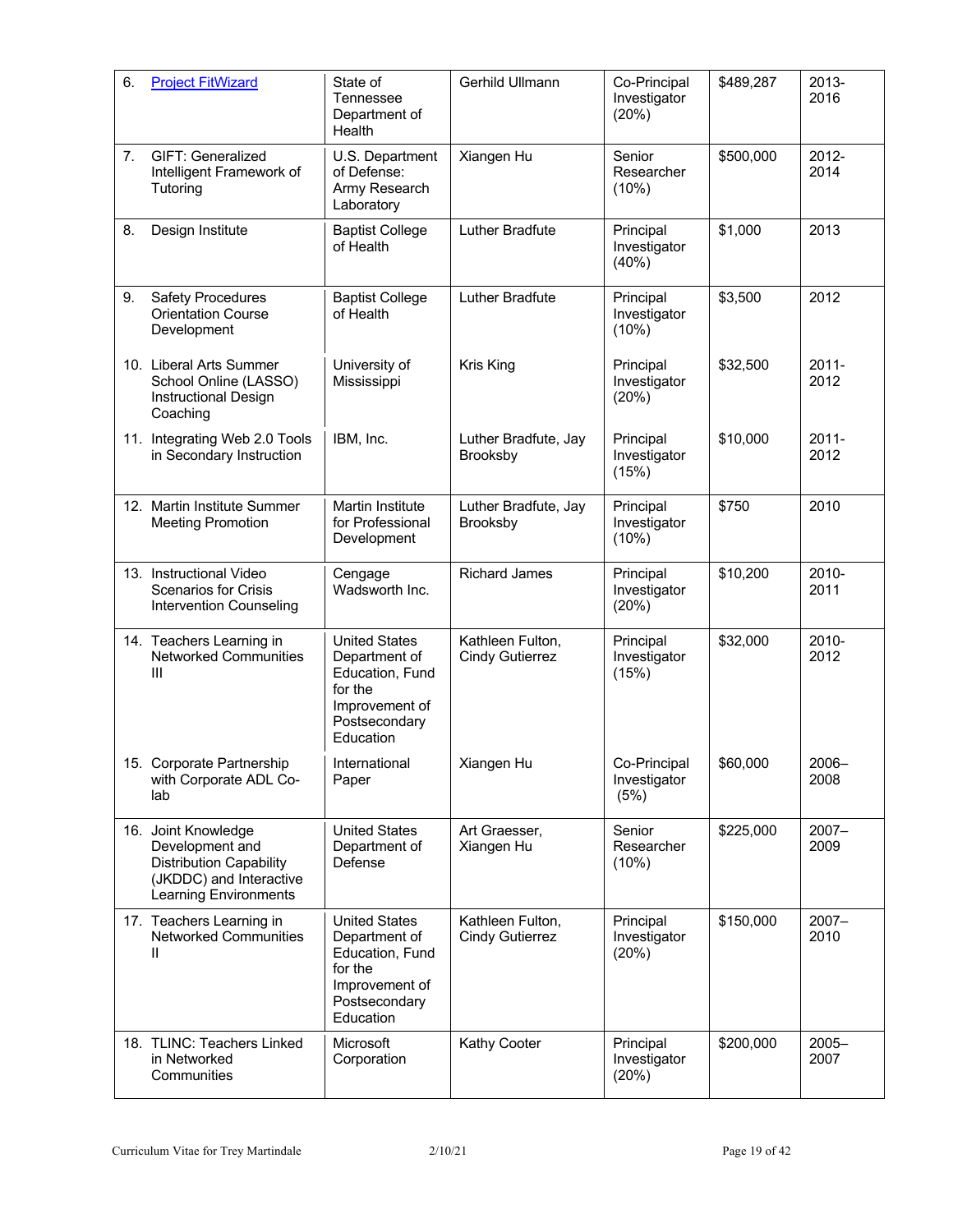| 19. An implementation of<br>vicarious learning with<br>deep-level reasoning<br>questions in middle<br>school and high school<br>classrooms                    | Institute of<br>Education<br>Sciences, United<br><b>States</b><br>Department of<br>Education<br>(R305H050169)              | Barry Gholson, Brent<br>Morgan, Josh<br>Bynum, Roby Coles | Co-Principal<br>Investigator<br>(20%) | \$1,050,000 | $2005 -$<br>2009 |
|---------------------------------------------------------------------------------------------------------------------------------------------------------------|----------------------------------------------------------------------------------------------------------------------------|-----------------------------------------------------------|---------------------------------------|-------------|------------------|
| 20. Vanderbilt-Northwestern-<br>Texas-Harvard/MIT<br><b>Engineering Research</b><br>Center for Bioengineering<br>Education                                    | <b>National Science</b><br>Foundation                                                                                      | Steven Ross,<br>Deborah Lowther                           | Researcher<br>(5%)                    | \$357,250   | $2003 -$<br>2007 |
| 21. Preparing all Learners for<br><b>Success</b>                                                                                                              | State of Florida                                                                                                           | Pam Northrup                                              | Instructional<br>Designer<br>(10%)    | \$144,528   | 2002             |
| 22. School Health Programs<br>to Prevent Obesity and<br>other Serious Health<br>Problems                                                                      | <b>United States</b><br>Department of<br>Health and<br>Human Services.<br>Centers for<br>Disease Control<br>and Prevention | Stu Ryan                                                  | Instructional<br>Designer<br>(25%)    | \$175,000   | 2002             |
| 23. Reading in the Content<br>Areas: Web-Based<br>Professional Development                                                                                    | Santa Rosa<br>County, Florida                                                                                              | Pam Northrup                                              | Instructional<br>Designer<br>(10%)    | \$113,000   | 2001             |
| 24. Promoting Quality<br>Literacy Instruction for<br><b>Students with Visual</b><br>Impairments                                                               | <b>United States</b><br>Department of<br>Education                                                                         | Alan Koenig, Kay<br>Holbrook                              | Instructional<br>Designer<br>(10%)    | \$561,000   | $2001 -$<br>2004 |
| 25. A Multimedia Instructional<br>Package for In-service<br><b>Training for Appropriate</b><br>Literacy Media Selection<br>for Visually Impaired<br>Students. | <b>United States</b><br>Department of<br>Education                                                                         | Alan Koenig, Kay<br>Holbrook                              | Instructional<br>Designer<br>(20%)    | \$294,000   | 1999-<br>2002    |

# **Internally Funded Grants and Contracts**

### **Total internal funding: \$486,480**

|    | <b>Project</b>                                          | <b>Funding Source</b>                                                 | Role                      | <b>Collaborators</b>                                     | Amount    | <b>Period</b> |
|----|---------------------------------------------------------|-----------------------------------------------------------------------|---------------------------|----------------------------------------------------------|-----------|---------------|
|    | <b>Graduate Recruiting</b><br>Grant                     | Office of Graduate<br>Studies, Mississippi<br><b>State University</b> | Principal<br>Investigator | Whitney<br>Peterson                                      | \$5000    | 2019-<br>2020 |
| 2. | <b>Virtual Reality</b><br>Academy                       | Office of the Provost,<br>Mississippi State<br>University             | Co-Director               | Dan Gadke,<br>Teresa Jayroe,<br>Kasee Stratton-<br>Gadke | \$78,000  | 2018          |
| 3. | <b>Graduate Recruiting</b><br>Grant                     | Office of Graduate<br>Studies, Mississippi<br><b>State University</b> | Principal<br>Investigator | Whitney<br>Peterson                                      | \$5000    | 2018-<br>2019 |
| 4. | Mechatronics<br>Simulation for<br>Industrial Technology | Office of the Provost.<br>Mississippi State<br>University             | <b>Project Leader</b>     | John Wyatt                                               | \$150,000 | 2018          |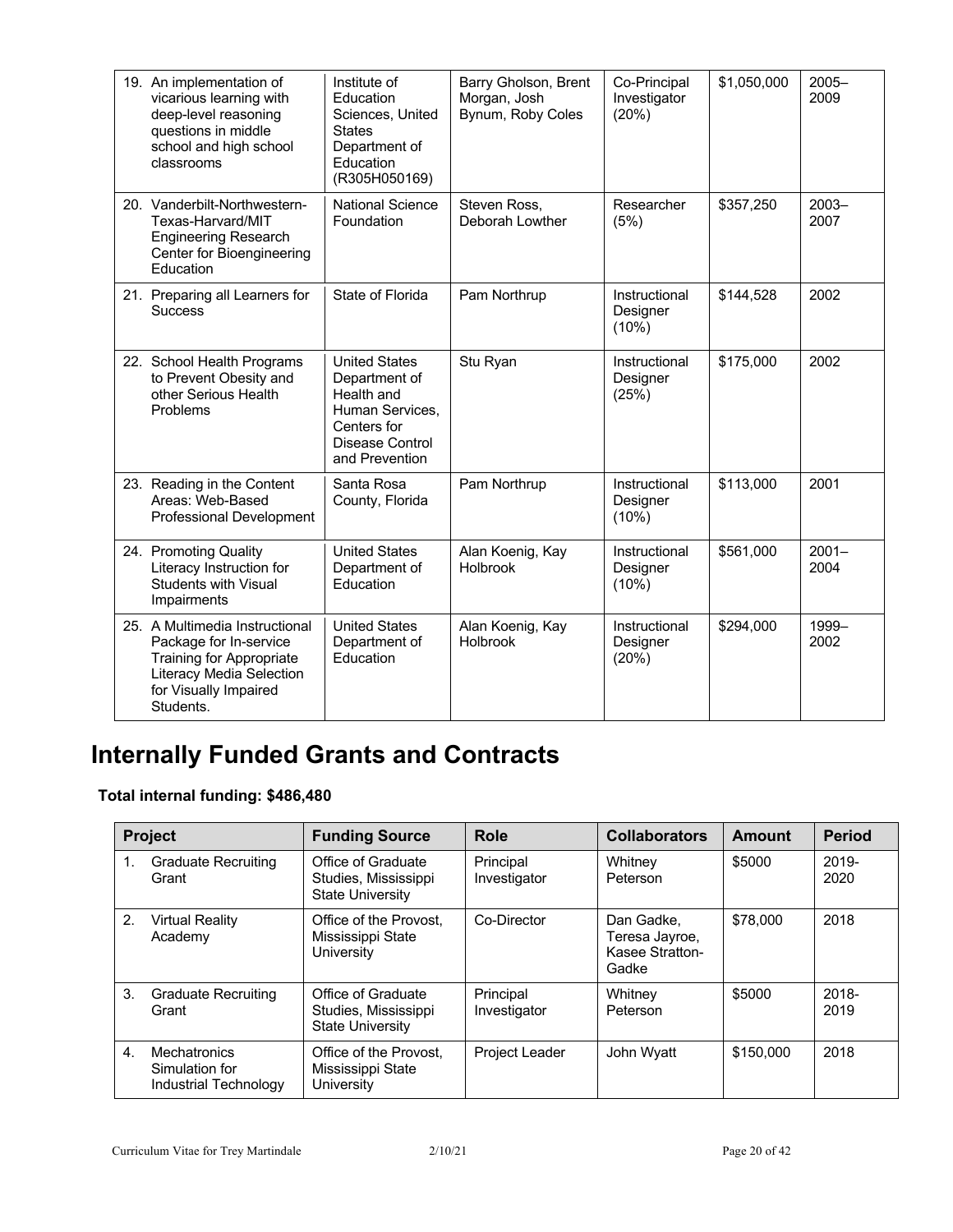| 5. | <b>Graduate Recruiting</b><br>Grant                                                                                               | Graduate School,<br>Mississippi State<br>University                         | Principal<br>Investigator    | Whitney<br>Peterson                | \$5000    | 2017-<br>2018    |
|----|-----------------------------------------------------------------------------------------------------------------------------------|-----------------------------------------------------------------------------|------------------------------|------------------------------------|-----------|------------------|
| 6. | Design of Master's<br>Degree Program in<br><b>Health Care</b><br>Leadership                                                       | Center for Innovative<br>Teaching and<br>Learning, University of<br>Memphis | Designer and<br>Developer    | <b>Roy Bowery</b>                  | \$35,000  | 2014-15          |
| 7. | <b>Faculty Course</b><br>Development Initiative:<br>IDT 8100 Research in<br><b>Instructional Design</b><br>and Technology         | Office of Extended<br>Programs, University<br>of Memphis                    | Designer and<br>Developer    |                                    | \$4000    | 2013-<br>2014    |
| 8. | E-learning and<br><b>Materials Safety</b><br>Course                                                                               | <b>Environmental Health</b><br>and Safety, University<br>of Memphis         | Principal<br>Investigator    | Joseph Sweeney                     | \$1380    | 2012             |
| 9. | Continuous Learning<br><b>Research Coalition</b>                                                                                  | FedEx Institute of<br>Technology                                            | Co-Principal<br>Investigator | Deborah Lowther                    | \$25,000  | $2011 -$<br>2013 |
|    | 10. Faculty Course<br>Development Initiative:<br><b>IDT 7095</b><br>Development of<br>Interactive Learning<br>Environments II     | Office of Extended<br>Programs, University<br>of Memphis                    | Designer and<br>Developer    |                                    | \$4000    | 2011             |
|    | 11. Faculty Course<br>Development Initiative:<br>IDT 7072/8072<br>Seminar in Online<br>Instruction: Web-<br><b>Based Teaching</b> | Office of Extended<br>Programs, University<br>of Memphis                    | Designer and<br>Developer    |                                    | \$4000    | 2011             |
|    | 12. Faculty Course<br>Development Initiative:<br>IDT 7074/8074<br><b>Theories and Models</b><br>of Instructional Design           | Office of Extended<br>Programs, University<br>of Memphis                    | Designer and<br>Developer    |                                    | \$4000    | 2011             |
|    | 13. Faculty Course<br>Development Initiative:<br>IDT 7090/8090<br>Development of<br>Interactive Learning<br>Environments I        | Office of Extended<br>Programs, University<br>of Memphis                    | Designer and<br>Developer    |                                    | \$4000    | 2010             |
|    | 14. Equipping the IDT<br>Studio                                                                                                   | Instruction and<br>Curriculum<br>Leadership, University<br>of Memphis       | Principal<br>Investigator    | Clif Mims,<br><b>Michael Grant</b> | \$35,000  | 2010-<br>2011    |
|    | 15. Creating the IDT<br>Studio                                                                                                    | Office of the Provost,<br>University of Memphis                             | Principal<br>Investigator    | Clif Mims,<br><b>Michael Grant</b> | \$100,000 | 2010-<br>2011    |
|    | 16. Faculty Course<br>Development Initiative:<br>IDT 7062/8062<br>Authoring Instructional<br>Courseware                           | Office of Extended<br>Programs, University<br>of Memphis                    | Designer and<br>Developer    |                                    | \$4000    | 2008             |
|    | 17. Faculty Course<br>Development Initiative:<br>Instructional Video<br>Design and Production                                     | Instruction and<br>Curriculum<br>Leadership, University<br>of Memphis       | Designer and<br>Developer    |                                    | \$700     | 2007             |
|    | 18. Program to Recruit                                                                                                            | Instruction and                                                             | Director                     | <b>Clif Mims</b>                   | \$1400    | 2007             |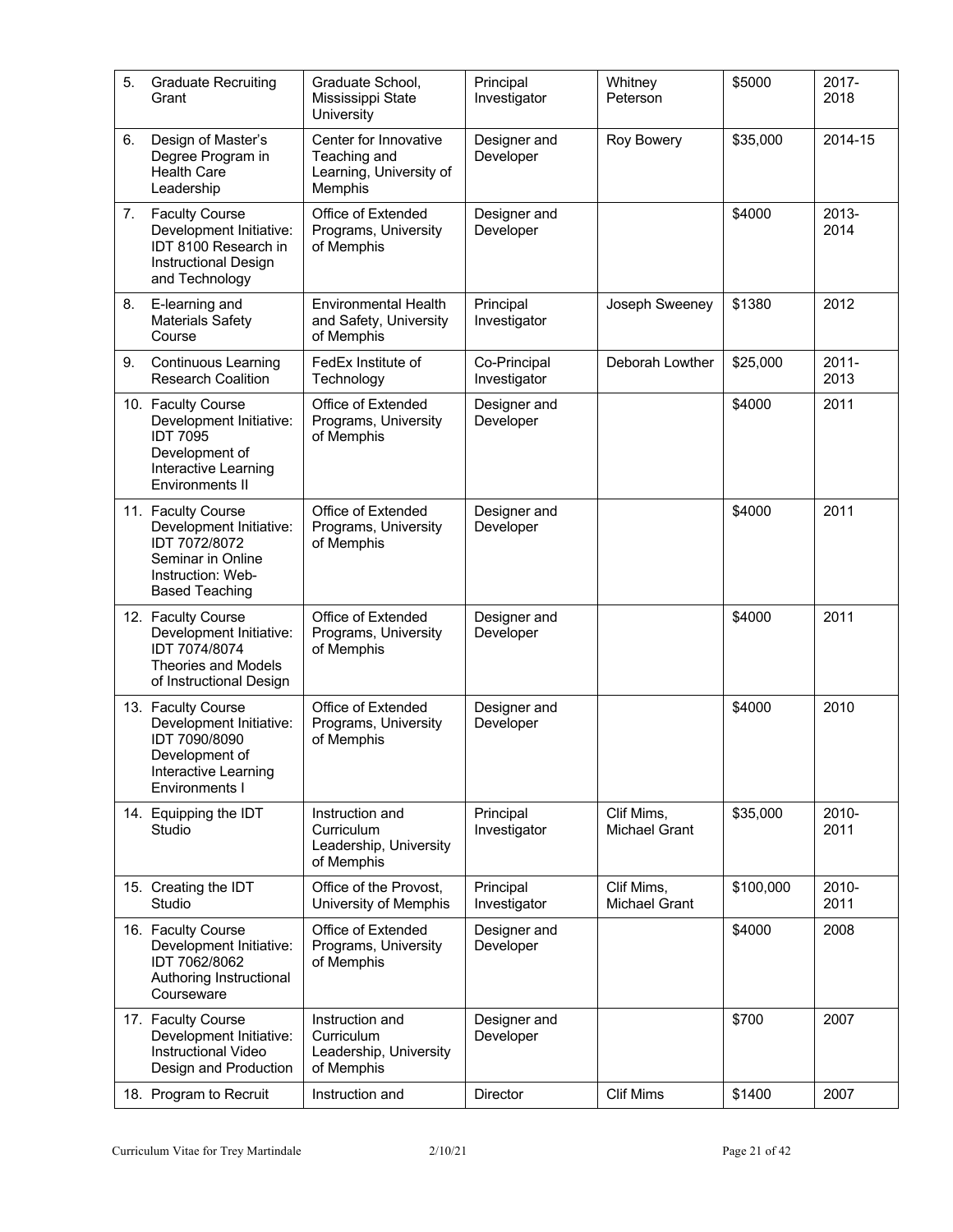| Doctoral Students in<br>Instructional Design<br>and Technology          | Curriculum<br>Leadership, University<br>of Memphis       |                           |           |          |                  |
|-------------------------------------------------------------------------|----------------------------------------------------------|---------------------------|-----------|----------|------------------|
| 19. Online Certificate in<br>Instructional<br>Computing<br>Applications | Office of Extended<br>Programs, University<br>of Memphis | Designer and<br>Developer | Clif Mims | \$21,000 | $2006 -$<br>2008 |

# **Projects Submitted but not Funded**

| Project                                                                                                                             | <b>Funding Source</b>                                                                                                         | <b>Collaborators</b>                                                     | <b>Role</b>                           | <b>Amount</b> | Year |
|-------------------------------------------------------------------------------------------------------------------------------------|-------------------------------------------------------------------------------------------------------------------------------|--------------------------------------------------------------------------|---------------------------------------|---------------|------|
| 20. Mississippi Technical<br><b>Education in Advanced</b><br>Manufacturing<br>(MTEAM)                                               | <b>National Science</b><br>Foundation: Innovative<br>Technology<br>Experiences for<br><b>Students and Teachers</b><br>(ITEST) | John Wyatt,<br>Stephanie King,<br>Ryan Walker,<br>Cheryl Justice         | Co-Principal<br>Investigator          | \$250,000     | 2020 |
| 21. Leveraging Immersive<br><b>Virtual Reality</b><br><b>Technology to Perform</b><br>Nurse Training in the<br>State of Mississippi | State of Mississippi,<br>Workforce Innovation<br>and Opportunity Act                                                          | Junfeng Ma, Adam<br>Pervez, Haifeng<br>Wang, Carlton<br>Young, Yingge Qu | Co-Principal<br>Investigator          | \$249,952     | 2020 |
| 22. EAGER: SaTC Al-<br>Cybersecurity with<br><b>GAInEd.</b> Gamification<br>and Artificial<br>Intelligence for<br>Education         | <b>National Science</b><br>Foundation                                                                                         | Drew Hamilton,<br>Andrea<br>Montemaggio                                  | Co-Principal<br>Investigator          | \$200,000     | 2020 |
| 23. LiManSCo-In: Linked<br><b>Manufacturing Systems</b><br>Concepts to Industry                                                     | <b>National Science</b><br>Foundation                                                                                         | Junfeng Ma, Raed<br>Jaradat, Michael<br>Hamilton                         | Co-Principal<br>Investigator          | \$299,621     | 2019 |
| 24. Supporting Effective<br><b>Educator Development</b><br>(SEED)                                                                   | Office of Innovation and<br>Improvement, US<br>Department of<br>Education                                                     | <b>Shelly Hollis</b>                                                     | Co-Principal<br>Investigator<br>(25%) | \$1,574,643   | 2018 |
| 25. Interdisciplinary<br>graduate program in<br>data science                                                                        | <b>National Science</b><br>Foundation                                                                                         | Xiangen Hu                                                               | Co-Principal<br>Investigator<br>(25%) | \$3,000,000   | 2016 |
| 26. Text Discourse Project<br>(BAA)                                                                                                 | U.S. Department of<br>Defense                                                                                                 | Phillip Pavlik                                                           | Senior<br>Investigator                | \$100,000     | 2012 |
| 27. Open courseware in<br>teacher preparation<br>courses                                                                            | Educause                                                                                                                      | David Wiley                                                              | Co-Principal<br>Investigator<br>(20%) | \$750,000     | 2011 |
| 28. Enhanced Online<br>Delivery of Cyber<br><b>Security Courseware</b>                                                              | <b>National Science</b><br>Foundation                                                                                         | Dipankar Dasgupta                                                        | Co-Principal<br>Investigator<br>(33%) | \$250,000     | 2010 |
| 29. National Center for<br>Learning with Games                                                                                      | Institute of Education<br>Sciences, United<br>States Department of<br>Education                                               | Art Graesser                                                             | Researcher<br>(10%)                   | \$10,000,000  | 2008 |
| 30. Socially Optimized<br>Learning in Virtual<br>Environments                                                                       | <b>National Science</b><br>Foundation                                                                                         | Art Graesser                                                             | Project<br>Researcher<br>(5%)         | \$3,000,000   | 2007 |
| 31. Tennessee Workforce                                                                                                             | State of Tennessee                                                                                                            | Xiangen Hu                                                               | Co-Principal                          | \$1,100,500   | 2007 |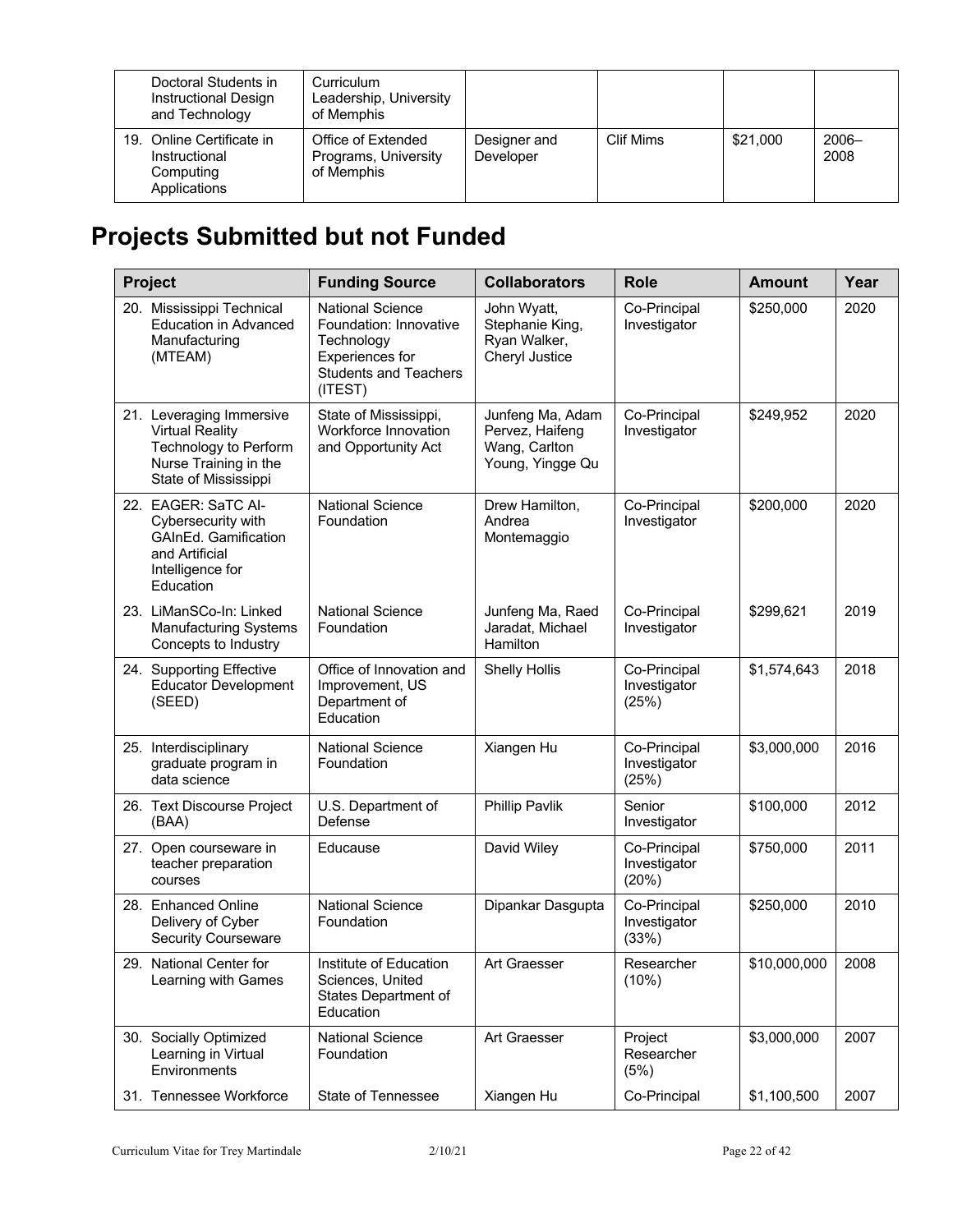| Resources, Knowledge<br>and Skills Network (TN-<br>WORKS.NET)                                                  |                                               |              | Investigator<br>$(50\%)$              |             |      |
|----------------------------------------------------------------------------------------------------------------|-----------------------------------------------|--------------|---------------------------------------|-------------|------|
| 32. Effectiveness of<br>Pedagogical Social<br>Agents in Regulating<br>Students'<br>Understanding of<br>Science | National Science<br>Foundation                | Art Graesser | Project<br>Researcher<br>(10%)        | \$1,150,000 | 2007 |
| 33. An Intelligent Trainer<br>for Improvised<br><b>Explosive Devices</b>                                       | <b>United States</b><br>Department of Defense | Xiangen Hu   | Co-Principal<br>Investigator<br>(15%) | \$991,000   | 2007 |
| 34. Automated<br>Performance<br>Assessment for After-<br>Action Review with<br>Individuals and Teams           | U.S. Department of<br>Defense                 | Xiangen Hu   | Co-Principal<br>Investigator<br>(35%) | \$800,000   | 2006 |

# **COURSES TAUGHT**

| <b>SUBJECT</b>                                                                         | <b>INSTITUTION</b>              |
|----------------------------------------------------------------------------------------|---------------------------------|
| Introduction to Computing Technology (undergraduate)                                   | <b>Texas Tech University</b>    |
| Planning and Change in the Instructional Environment (graduate)                        | University of West Florida      |
| Instructional Video for Educators (graduate)                                           | University of West Florida      |
| Telecommunications for Educators (graduate)                                            | University of West Florida      |
| Designing Instructional Courseware (graduate)                                          | University of West Florida      |
| Producing Digital Video (graduate)                                                     | University of West Florida      |
| Multimedia and Hypermedia Learning Environments (graduate)                             | University of West Florida      |
| Advanced Instructional Design (graduate)                                               | University of West Florida      |
| Educational Research (graduate)                                                        | University of West Florida      |
| Doctoral Seminar in Instructional Technology (graduate)                                | <b>East Carolina University</b> |
| Web Teaching: Design and Development (graduate)                                        | <b>East Carolina University</b> |
| Development of Video Instruction (graduate)                                            | <b>East Carolina University</b> |
| Performance Technology: Principles and Strategies (graduate)                           | <b>East Carolina University</b> |
| The Internet: Organization, Design, and Resource Discovery<br>(graduate, online)       | <b>East Carolina University</b> |
| Authoring Systems for Instructional Product Development (graduate)                     | <b>East Carolina University</b> |
| Principles of Instructional Design (graduate, online)                                  | <b>East Carolina University</b> |
| IDT 7073/8073 Seminar in Computer-Based Instruction (graduate)                         | University of Memphis           |
| IDT 7061/8061 Computers, Technology, Learning, and the<br>Classroom (graduate, online) | University of Memphis           |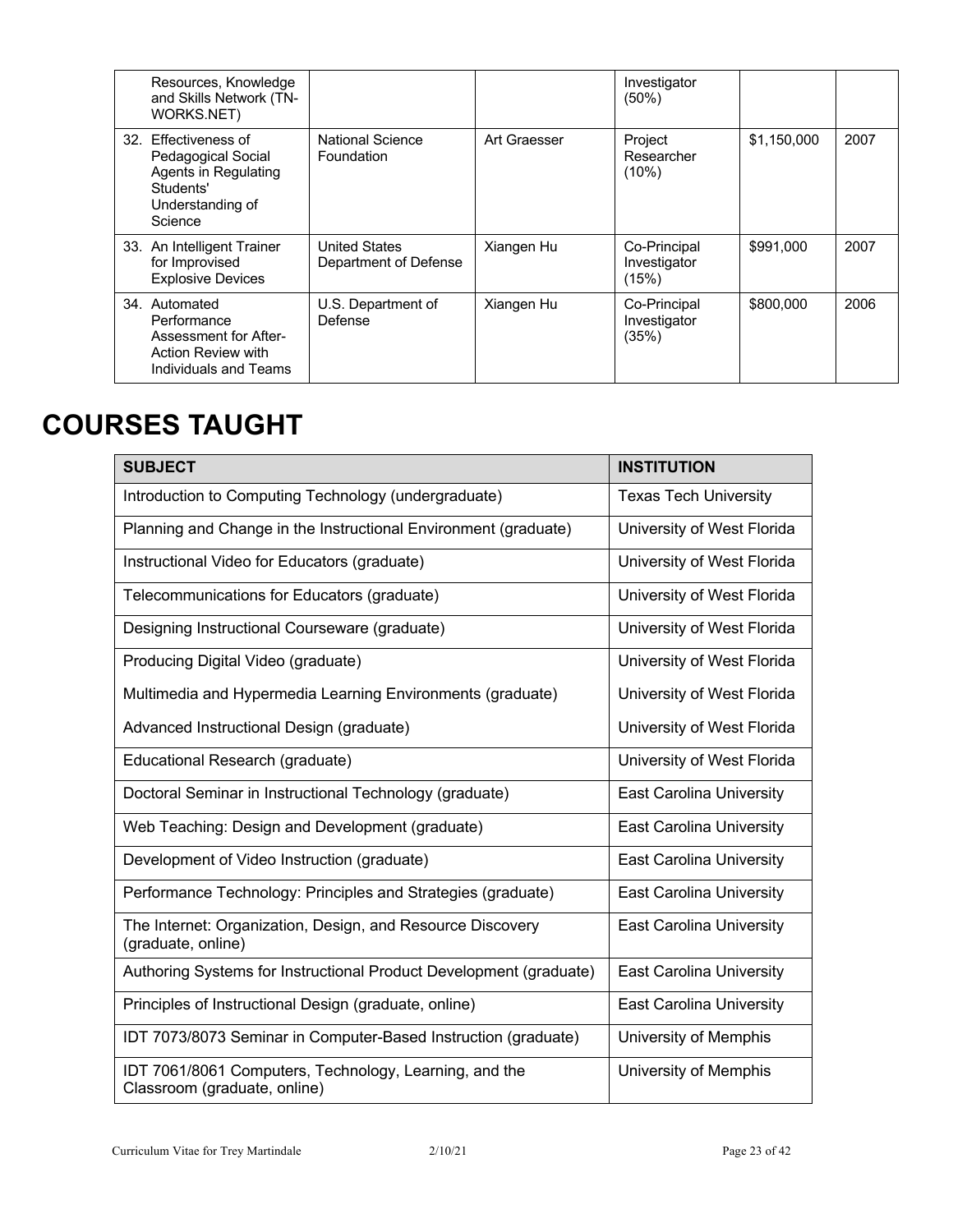| IDT 7062/8062 Authoring Instructional Courseware (graduate, online)                           | University of Memphis |
|-----------------------------------------------------------------------------------------------|-----------------------|
| <b>IDT 7090/8090 Design of Interactive Learning Environments I</b><br>(graduate, online)      | University of Memphis |
| IDT 7064/8064 School Change and the Internet (graduate, online)                               | University of Memphis |
| IDT 7052/8052 Instructional Technology and the Learner (graduate,<br>online)                  | University of Memphis |
| IDT 7074/8074 Theories and Models of Instructional Design<br>(graduate, online)               | University of Memphis |
| IDT 7072/8072 Seminar in Online Instruction (graduate, online)                                | University of Memphis |
| <b>IDT 8600 Seminar in Instructional Design and Technology Research</b><br>(graduate, online) | University of Memphis |
| <b>IDT 8100 Research in Instructional Design and Technology</b><br>(graduate, online)         | University of Memphis |
| IDT 7063 Seminar in Instructional Computing (graduate, online)                                | University of Memphis |
| IDT 7078 Seminar in IDT - Consulting and Project Management<br>(graduate, online)             | University of Memphis |
| IDT 7095 Developing Interactive Learning Environments II (graduate,<br>online)                | University of Memphis |

# **STUDENT ADVISING AND MENTORING**

# **Dissertation and Thesis Committees (Chair)**

| <b>NAME</b>         | <b>DEGREE</b> | <b>YEAR</b> |
|---------------------|---------------|-------------|
| Christopher Glenn   | Ed.D.         | 2013        |
| Kris King           | Ed.D.         | 2016        |
| Daniel Taylor       | Ed.D.         | 2016        |
| DePaula Ross        | Ed.S.         | 2016        |
| Nikki Bray          | Ed.D.         | 2017        |
| Stephen Herriman    | Ed.S.         | 2017        |
| Julie Zammit        | Ed.D.         | 2017        |
| Aklilu Maasho       | Ed.D.         | 2017        |
| <b>James Barnes</b> | Ed.D.         | 2017        |
| Jennifer Knott      | Ed.D.         | 2017        |
| Rhonda Gregory      | Ed.D.         | 2017        |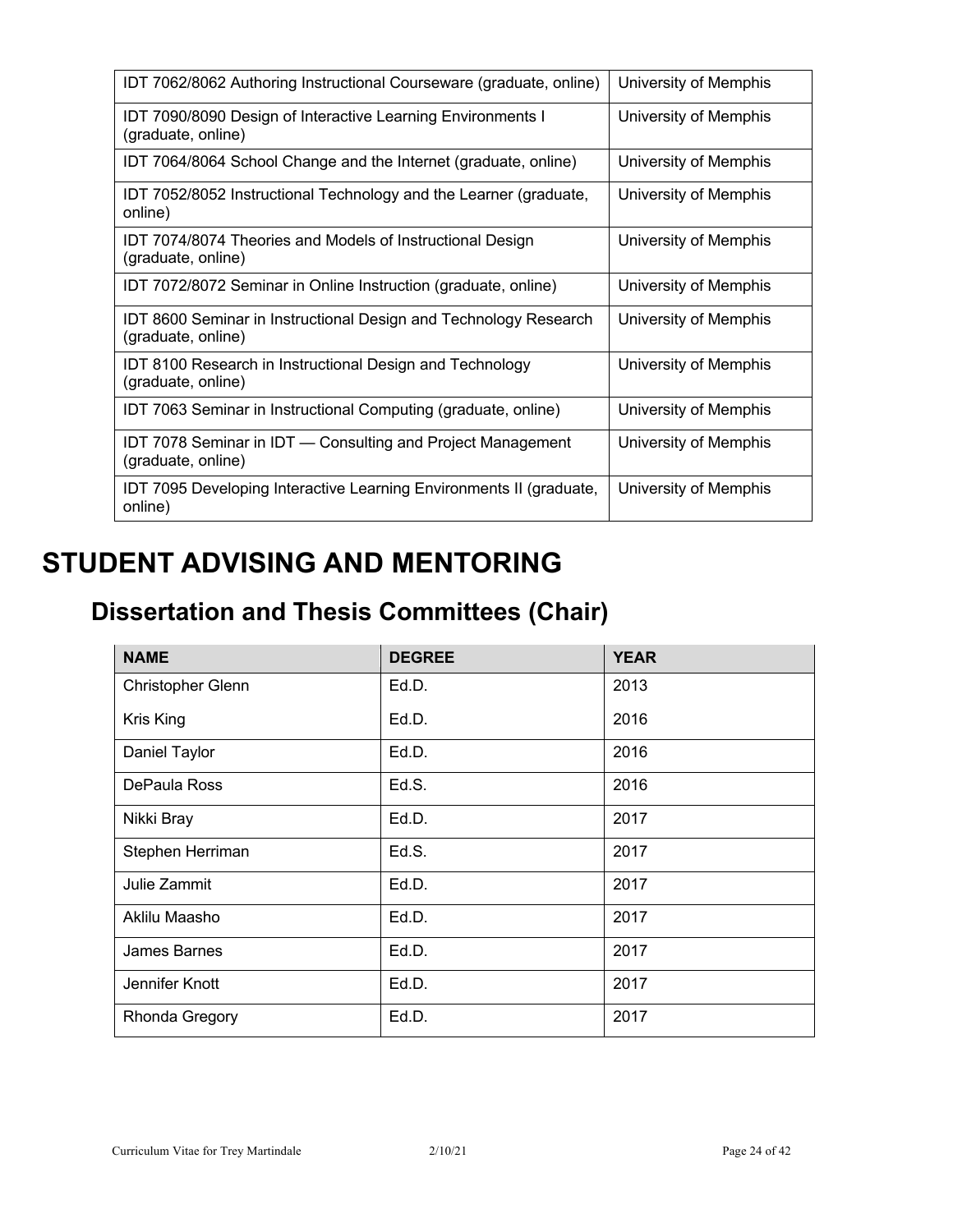# **Student Committees (Member)**

| <b>NAME</b>            | <b>DEGREE</b> | <b>YEAR</b> |
|------------------------|---------------|-------------|
| Elaine L. Martin       | Ed.D.         | 2000        |
| <b>Larry Willers</b>   | Ed.D.         | 2000        |
| Paul Cruze Thompson    | Ed.D.         | 2000        |
| Shirley D. Lewis-Braun | Ed.D.         | 2000        |
| Colleen Halupa         | Ed.D.         | 2000        |
| Zuzana Plesa           | Ed.D.         | 2001        |
| Stacy Rimmerman        | Ed.D.         | 2001        |
| Victoria Brown         | Ed.D.         | 2002        |
| Doris Bolliger         | Ed.D.         | 2002        |
| Jong-Pil Cheon         | Ed.D.         | 2007        |
| <b>Bill Carmichael</b> | Ed.D.         | 2008        |
| <b>Michael Rowe</b>    | Ph.D.         | 2008        |
| Josh Brittingham       | M.S.          | 2009        |
| <b>Brent Morgan</b>    | M.S.          | 2010        |
| Joanne Gikas           | Ed.D.         | 2012        |
| Carmen Weaver          | Ed.D.         | 2012        |
| Suha Tamim             | Ed.D.         | 2012        |
| <b>Brent Morgan</b>    | Ph.D.         | 2014        |
| George Gharibian       | M.S.          | 2014        |
| Deborah Whitehurst     | Ed.D.         | 2014        |
| Dorian Brown           | Ed.D.         | 2014        |
| Laura Alderson         | Ed.D.         | 2015        |
| Mary Bailey            | Ed.D.         | 2015        |
| Joseph Sweeney         | Ed.D.         | 2015        |
| Luther Bradfute        | Ed.D.         | 2015        |
| <b>Tracy McAlister</b> | Ed.D.         | 2015        |
| James Barham           | Ed.D.         | 2016        |
| Dorothy Hale           | Ed.D.         | 2016        |
| Raquel Barton          | Ed.D.         | 2017        |

Curriculum Vitae for Trey Martindale 2/10/21 Page 25 of 42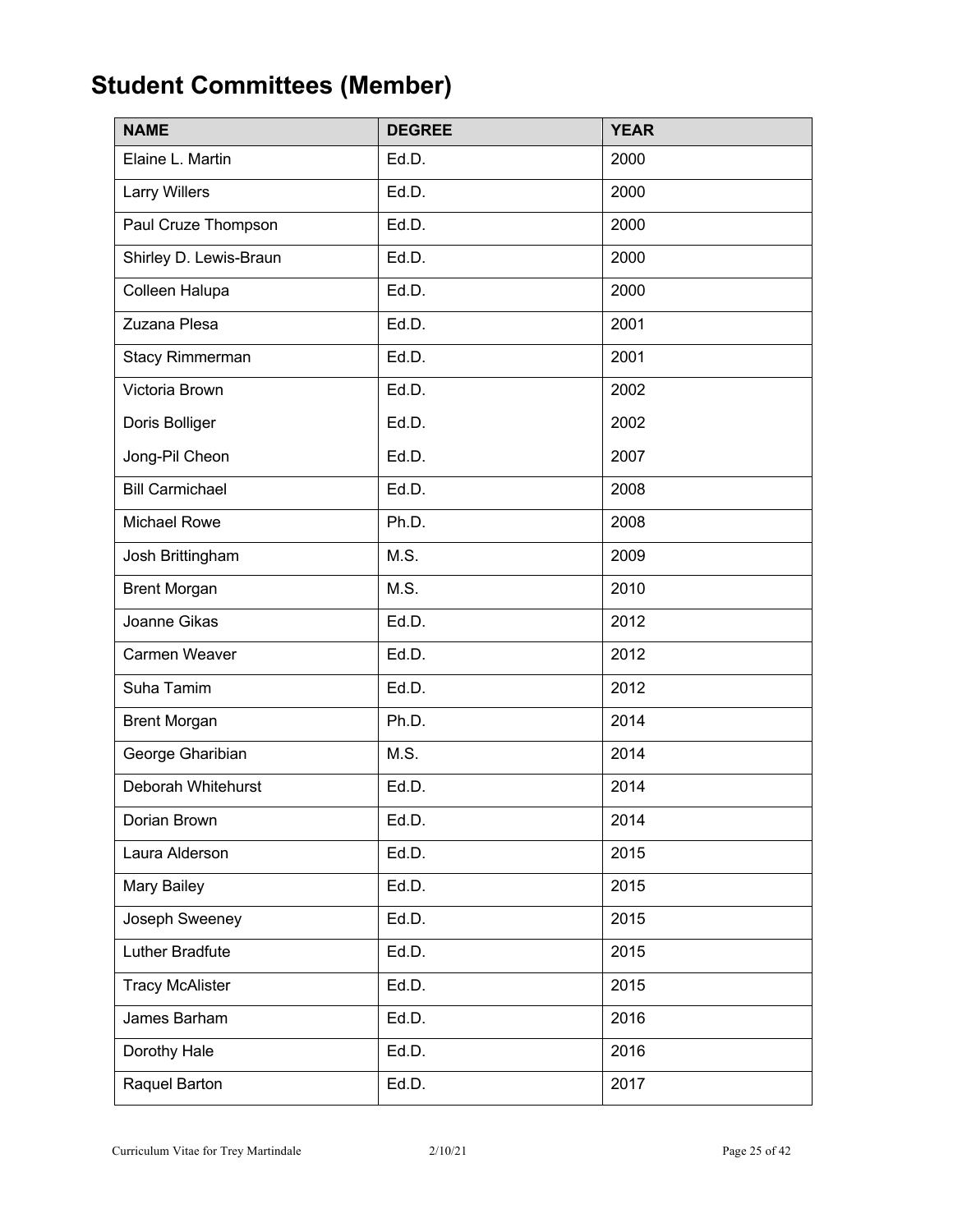# **SERVICE AND OUTREACH**

## **National and International Journal Review Boards**

|    | <b>Journal or Publication</b>                                                                              | <b>Position</b>        | Term                             |
|----|------------------------------------------------------------------------------------------------------------|------------------------|----------------------------------|
| 1. | Learning, Design, and Technology: An International<br>Compendium of Theory, Research, Practice, and Policy | <b>Section Editor</b>  | 2015 to 2019                     |
| 2. | The Internet and Higher Education                                                                          | Reviewer               | 2009 to 2011; 2015<br>to present |
| 3. | Journal of Computing in Higher Education                                                                   | Reviewer               | 2015 to present                  |
| 4. | Journal of Applied Instructional Design                                                                    | <b>Editorial Board</b> | 2010 to 2014                     |
| 5. | Educational Technology Research and Development<br>(Development Section)                                   | Reviewer               | 2004 to present                  |
| 6. | <b>Tech Trends</b>                                                                                         | Reviewer               | 2005 to 2014                     |
| 7. | Educational Technology Research and Development<br>(Research Section)                                      | Reviewer               | 2005 to 2008                     |
| 8. | Quarterly Review of Distance Education                                                                     | Reviewer               | 2005 to 2010                     |
| 9. | British Journal of Educational Technology                                                                  | Reviewer               | 2003 to 2011                     |
|    | 10. Journal of Interactive Learning Research                                                               | Reviewer               | 2004 to 2005                     |

## **Service to the Association for Educational Communications and Technology (AECT)**

| Role                                                                          | <b>Term</b>      |
|-------------------------------------------------------------------------------|------------------|
| 35. Chair, Strategic Planning Committee                                       | 2019-2020        |
| 36. Past-President, and Executive Committee member                            | 2019-2020        |
| 37. Chair, Nominating Committee                                               | 2019-2020        |
| 38. President and Chair of Board of Directors                                 | 2018-2019        |
| 39. President-Flect and International Convention Planner                      | 2017-2018        |
| 40. Executive Committee                                                       | 2017 to 2020     |
| 41. Tech Trends Publication Name Task Force (Chair)                           | 2016             |
| 42. Board of Directors Liaison to Awards Committee                            | 2015             |
| 43. Nominated Candidate for President                                         | 2013             |
| 44. Strategic Planning Task Force                                             | 2013-2014        |
| 45. Board Member At Large (three year term), International Board of Directors | 2013 to 2016     |
| 46. AECT/ECT Foundation Intern Selection Task Force                           | <b>Fall 2012</b> |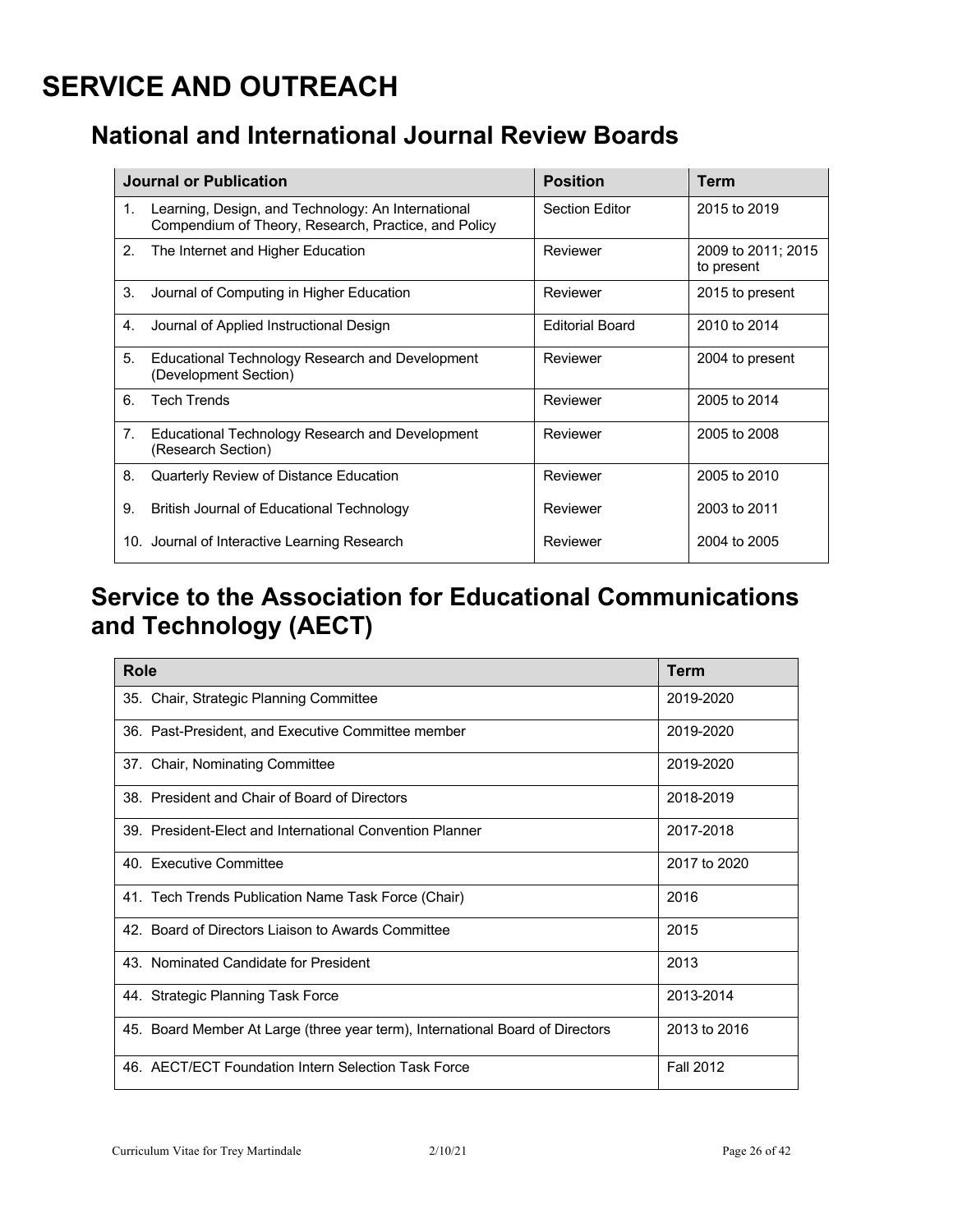| 47. International Intern Review Committee                                                                 | Summer 2012      |
|-----------------------------------------------------------------------------------------------------------|------------------|
| 48. Web Advisory Board                                                                                    | 2008-2013        |
| 49. Liaison to the New Media Consortium                                                                   | 2010-2012        |
| 50. Board Member representing AECT Affiliates, International Board of Directors                           | 2009 to 2013     |
| 51. National Convention Proposal Reviewer, Design and Development Division                                | 2001-2011        |
| 52. NCATE Task Force                                                                                      | <b>Fall 2010</b> |
| 53. Supervisor of New Media Consortium news site                                                          | 2010             |
| 54. National Convention Proposal Reviewer, Distance Learning Division                                     | 2009, 2010       |
| 55. Presidential Nominating Committee                                                                     | 2009-2010        |
| 56. Board Member representing Design and Development Division, International<br><b>Board of Directors</b> | 2005-2008        |
| 57. Candidate for President                                                                               | 2008             |
| 58. Chair, Electronic Services Committee                                                                  | 2006-2009        |
| 59. Board Liaison and Member, Electronic Services Committee                                               | 2006             |
| 60. Co-Chair, International Convention Planning                                                           | 2005-2006        |
| 61. Chair, Annual Convention Technology Committee                                                         | 2005-2006        |
| 62. Webmaster, Annual Convention website                                                                  | 2005-2006        |
| 63. Member, Electronic Services Working Group                                                             | 2006             |
| 64. Program Planner and Proposal Reviewer, "Present @ a Distance" sessions                                | 2005-2006        |
| 65. Proposal Reviewer, Multimedia Production Division                                                     | 2005             |
| 66. National Nominating Committee                                                                         | 2004, 2005       |
| 67. Past-President, Design and Development Division                                                       | 2004-2005        |
| 68. President, Design and Development Division                                                            | 2003-2004        |
| 69. Chair, Curriculum Committee                                                                           | 2004-2006        |
| 70. Strategic Planning Task Force                                                                         | 2004-2005        |
| 71. International Convention Program Planner, Design and Development Division                             | 2003             |
| 72. President-Elect, Design and Development Division                                                      | 20031            |
| 73. Webmaster, Design and Development Division                                                            | 2003-2004        |
| 74. Vice President for Communications, Design and Development Division                                    | 2002             |
| 75. Member, Curriculum Committee                                                                          | 2001-2007        |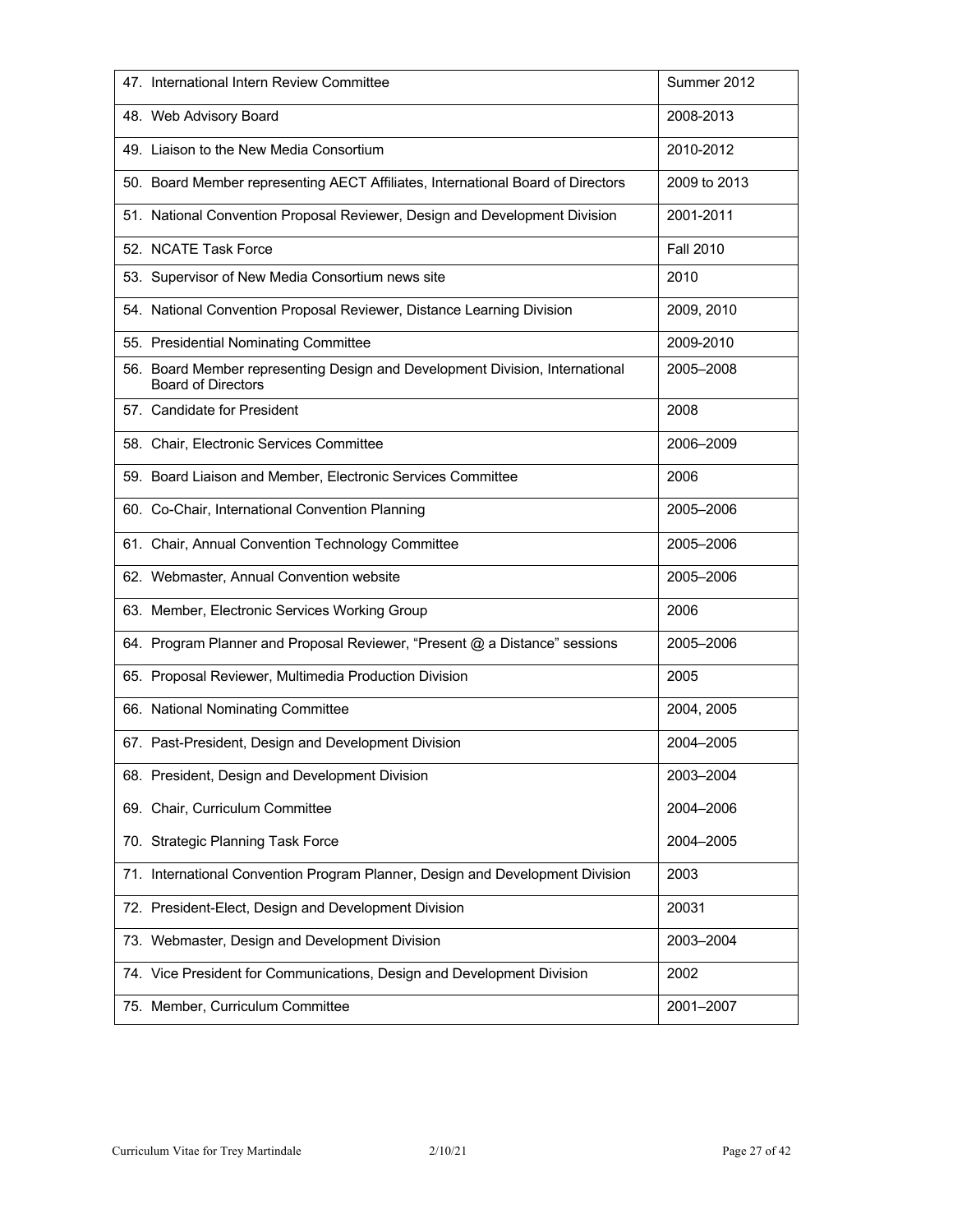## **Other National and International Service to the Profession**

- 1. Hong Kong Association for Educational Communications and Technology (HKAECT) Convention Program Advisory Board, 2020.
- 2. Program Co-Chair, International Council for Educational Media. 2018-2019.
- 3. Faculty Sponsor, Designers for Learning Service Learning Project. Sponsor for IDT Student Matthew Bolton. http://studio.designersforlearning.org/about-service-learners/. 2014.
- 4. National Advisory Committee, WatchKnowLearn, 2010-2013
- 5. Invited Panelist and Reviewer, National Science Foundation (NSF) Informal Science Education Program, Washington, D.C. March 10-12, 2012.
- 6. Advisory Panel, U.S. Department of Education Grant, E-learning Communities for Academic Language Learning in Math and Science (ECALLMS). \$1,900,000, University of Colorado at Denver. 2011-2013.
- 7. Invited Book Reviewer, "The Essentials of Instructional Design: Connecting Fundamental Principles with Process and Practice". Pearson Education/Prentice Hall & Merrill. (Paid honorarium). 2005.
- 8. Learning Technology Task Force, Institute for Electrical and Electronics Engineers (IEEE), 2003-2007. http://lttf.ieee.org/.
- 9. Judge, Learning Software Design Competition, University of Minnesota, 2001.
- 10. Proposal Reviewer, American Educational Research Association, SIG-IT, 1999.

## **Professional Organization Memberships**

|                | <b>ORGANIZATION</b>                                                                              | <b>TERM</b>                   |
|----------------|--------------------------------------------------------------------------------------------------|-------------------------------|
| 1.             | University Professional & Continuing Education Association (UPCEA)                               | 2017 to present               |
| 2.             | <b>Online Learning Consortium</b>                                                                | 2003 to present               |
| 3.             | Educause                                                                                         | 2004 to present               |
| 4.             | Association for Educational Communications and Technology                                        | 1997 to present               |
| 5.             | Professors of Instructional Design and Technology                                                | 2000 to present               |
| 6.             | Association for Educational Communications and Technology Design and<br>Development Division     | 1997 to present               |
| 7 <sub>1</sub> | Association for Educational Communications and Technology Distance<br>Learning Division          | 2007 to present               |
| 8.             | Association for Educational Communications and Technology Research and<br><b>Theory Division</b> | 1997 to present               |
| 9.             | American Education Research Association                                                          | 1997-2003, 2005,<br>2008-2010 |
|                | 10. American Education Research Association Special Interest Group-<br>Instructional Technology  | 1999-2003, 2008-<br>2010      |
|                | 11. International Society for Technology in Education                                            | 1997-2001                     |
|                | 12. Southwest Educational Research Association                                                   | 1996-1998                     |
|                | 13. Texas Association for Educational Technology                                                 | 1996-1998                     |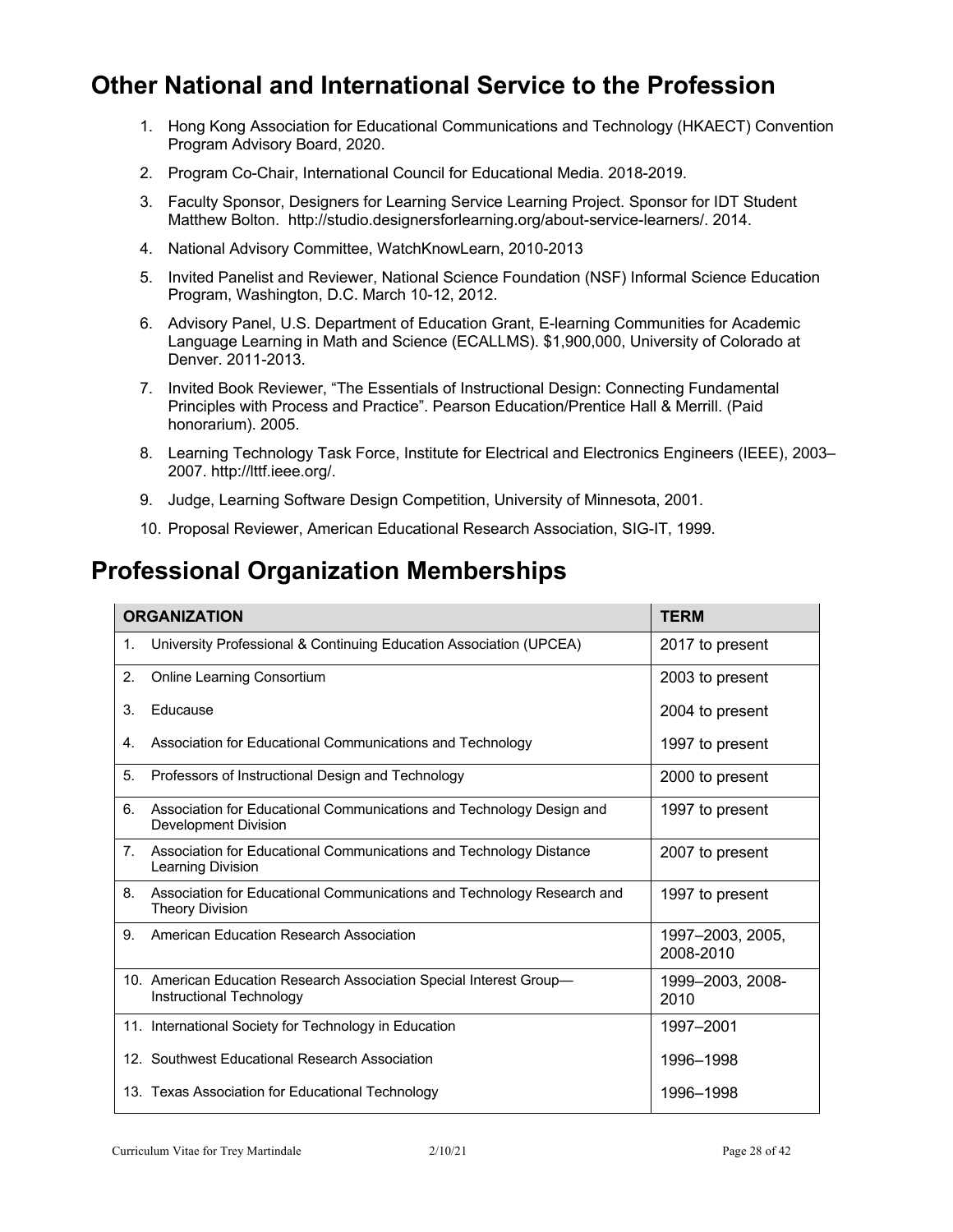## **Service to Mississippi State University, 2017 to present**

### **Service to the Department of Instructional Systems and Workforce Development, Mississippi State University**

| <b>ACTIVITY</b>                      | <b>TERM</b>            |
|--------------------------------------|------------------------|
| <b>ISWD Recruiting Committee</b>     | August 2017 to present |
| Digital Dawg Byte Planning Committee | 2017 to 2018           |

### **Service to the College of Education, Mississippi State University**

| <b>ACTIVITY</b>                                         | <b>TERM</b>            |
|---------------------------------------------------------|------------------------|
| Co-Director, Virtual Reality Academy                    | 2018 to present        |
| <b>COE Recruiting Committee</b>                         | August 2017 to present |
| <b>Computer Science Education Endorsement Committee</b> | August 2018 to 2020    |
| <b>Education Advisory Council</b>                       | August 2017 to present |
| Virtual Reality Academy Planning Committee              | October 2018 to 2019   |

### **Service to the University, Mississippi State University**

| <b>ACTIVITY</b>                                                                                                         | <b>TERM</b>             |
|-------------------------------------------------------------------------------------------------------------------------|-------------------------|
| Employee Onboarding and Orientation Task Force                                                                          | Jan 2020 to present     |
| Advisory Board, Center for Distance Education                                                                           | 2018 to present         |
| Partnership School Technology Advisory Committee                                                                        | 2018 to present         |
| Faculty Advisor, MSU Volleyball Club                                                                                    | January 2018 to present |
| Advisory Board member for CS4MS (Computer Science for Mississippi)<br>project conducted by the Research Curriculum Unit | January 2018 to present |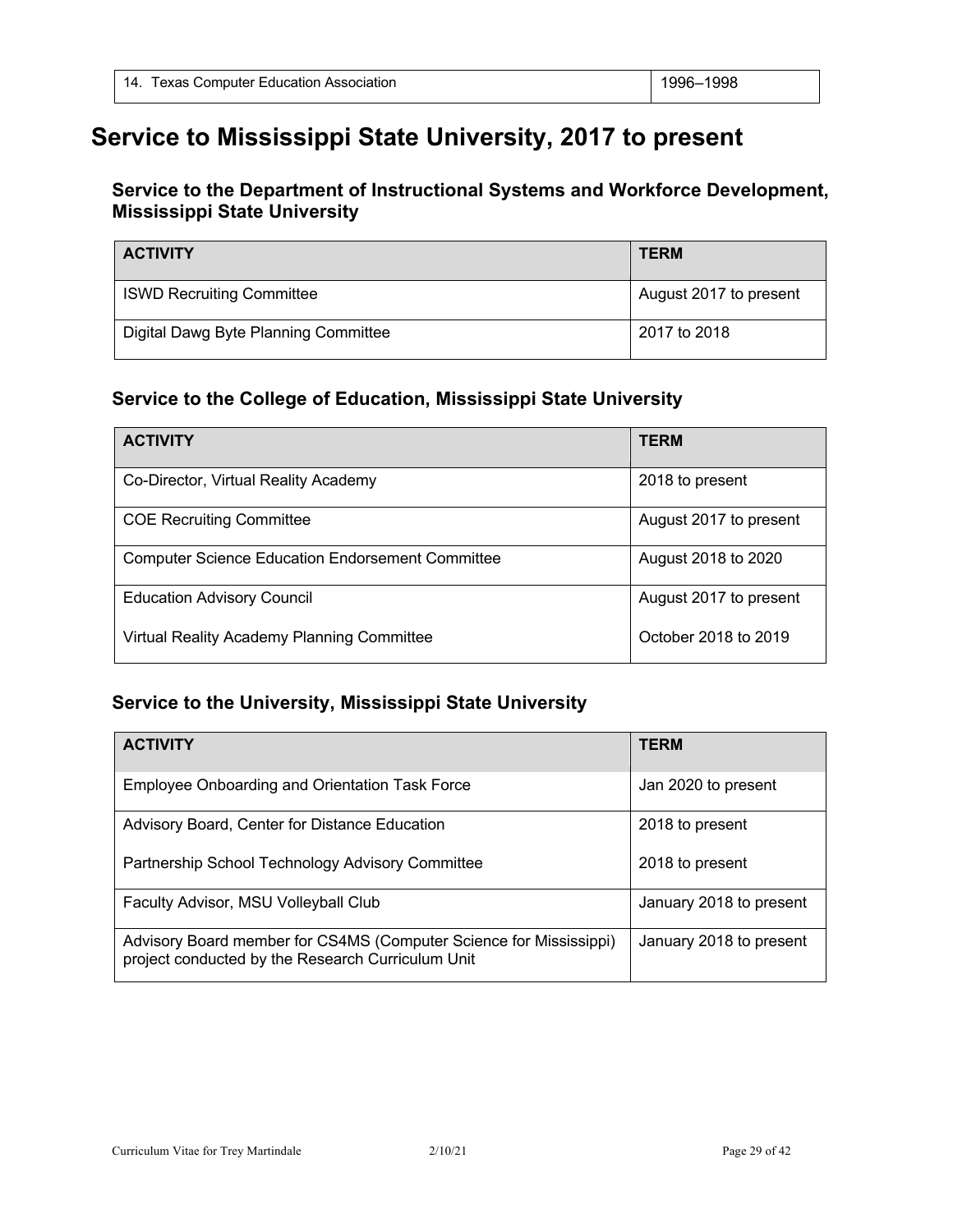## **Service to the University of Memphis, 2005–2017**

### **Service to the Department of Instruction and Curriculum Leadership, University of Memphis**

| <b>ACTIVITY</b>                                                                                               | <b>TERM</b>          |
|---------------------------------------------------------------------------------------------------------------|----------------------|
| Chair, IDT Faculty Search Committee                                                                           | Jan 2017 to May 2017 |
| Chair, IDT Faculty Search Committee                                                                           | 2015-2016            |
| Chair, IDT Faculty Search Committee                                                                           | 2014-2015            |
| <b>Course Evaluation Committee</b>                                                                            | 2014-2015            |
| Coordinator, IDT Graduate Student Association                                                                 | 2014-2017            |
| Designer and Coordinator, Design and Development Track, Certificate in<br>Instructional Design and Technology | 2014-2017            |
| Faculty Mentor for Robert Williamson                                                                          | 2011-2015            |
| Director, IDT Studio                                                                                          | 2009-2014            |
| Search Committee for ICL Chair                                                                                | 2011                 |
| <b>Online Instructor Search Committee</b>                                                                     | 2010-2011            |
| Program Coordinator, Instructional Design and Technology                                                      | 2010-2013            |
| Department Chair Search Committee                                                                             | Spring 2010          |
| <b>Associate Department Chair</b>                                                                             | 2009-2010            |
| Chair, Visiting Online Instructor Search Committee                                                            | Spring 2010          |
| Chair, Communications Committee                                                                               | 2009-2010            |
| <b>Research Committee</b>                                                                                     | 2008-2009            |
| <b>Awards Review Committee</b>                                                                                | 2008-2009            |
| <b>Teaching Committee</b>                                                                                     | 2007-2008            |
| Chair, Annual Peer Evaluation Committee                                                                       | 2006-2007            |
| <b>Faculty Research Grant Review Committee</b>                                                                | 2007                 |
| <b>Spectrum Portal Committee</b>                                                                              | 2005-2007            |
| <b>Admission and Retention Committee</b>                                                                      | 2005-2007            |
| Program Coordinator for Instructional Design and Technology                                                   | 2006-2008            |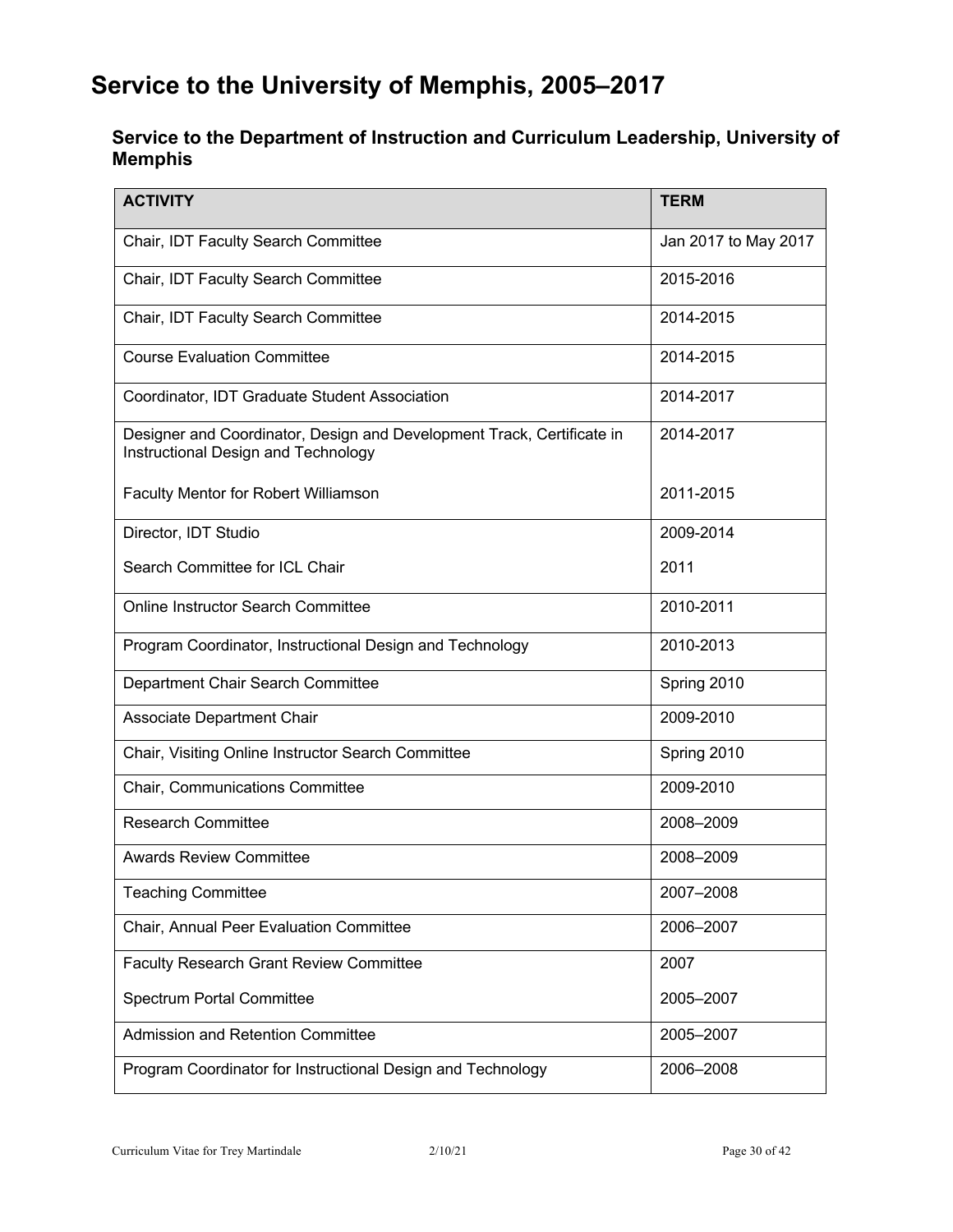| ICL Leadership Team               | 2006–2008 |
|-----------------------------------|-----------|
| Assessment Committee              | 2006-2007 |
| Ph.D. in IDT Proposal Development | 2005–2006 |

### **Service to the College of Education, University of Memphis**

| <b>ACTIVITY</b>                                                                                                   | <b>TERM</b>             |
|-------------------------------------------------------------------------------------------------------------------|-------------------------|
| Tenure and Promotion Committee                                                                                    | August 2014 to May 2015 |
| Tenure and Promotion Committee                                                                                    | Spring 2010             |
| Dean's Leadership Institute                                                                                       | 2006-2007               |
| Doctoral Implementation Team                                                                                      | 2005-2008               |
| Clinical Practice Sites Development Team, The Three R's Project:<br>Recruitment and Retention through Reinvention | 2005-2006               |

## **Service to the University (University of Memphis)**

| <b>ACTIVITY</b>                                                                                                   | <b>TERM</b>  |
|-------------------------------------------------------------------------------------------------------------------|--------------|
| Coordinator of Accessibility Initiatives, Provost's Office                                                        | 2017         |
| Faculty Senator, representing Instruction and Curriculum Leadership                                               | 2016 to 2018 |
| Fellow, Center for Innovative Teaching and Learning                                                               | 2014 to 2017 |
| Provost's Task Force on Social Media Policy                                                                       | 2015         |
| Provost's Task Force on E-Textbook Adoption Policy                                                                | 2015         |
| Tennessee Board of Regents Committee on Request for Proposals for<br><b>Statewide Learning Management Systems</b> | 2014 to 2015 |
| Faculty Liaison Committee, Center for Research on Innovative STEM<br>Teaching and Learning                        | 2014 to 2015 |
| Provost's Redefining the Library Committee                                                                        | 2014         |
| <b>Teaching and Learning Advisory Committee</b>                                                                   | 2013 to 2016 |
| Strategic Planning Committee, Institute for Intelligent Systems                                                   | 2013 to 2014 |
| Provost's Committee on Competency Based Education                                                                 | 2013         |
| Member, Center for Research and Innovation in STEM Teaching and<br>Learning (CRISTAL)                             | 2013 to 2017 |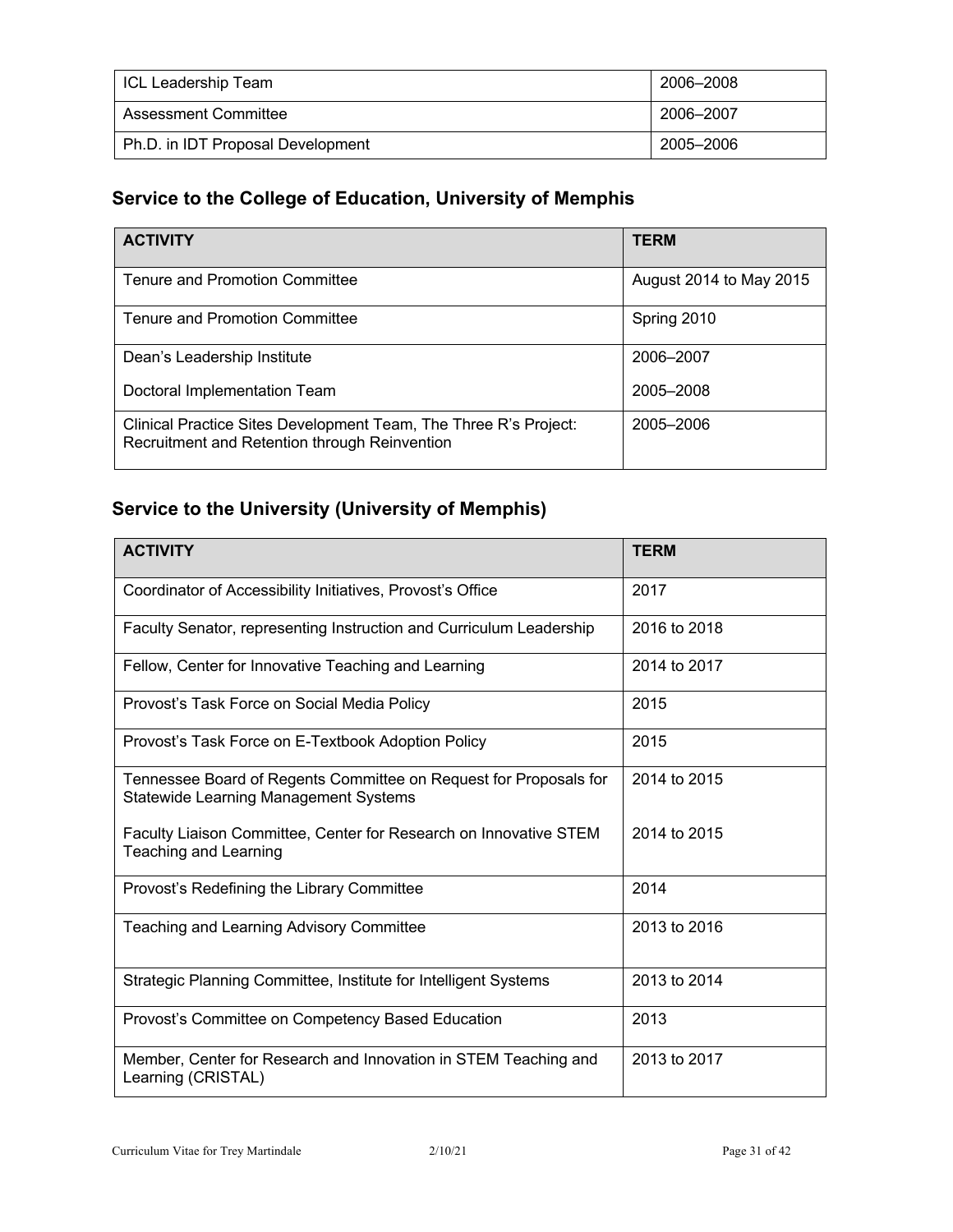| Chair, Information Technology Policy and Planning Council                                                                                                                                                                                                              | 2009 to 2015 |
|------------------------------------------------------------------------------------------------------------------------------------------------------------------------------------------------------------------------------------------------------------------------|--------------|
| Working Group to Recommend Account Lifecycle Management<br><b>Standards for University Personnel</b>                                                                                                                                                                   | 2009         |
| Executive Committee Senator At-Large, Faculty Senate                                                                                                                                                                                                                   | 2007 to 2010 |
| Senator, Faculty Senate                                                                                                                                                                                                                                                | 2009 to 2010 |
| Senator, Faculty Senate                                                                                                                                                                                                                                                | 2007 to 2008 |
| New Media Developers Committee                                                                                                                                                                                                                                         | 2009 to 2010 |
| Digital Media Sandbox Consortium Planning Committee                                                                                                                                                                                                                    | 2008 to 2009 |
| Faculty Senate Information Technology Committee                                                                                                                                                                                                                        | 2007 to 2010 |
| <b>Faculty Senate Research Support Committee</b>                                                                                                                                                                                                                       | 2007 to 2009 |
| University eCampus Steering Committee                                                                                                                                                                                                                                  | 2006 to 2008 |
| <b>Faculty Senate Proxy</b>                                                                                                                                                                                                                                            | 2005 to 2007 |
| Co-Chair, Provost's Learning Technologies Area of Focus                                                                                                                                                                                                                | 2005 to 2009 |
| 84. Associate Director, Advanced Distributed Learning Workforce<br>Co-Lab, FedEx Institute of Technology                                                                                                                                                               | 2006 to 2009 |
| Member, Institute for Intelligent Systems, FedEx Institute of<br>Technology                                                                                                                                                                                            | 2006 to 2017 |
| Observer and team member on an interdisciplinary project to improve<br>the Biomedical Engineering programs at the University of Memphis,<br>Vanderbilt University, the University of North Texas, Harvard<br>University, and the Massachusetts Institute of Technology | 2006 to 2007 |
| Participant and lecturer, Cognitive Science and Learning Technologies<br>Seminar                                                                                                                                                                                       | 2005 to 2017 |

# **Service to East Carolina University, 2002–2005**

| <b>UNIT</b>                                                                       | <b>ACTIVITY</b>                                                                                          | <b>TERM</b> |
|-----------------------------------------------------------------------------------|----------------------------------------------------------------------------------------------------------|-------------|
| Department of<br><b>Library Science</b><br>and Instructional<br><b>Technology</b> | Coordinator, Performance Improvement Certificate<br>Program                                              | 2003-2005   |
|                                                                                   | Exhibitor and vendor recruiter and coordinator, Southeast<br>Regional Technology and Teaching Conference | 2004        |
|                                                                                   | Dean's Task Force for interdisciplinary master's degree<br>and certificate in performance improvement    | 2002-2004   |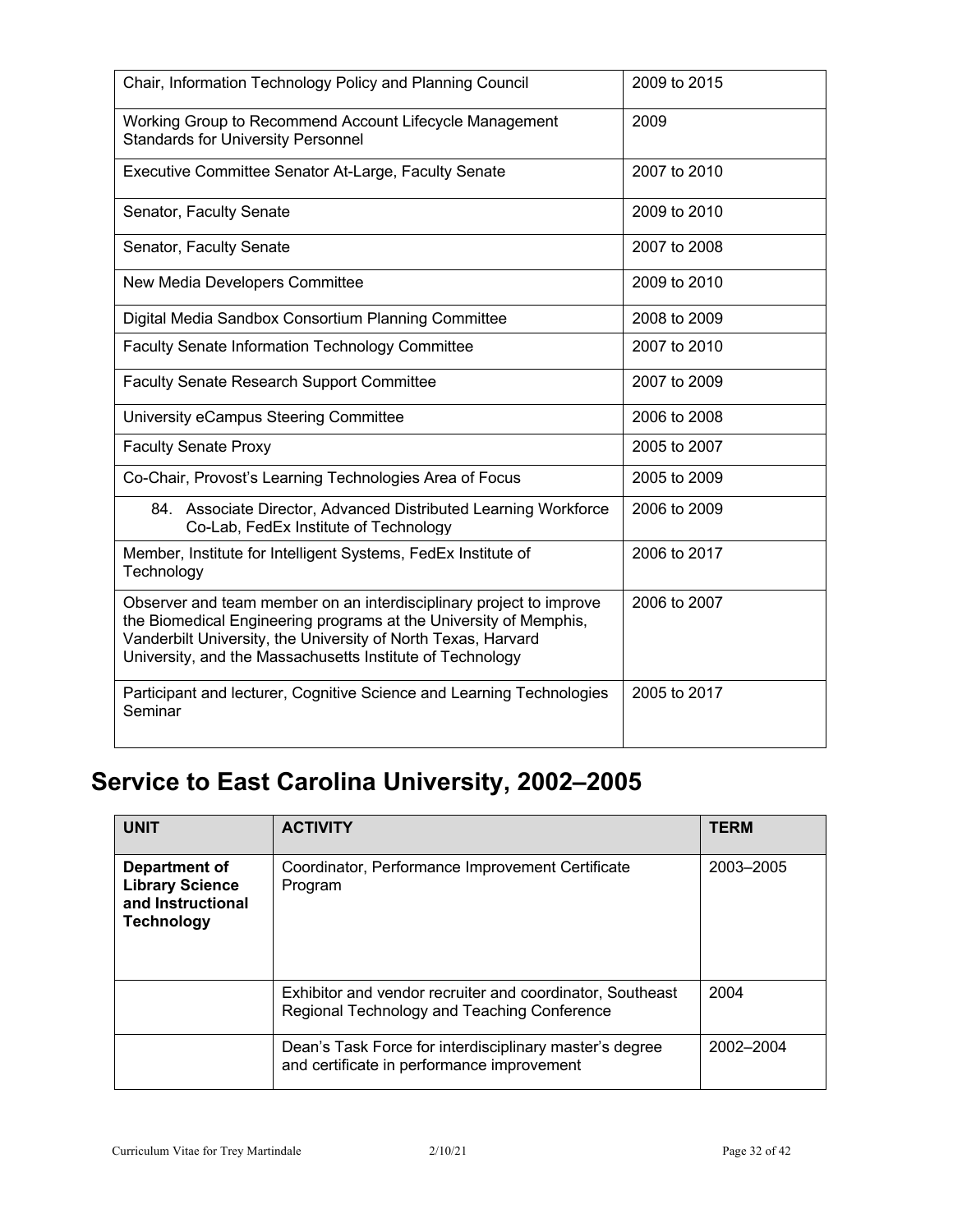|                                       | Exhibitor Coordinator, Southeast Regional Technology and<br><b>Teaching Conference</b>      | 2003      |
|---------------------------------------|---------------------------------------------------------------------------------------------|-----------|
| <b>College of</b><br><b>Education</b> | <b>Planning Committee</b>                                                                   | 2003-2005 |
|                                       | Research Committee                                                                          | 2004-2005 |
|                                       | Social Committee                                                                            | 2003-2004 |
|                                       | <b>Commencement Committee</b>                                                               | 2002      |
|                                       | Lecturer, COE Distance Learning Workshops, June 2–4,<br>September 26, October 3, October 17 | 2003      |
| <b>University</b>                     | 85. University Calendar Committee                                                           | 2004-2005 |
|                                       | Provost's Task Force for new Bachelor of Science<br>86.<br>in Engineering Degree            | 2002-2003 |

# **Service to the University of West Florida 1998–2002**

| <b>UNIT</b>                                            | <b>ACTIVITY</b>                                                                                               | <b>TERM</b> |
|--------------------------------------------------------|---------------------------------------------------------------------------------------------------------------|-------------|
| <b>Technology</b><br>and Research<br><b>Department</b> | Volunteer, Connecting to the Future regional conference,<br>Pensacola, FL. April 1-3                          | 1999        |
|                                                        | WebCT course management training                                                                              | 1999        |
|                                                        | Designer and Manager, Digital Media Lab, advanced<br>multimedia and video production laboratory and classroom | 1999-2001   |
|                                                        | Supervisor, graduate assistants for EME 6505 and EME 6415                                                     | 1999-2002   |
|                                                        | Advising website developer for students in master's and<br>doctoral programs                                  | 2002        |
|                                                        | Advisor for over 40 graduate students per semester                                                            | 1998-2002   |
|                                                        | <b>Faculty Search Committee</b>                                                                               | 2001        |
|                                                        | Editor and publisher, Technogram, division quarterly<br>newsletter                                            | 1999-2001   |
|                                                        | Volunteer, Technology and All That Jazz annual regional<br>conference                                         | 1999-2002   |
|                                                        | Editor, Using the Interactive Distance Learning Studio,<br>instructional video                                | 1999        |
|                                                        | <b>Faculty Search Committee</b>                                                                               | 1999        |
| <b>College of</b><br><b>Education</b>                  | <b>Professional Education Council</b>                                                                         | 2002        |
|                                                        | <b>Program Review Committee</b>                                                                               | 1999-2002   |
|                                                        | Ed.D. Committee                                                                                               | 2001-2002   |
| <b>University</b>                                      | Recorder, Library Committee                                                                                   | 2000-2002   |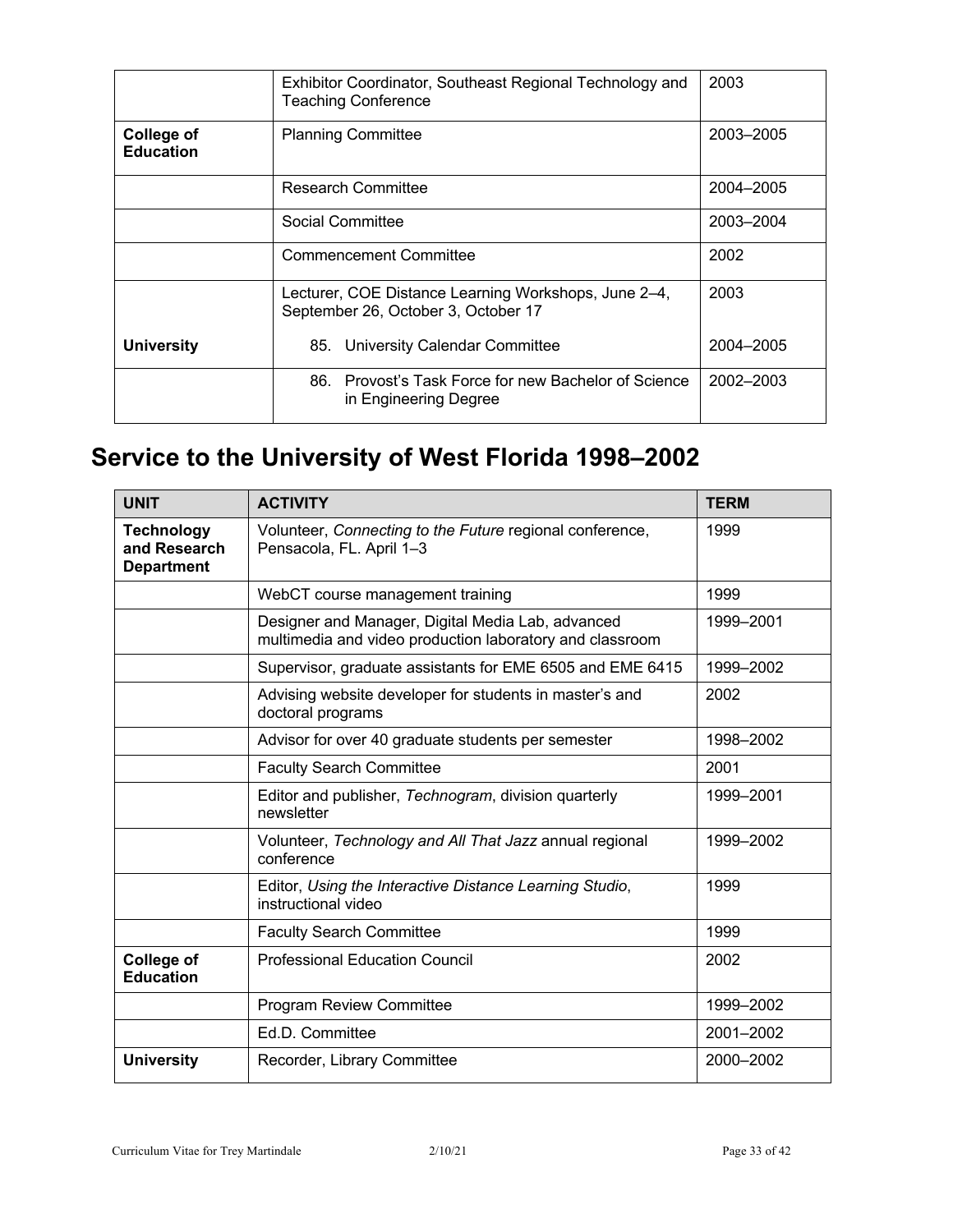## **Professional Development and Scholarly Conferences**

- 87. Association for Educational Communications and Technology (AECT) International Convention. Online. October 22-26, 2020.
- 88. Distance Teaching and Learning Conference. University of Wisconsin (online). August 2-3, 2020.
- 89. Association for Educational Communications and Technology (AECT) Summer Leadership Conference. Online. July 21-22, 2020.
- 90. Mississippi Educational Computing Association Conference. Jackson, Mississippi. February 18- 20, 2020.
- 91. Association for Educational Communications and Technology (AECT) International Convention. Las Vegas, Nevada. October 20-25, 2019.
- 92. Japanese Society for Educational Technology (JSET) International Convention. Nagoya, Japan. September 6-8, 2019.
- 93. International Malaysian Educational Technology Convention. Penang, Malaysia. August 24-27, 2019.
- 94. Association for Educational Communications and Technology (AECT) Summer Leadership Conference. Bloomington, Indiana. July 15-17, 2019.
- 95. Hong Kong Association for Educational Communications and Technology (HKAECT) International Convention. Hong Kong, China. June 17-21, 2019.
- 96. National Higher Education Digital Content Conference (online). Hosted by Center for Distance Education, Mississippi State University. April 17<sup>th</sup>, 2019.
- 97. U.S.-China Smart Education Conference, hosted by Beijing University, and the University of North Texas. Denton, Texas. March 17-20, 2019.
- 98. National Higher Education Analytics Conference (online). Hosted by Center for Distance Education, Mississippi State University. February 13<sup>th</sup>, 2019.
- 99. Arabian Gulf University Educational Technology Conference. Manamas, Bahrain. January 13- 17, 2019.
- 100. New Jersey Association for School Librarians (NJASL) Conference. Ocean City, New Jersey. December 2-4, 2018.
- 101. Association for Educational Communications and Technology (AECT) International Convention, Kansas City, MO. November 3-7, 2018.
- 102. International Council for Educational Media (ICEM) Conference. Tallinn, Estonia. September 6- 9, 2018.
- 103. Distance Teaching and Learning Conference. Madison, Wisconsin. August 6-10, 2018.
- 104. Association for Educational Communications and Technology (AECT) Summer Leadership Institute. Kansas City, Missouri. July 25-28, 2018.
- 105. Innovation Management Forum of the Gulf Cooperative Council, Arabian Gulf University. Manamas, Bahrain. April 8-12, 2018.
- 106. Academic Chairperson's Conference. Orlando, Florida. February 13-17, 2018.
- 107. Mississippi Educational Computing Association Conference (MECA). Jackson, MS. January 29- 31, 2018.
- 108. Online Learning Consortium (OLC) Accelerate, Orlando, FL. November 14-17, 2017.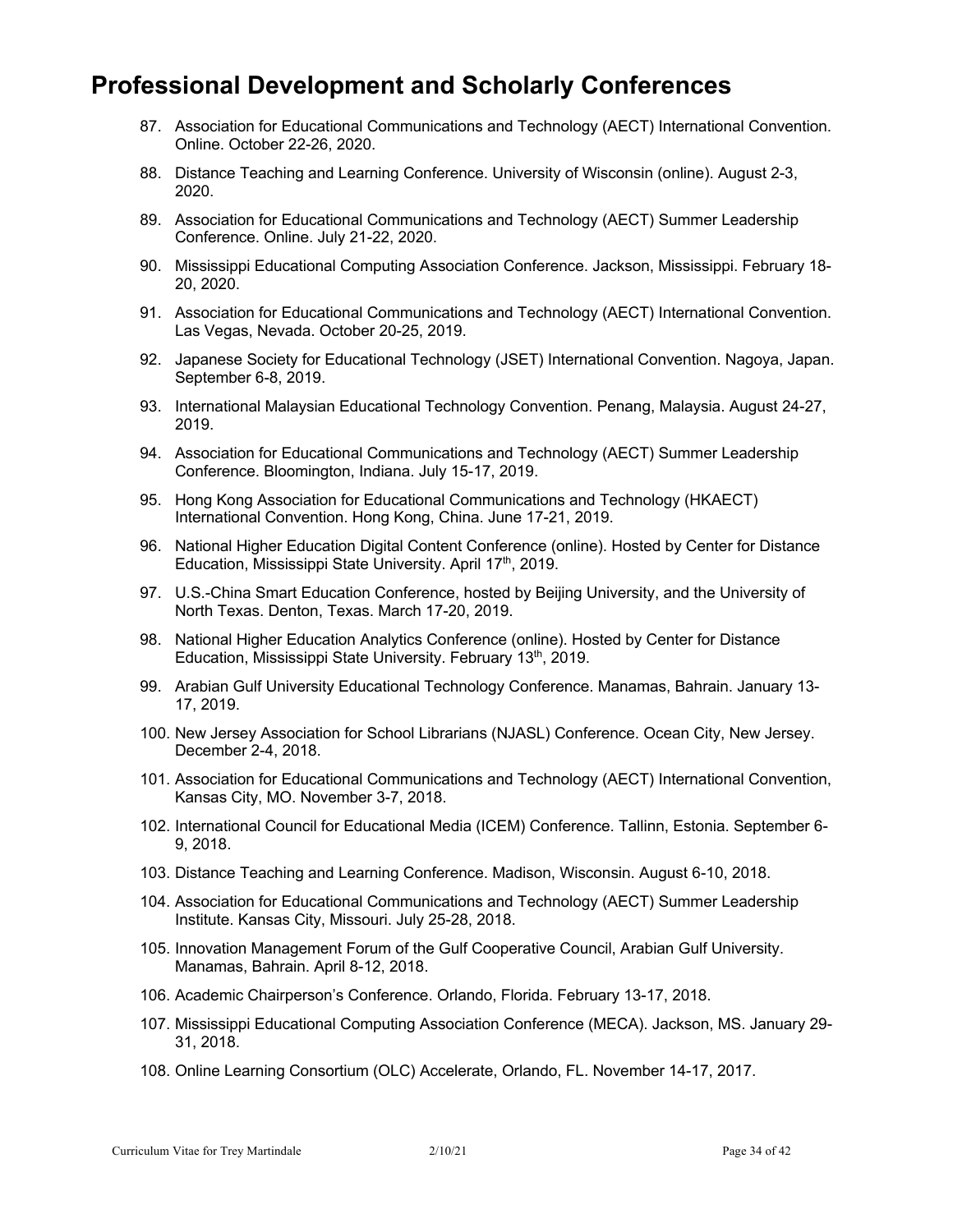- 109. Association for Educational Communications and Technology (AECT) International Convention, Jacksonville, FL. October 17-22, 2017.
- 110. Association for Educational Communications and Technology (AECT) Summer Leadership Institute. Bloomington, IN. June 18-20, 2017.
- 111. Educause Learning Initiative (ELI) Conference. Houston, TX. February 13-15, 2017.
- 112. Association for Educational Communications and Technology (AECT) International Convention, Las Vegas, NV. October 17-21, 2016.
- 113. TN eCampus Summer Academy. Nashville, TN. June 28 to July 1, 2016.
- 114. Association for Educational Communications and Technology (AECT) International Convention, Indianapolis, IN. November 3-7, 2015.
- 115. Association for Educational Communications and Technology (AECT) Summer Leadership Development Conference. Indianapolis, IN. July 19-22, 2015.
- 116. Association for Educational Communications and Technology (AECT) International Convention, Jacksonville, FL. November 3-8, 2014.
- 117. Association for Talent Development (ATD) Performance and Learning Summit, Memphis, TN. November 15, 2013.
- 118. FedEx World Usability Day, November 14, 2013.
- 119. Association for Educational Communications and Technology (AECT) International Convention, Anaheim, CA. October 28 to November 2, 2013.
- 120. Association for Educational Communications and Technology (AECT) Strategic Planning and Leadership Development, Bloomington, IN, July 15-18, 2013.
- 121. Learning Solutions Convention and Expo, Orlando, FL. March 12-14, 2013.
- 122. University of Mississippi iLearn Online Learning Conference. Oxford, MS. November 15th, 2012.
- 123. Association for Educational Communications and Technology (AECT) International Convention, Louisville, KY, October 28 to November 2, 2012.
- 124. Idaho Library Association Annual Conference, Pocatello, ID. October 5<sup>th</sup>, 2012.
- 125. Association for Educational Communications and Technology (AECT) Summer Leadership Development, Louisville, KY, July 15-17, 2012.
- 126. New Media Consortium (NMC) Annual Meeting, Boston, MA, June 12-15, 2012.
- 127. Arkansas Association of Instructional Media Conference (AAIM), Rogers, AR, April 22-24, 2012.
- 128. Distance Library Services Conference, Memphis, TN. April 18-20<sup>th</sup>, 2012.
- 129. Mississippi Educational Computing Association (MECA) Convention, Jackson, MS, February 2012.
- 130. Midsouth Technology Conference, Memphis, TN, December 2011.
- 131. Association for Educational Communications and Technology (AECT) International Convention, Jacksonville, FL, November 8-12, 2011.
- 132. Tennessee Educational Technology Convention (TETC), Nashville, TN, October 2011.
- 133. Cure4Kids Global Summit, St Jude Children's Research Hospital, Memphis, TN. Jun 11<sup>th</sup>, 2011.
- 134. Association for Educational Communications and Technology (AECT) International Convention, Anaheim, CA, October 26-30, 2010.
- 135. Mid-South Technology Conference, Memphis, TN. December 10, 2009.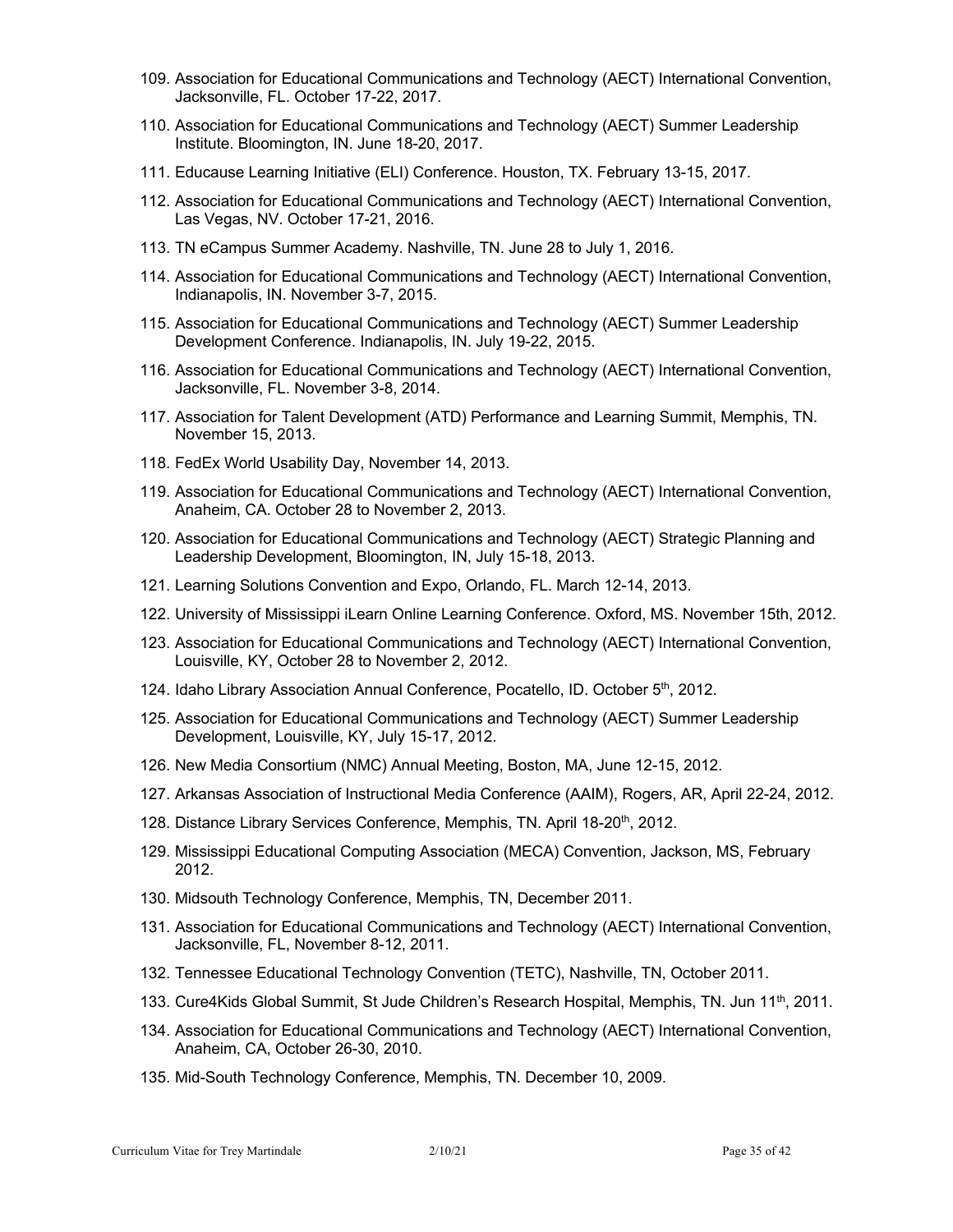- 136. Association for Educational Communications and Technology (AECT) International Convention, Louisville, KY, October 27-31, 2009.
- 137. National Educational Computing Conference (NECC), Washington D.C., June 26-29, 2009.
- 138. American Educational Research Association (AERA) Conference, San Diego, CA, April 13-17, 2009.
- 139. Society for Information Technology in Education (SITE) Conference, Charleston, SC, March 4-6, 2009.
- 140. I/ITSEC Annual Convention, Orlando, FL. November 10-13, 2008.
- 141. Association for Educational Communications and Technology (AECT) International Convention, Orlando, FL, November 4-8, 2008.
- 142. National Commission on Teaching and America's Future (NCTAF) Symposium, Washington D.C., June 2008.
- 143. Desire2Learn Fusion 2008 conference. Memphis, TN. July 20-23, 2008.
- 144. Professors of Instructional Design and Technology (PIDT) annual meeting, Memphis, TN. May 18, 2008.
- 145. International Conference for the Society for Information Technology & Teacher Education (SITE), Las Vegas, NV. March 6-8, 2008.
- 146. Association for Educational Communications and Technology (AECT) International Convention, Anaheim, CA. October 23-27, 2007.
- 147. National Commission on Teaching and America's Future (NCTAF) Annual Symposium: Schools Organized for Success: The Future of Teaching. Philadelphia, PA. July 8–10, 2007.
- 148. National Educational Computing Conference (NECC), Atlanta, GA. June 24-27, 2007.
- 149. Professors of Instructional Design and Technology (PIDT) annual meeting, Estes Park, CO. May 11–14, 2007.
- 150. International Conference for the Society for Information Technology & Teacher Education (SITE), Las Vegas, NV. March 7, 2008.
- 151. Association for Educational Communications and Technology (AECT) International Convention, Dallas, TX. October 10-14, 2006.
- 152. eLearning Summit, FedEx Institute of Technology, November 13–18, 2005. Research presentations and demonstrations of advanced authoring tools, learning objects, e-learning systems.
- 153. Association for Educational Communications and Technology (AECT) International Convention, Orlando, FL. October 18-22, 2005.
- 154. Association for Educational Communications and Technology (AECT) International Convention, Chicago, IL. October 19-23, 2004.
- 155. Utah State University Instructional Technology Institute. Logan, UT. September 1–3, 2004.
- 156. Strategic Planning Retreat, Association for Educational Communications and Technology (AECT), Chicago, IL, June 9–12, 2004.
- 157. Association for Educational Communications and Technology (AECT) International Convention, Anaheim, CA. October 21-25, 2003.
- 158. Summer Leadership Institute, Association for Educational Communications and Technology (AECT), Reno, NV. July 22–26, 2003.
- 159. Professors of Instructional Design and Technology (PIDT) annual meeting, Estes Park, CO. May 14–18, 2003.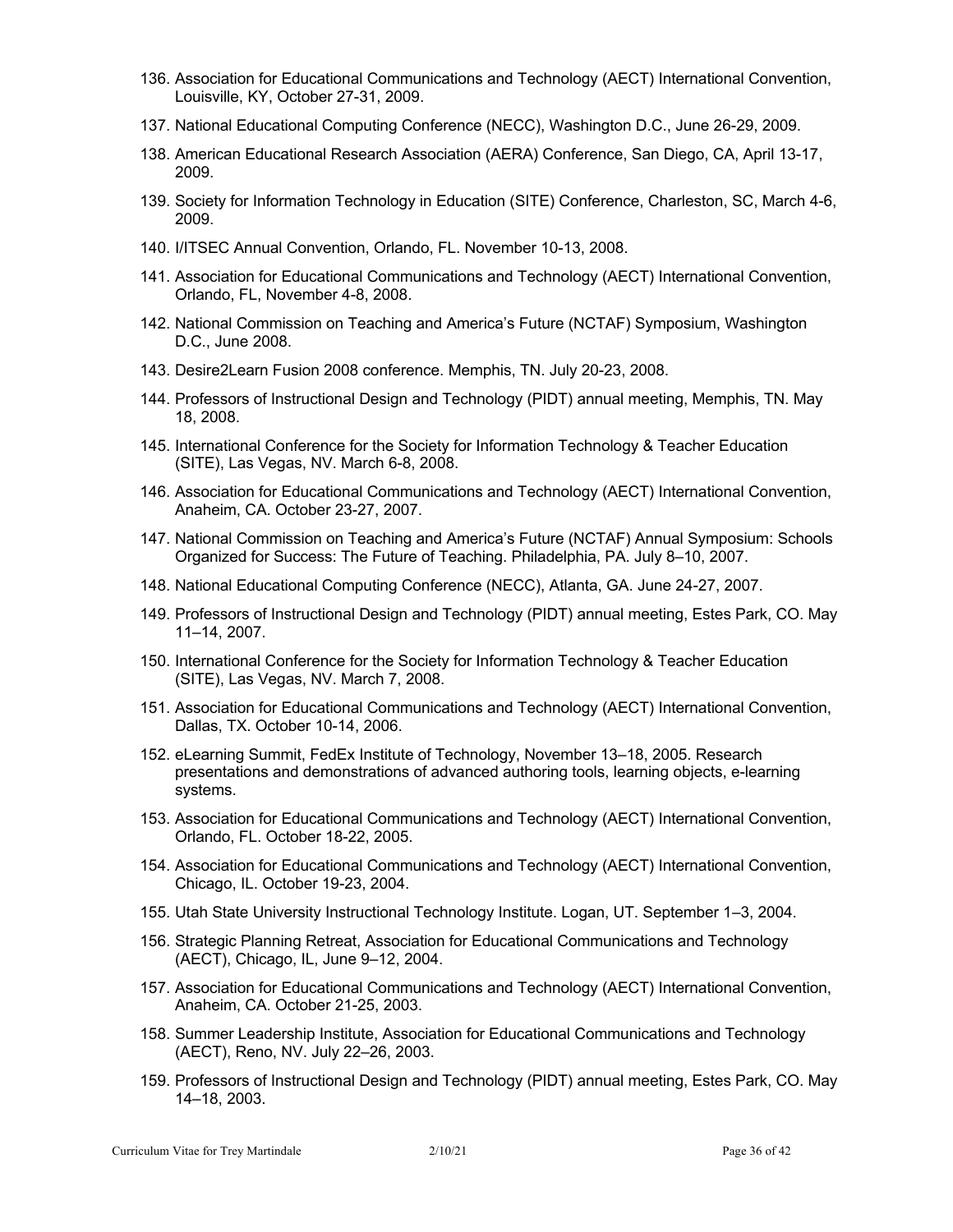- 160. Southeastern Regional Technology in Teaching Conference, Greenville, NC. April 10, 2003.
- 161. Association for Educational Communications and Technology (AECT) International Convention, Dallas, TX. November 4-11, 2002.
- 162. World Multiconference on Systemics, Cybernetics, and Informatics. International Institute of Informatics and Systemics, Orlando, FL. July 14–18, 2002.
- 163. Technology and All That Jazz Annual Conference, University of West Florida, Pensacola, FL. February 10, 2002.
- 164. Association for Educational Communications and Technology (AECT) International Convention, Atlanta, GA. November 7-10, 2001.
- 165. Society for Information Technology and Teacher Education (SITE), Orlando, FL. March 2–5, 2001.
- 166. Florida League of Middle Schools Annual Conference, University of West Florida, Pensacola, FL. February 17, 2001.
- 167. Technology and All That Jazz Annual Conference, University of West Florida, Pensacola, FL. February 16, 2001.
- 168. Association for Educational Communications and Technology (AECT) International Convention, Denver, CO. October 25-28, 2000.
- 169. Association for Educational Communications and Technology (AECT) International Convention, Long Beach, CA. February 4-8, 2000.
- 170. American Educational Research Association (AERA), New Orleans, LA. June 11–14, 2000.
- 171. AACE Ed-Media '99, Seattle, WA. June 18–22, 1999.
- 172. Technology and All That Jazz regional instructional technology conference, University of West Florida, Pensacola, FL. February 10, 1999.
- 173. National Educational Computing Conference (NECC), San Diego, CA. June 10–14, 1998.
- 174. Association of the Advancement of Computing in Education, Society for Information Technology and Teacher Education International Conference (AACE-SITE), Washington, DC. March 1–4, 1998.
- 175. Association for Educational Communications and Technology (AECT) International Convention, St. Louis, MO. February 18-22, 1998.
- 176. Association of the Advancement of Computing in Education, Society for Information Technology and Teacher Education International Conference (AACE-SITE), Orlando, FL. April 8–11, 1997.

## **Professional Development Activities**

- 177. Online Teaching 101. Four-week course and certificate from the Center for Teaching and Learning, Mississippi State University. Completed in June, 2020.
- 178. Academic Analytics Research Insight training, May 18, 2020.
- 179. Virtual reality Instructor Training. Mississippi State University. January 15<sup>th</sup>, 2020.
- 180. Virtual Reality Curator Training. Mississippi State University. November 20<sup>th</sup>, 2019.
- 181. An Administrator's View of the Classroom at MSU: Panel Discussion. Center for Teaching and Learning, Mississippi State University. November 13<sup>th</sup>, 2019.
- 182. Fulbright Information Session. ORED, Mississippi State University. November 12<sup>th</sup>, 2019.
- 183. Academic Analytics Overview for R1 Universities. November 6<sup>th</sup>, 2019.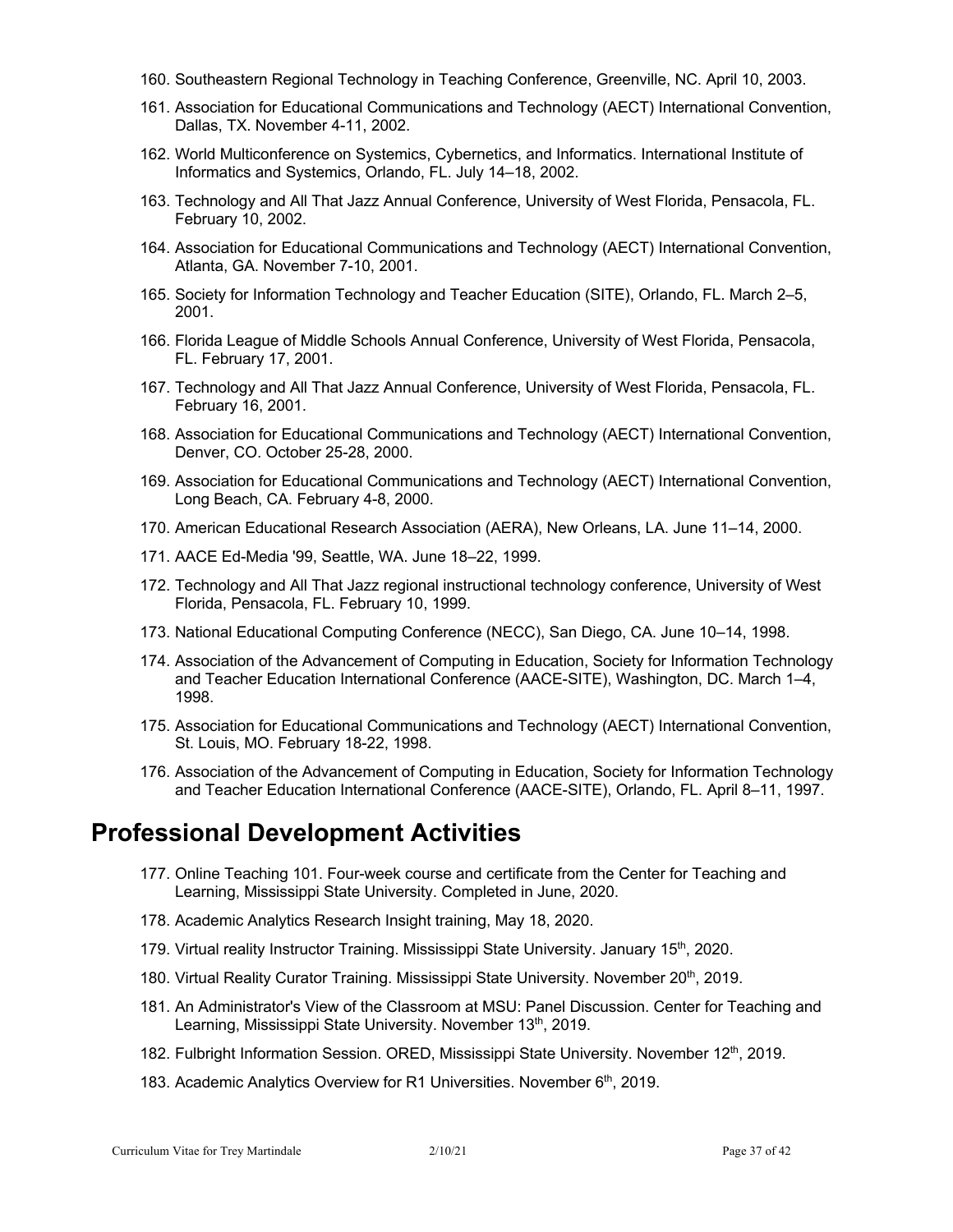- 184. The Role of Teaching in the Hiring Process: Roundtable. Center for Teaching and Learning, Mississippi State University. October 16<sup>th</sup>, 2019
- 185. International Activities: Challenges and Opportunities. Mississippi State University. October 1, 2019.
- 186. Department Head and Graduate Coordinator Workshop. Graduate School, Mississippi State University. September 26<sup>th</sup>, 2019.
- 187. Marketing and Recruiting across the Adult Student Lifecycle. Center for Distance Education, Mississippi State University. September 26<sup>th</sup>, 2019.
- 188. Provost Presentation on Faculty Evaluation. Mississippi State University. September 19<sup>th</sup>, 2019.
- 189. Webinar Google Integration with Canvas. Center for Distance Education, Mississippi State University. August 22<sup>nd</sup>, 2019.
- 190. Admin Banner Navigation and Financial Query. Information Technology Services, Mississippi State University. August 8<sup>th</sup>, 2019.
- 191. Getting Started with Canvas. Information Technology Services, Mississippi State University. July 23rd, 2019.
- 192. Academic Administrator Training. Eight sessions, hosted by Jim Dunne and the Provost's Office. Mississippi State University. July to October, 2019.
- 193. Honorlock Proctoring Demonstration. Center for Distance Education, Mississippi State University. April 24<sup>th</sup>, 2019.
- 194. College of Education Research Forum. Mississippi State University. April 12<sup>th</sup>, 2019.
- 195. Faculty-led Study Abroad Programs: Insight from Experienced Faculty Directors. Mississippi State University. April 9<sup>th</sup>, 2019.
- 196. Advisory Boards: Who Needs Them and Why?. Mississippi State University. April  $2<sup>nd</sup>$ , 2019.
- 197. Building Manager and Operator Training. Mississippi State University. March 27<sup>th</sup>, 2019.
- 198. EdSurge Live: Should Colleges Outsource Their Online Programs?. March 26<sup>th</sup>, 2019.
- 199. Seminar: What Community Engagement Looks Like. Mississippi State University. March 21<sup>st</sup>, 2019.
- 200. Administrator Development Program, Mississippi State University. Six sessions, hosted by Darrell Easley and Human Resources Management. February to April, 2019.
- 201. Canvas Series: Assignments, Quizzes, and Grading. Center for Teaching and Learning, Mississippi State University. February 4<sup>th</sup>, 2019.
- 202. Lobaki Virtual Reality Demonstration and Tour. Jackson, TN. December 5th, 2018.
- 203. Panel: What I Learned in My First Year as a Department Head. Mississippi State University. October 16<sup>th</sup>, 2018.
- 204. Understanding the Basics of Google Analytics. Center for Distance Education, Mississippi State University. November 14<sup>th</sup>, 2018.
- 205. Webinar Panel Discussion: Diversity in Graduate Education: Looking at and Beyond Admissions. November 8th, 2018.
- 206. The Evolving State of Campus Cyber Security Everyone is a Target. Mississippi State University. October 18<sup>th</sup>, 2018.
- 207. Building a Logic Model for a Research Proposal. ORED, Mississippi State University. October 16th, 2018.
- 208. Cybersecurity lecture and public forum. Mississippi State University. October 16th, 2018.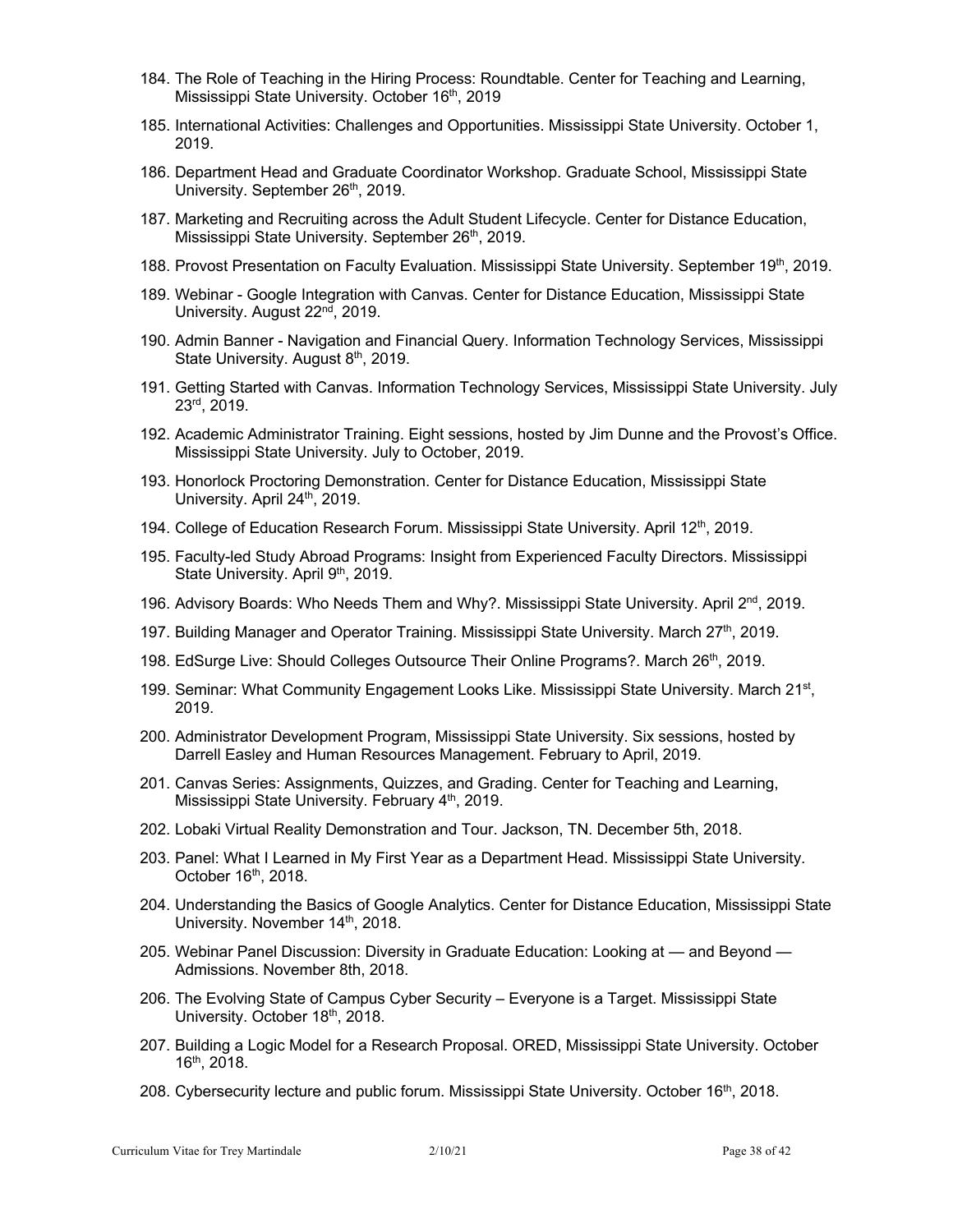- 209. Overcoming Obstacles for Student Success. Mississippi State University. October 9<sup>th</sup>, 2018.
- 210. Working Groups and Collaborations: Next Steps. ORED Research Seminar, Mississippi State University. October 2<sup>nd</sup>, 2018.
- 211. Virtual Reality 101, Digital Media Center, Mississippi State University. September 21<sup>st</sup>, 2018.
- 212. Research Seminar Series, ORED Research Resource Fair, Mississippi State University. Monday, September 17<sup>th</sup>, 2018.
- 213. Why Competency-Based Education Matters. Webcast. Center for Distance Education, Mississippi State University. August 30<sup>th</sup>, 2018.
- 214. Research Seminar Series: Finding Funding. ORED, Mississippi State University. August 28<sup>th</sup>, 2018.
- 215. Interview with Inside Higher Ed on Instructional Design and Psychology. July  $20<sup>th</sup>$ , 2018.
- 216. A Rose by Any Other Name Smells as Sweet: Introducing Quality Matters to Reluctant Faculty. Center for Distance Education, Mississippi State University. June 14<sup>th</sup>, 2018,
- 217. Best Practices for Websites in Higher Education. Center for Distance Education, Mississippi State University. June 13<sup>th</sup>, 2018.
- 218. Professional Development: Opportunities and Challenges for Higher Education. Center for Distance Education, Mississippi State University. May 17<sup>th</sup>, 2018.
- 219. New Strategies for Online Education. Center for Distance Education, Mississippi State University. April 17<sup>th</sup>, 2018.
- 220. Rabideau Lecture on Teaching Excellence. Center for Teaching and Learning, Mississippi State University. April 5<sup>th</sup>, 2018.
- 221. Teaching Online: QM Technology, Learner Support, & Accessibility. Center for Teaching and Learning, Mississippi State University. April 3<sup>rd</sup>, 2018.
- 222. Workshop -- Letter writing and getting funded. ORED, Mississippi State University. March 27<sup>th</sup>, 2018.
- 223. Annual Evaluations Seminar for New Faculty. Provost's Office, Mississippi State University. March 23rd, 2018.
- 224. Industrial Technology Open House. Mississippi State University. March  $22<sup>nd</sup>$ , 2018.
- 225. Promotion and Tenure Seminar. College of Education, Mississippi State University. March 21<sup>st</sup>, 2018.
- 226. Teaching Online: QM Course Activities & Learner Interaction. Center for Teaching and Learning, Mississippi State University. March 6<sup>th</sup>, 2018.
- 227. Power Up Your Research Productivity with Scopus Online Workshop. University Libraries, Mississippi State University. March 5<sup>th</sup>, 2018.
- 228. Tenure and Promotion New Faculty Workshop. Provost's Office, Mississippi State University. February 23rd, 2018.
- 229. Tools for Creating and Design Info-graphics for Proposals. University Libraries, Mississippi State University. February 23rd, 2018.
- 230. Time-Saving Classroom Technologies. University Libraries, Mississippi State University. February  $22<sup>nd</sup>$ , 2018.
- 231. Using Research Metrics to Tell Your Story. University Libraries, Mississippi State University. February 19<sup>th</sup>, 2018.
- 232. Teaching Online: QM Assessment, Measurement, & Instructional Materials. Center for Distance Education, Mississippi State University. February 13<sup>th</sup>, 2018.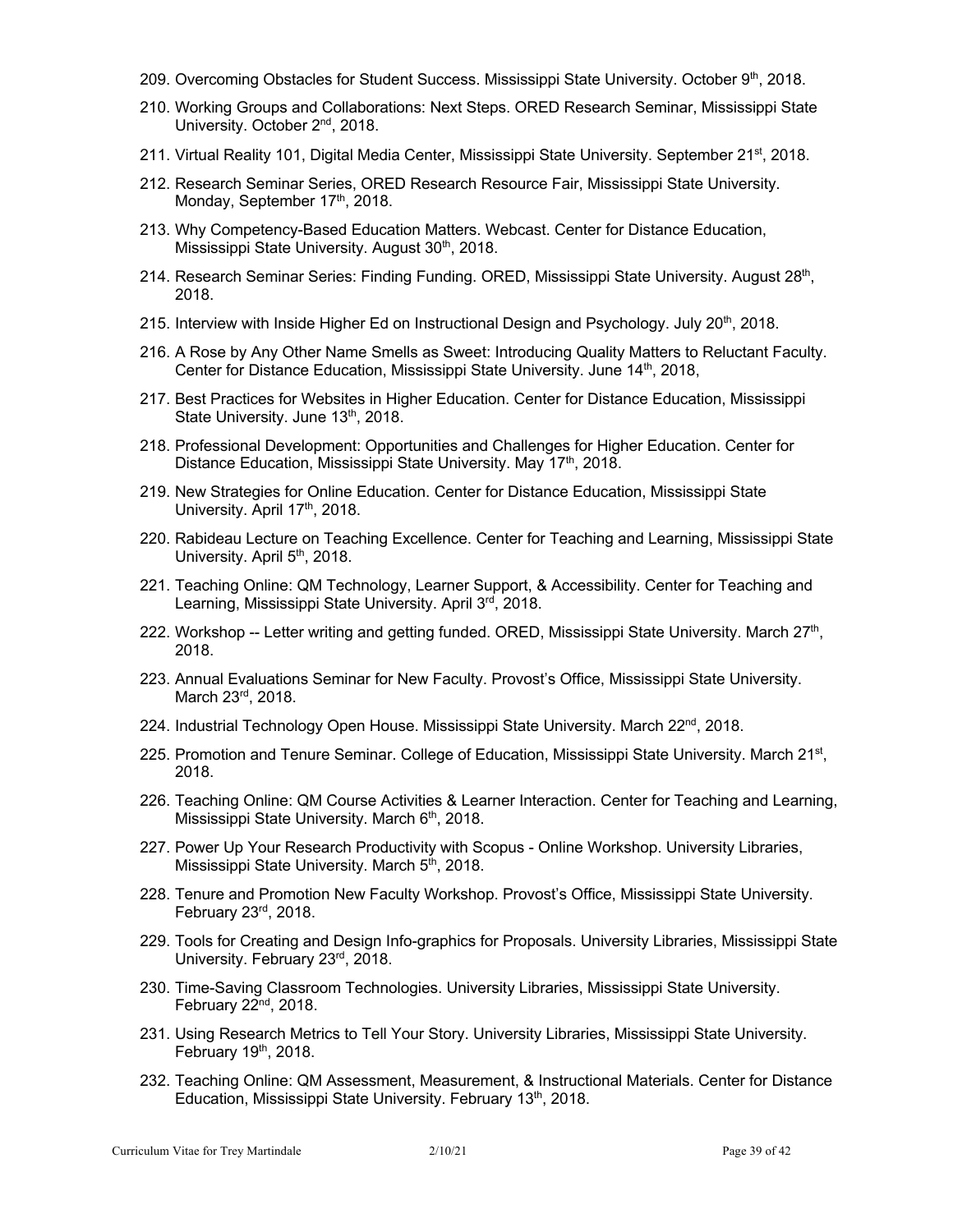- 233. Research Resources and Services in the Library. Mississippi State University. February 8<sup>th</sup>, 2018.
- 234. Helping Veterans Transition to the Classroom. Veteran's Center, Mississippi State University. February  $6<sup>th</sup>$ , 2018.
- 235. Advising Workshop for New Advisors. Mississippi State University. January 22, 2018.
- 236. Association for Talent Development (ATD), Memphis Chapter Member, 2011-2017.
- 237. New Faculty Orientation, presented by the Provost's Office. Mississippi State University. Fall 2017.
- 238. Introduction to Canvas, presented by Information Technology Services. Mississippi State University. Fall 2017.
- 239. Online Marketing Tips, presented by Center for Distance Education, Karen Crowe and Valerie Tate. Mississippi State University. Fall 2017.
- 240. Promotion and Tenure Process Professional Development Workshop, presented by Provost's Office. Mississippi State University. Fall 2017.
- 241. Department Head and Graduate Coordinator Workshop, presented by the Graduate School. Mississippi State University. Fall 2017.
- 242. UCCC Course proposal workshop, presented by Jenny Turner. Mississippi State University. Fall 2017.
- 243. Student Intellectual Property Rights University Policy. Mississippi State University. Fall 2017.
- 244. Lunch & Learn Quality Standards in Online Education, Center for Distance Education. Mississippi State University. Fall 2017.
- 245. Grisham Master Teacher Lecture, Center for Teaching and Learning. Mississippi State University. Fall 2017.
- 246. Campus Resources Necessary for Research Success, presented by Office of Sponsored Projects. Mississippi State University. Fall 2017.
- 247. Getting started with your research, presented by Stephanie Hyche. Mississippi State University. Fall 2017.
- 248. Reporting, Planning, & Analysis Tips and Tools in Banner. Mississippi State University. Fall 2017.
- 249. The State of Offense-Orientated Cyber Security. Mississippi State University. Fall 2017.
- 250. Cyber Security Landscape at MSU. Mississippi State University. Fall 2017.
- 251. Proposal Preparation Roles and Responsibilities: It takes a Village, presented by Office of Sponsored Projects. Mississippi State University. Fall 2017.
- 252. Internal Controls for Unit Heads, presented by Internal Audit. Mississippi State University. Fall 2017.
- 253. Organizational Tips for Grant Management, presented by Office of Sponsored Projects. Mississippi State University. Fall 2017.
- 254. Intellectual Property Seminar, presented by Office of Sponsored Projects. Mississippi State University. Fall 2017.
- 255. Small Teaching workshop with James Lang. February 3rd, 2017.
- 256. Tennessee Board of Regents Learning Management Systems Demonstrations, Murphreesboro, TN. March 11, 2015.
- 257. E-Learn Memphis, a community of practicing instructional designers and e-learning developers. Memphis, TN. 2005-2013.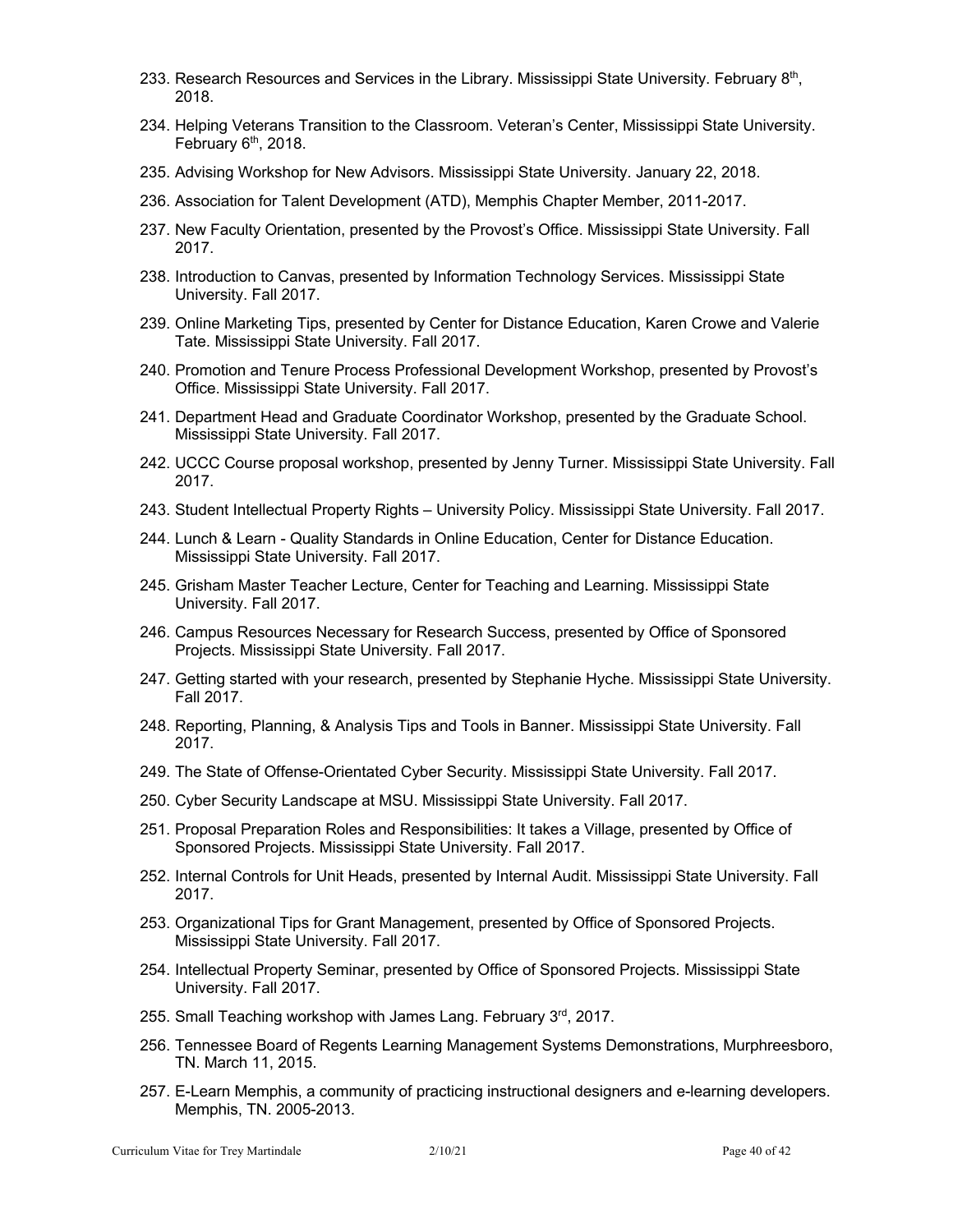- 258. Institute for Education Sciences grant seminar. Goals of IES funding. Memphis, TN. May 15, 2008.
- 259. Institute for Education Sciences grant seminar. Overview of IES. Memphis, TN. May 13, 2008.
- 260. Distance Education Online Symposium (DEOS-L), 2000–2002, 2004.
- 261. Instructional Technology Forum (ITFORUM), 1999–2005.

262. Participant, International Forum for Educational Technology in Society (IFETS-L), 1997–2000.

## **OUTREACH AND CONSULTING**

- 1. Consultant, University of Mississippi. Online course review team for Ole Miss Online, Spring 2016.
- 2. Consultant, University of Mississippi. Online course review team for Ole Miss Online, Fall 2015.
- 3. Consultant, University of Mississippi. Online course review team for Ole Miss Online, Spring 2015.
- 4. Consultant, West Cancer Center, Spring 2015.
- 5. Consultant, Center for Innovative Teaching and Learning, University of Memphis, Fall 2014.
- 6. Consultant, University of Mississippi. Online course review team for Ole Miss Online, Fall 2014.
- 7. Consultant, Wolf River Conservancy. Instructional design and development. June 2014 to May 2015.
- 8. Consultant, U.S. Learning. Course design and development. Fall 2014.
- 9. Consultant, FedEx, Sales and Marketing Education Team. Seminars in instructional design and development. Fall 2014.
- 10. Director, IDT Studio, 2010-2014. The Studio is a center for e-learning with activities in design, development, consulting, multimedia, interaction design, usability, audio and video production, and marketing.
- 11. Mentor, doctoral students in the Continuous Learning Research Coalition—a research group investigating learning and development opportunities for FedEx corporation. 2011-2013.
- 12. Coordinator and participant, E-Learn Memphis, 2005–2014. A collection of training and human resources personnel from regional companies, meeting to improve learning opportunities for Tennessee workers.
- 13. Consultant, The Cotton Museum at Memphis Cotton Exchange. Spring 2011.
- 14. Cummins Distribution Center performance improvement, Memphis, TN, Summer 2010
- 15. Co-coordinator, graduate student internship with International Paper under the auspices of the Corporate Advanced Distributed Learning Co-Lab, 2008.
- 16. Collaborator with Memphis City school teachers to develop improved questioning strategies for teaching science and physics in urban settings, 2006–2007.
- 17. Director of Outreach, Tennessee Learning Portal Initiative, Tennessee State Department of Commerce, 2006.
- 18. Researcher, Center for Research on Educational Policy. VaNTH project, 2006.
- 19. Researcher, Center for Research on Educational Policy. COMPASS project to evaluate Little Rock School District, Little Rock, AR, 2005.
- 20. Volunteer, Harvest Works non-profit community development organization for high-poverty rural farm workers. Database development for contact and donation management, 2003.